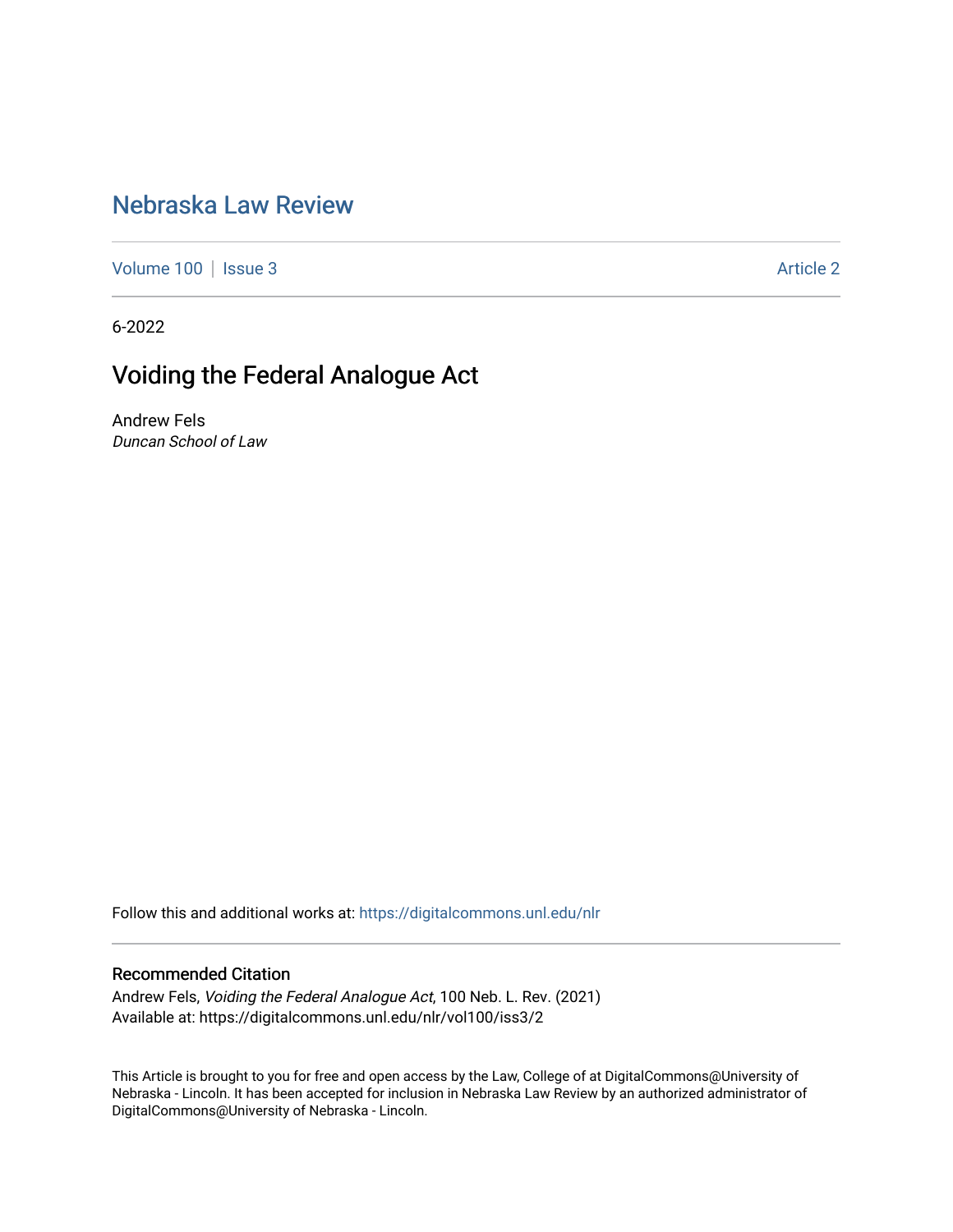Andrew Fels\*

# Voiding the Federal Analogue Act

## ABSTRACT

*Accordingly, [King Rex] announced to his subjects that he had written out a code and would henceforth be governed by it in deciding cases, but that for an indefinite future the contents of the code would remain an official state secret, known only to him and his scrivener. To Rex's surprise this sensible plan was deeply resented by his subjects. They declared it was very unpleasant to have one's case decided by rules when there was no way of knowing what those rules were.*1

#### TABLE OF CONTENTS

|                                                  | 579 |
|--------------------------------------------------|-----|
| II. Illustrations of the Analog Act's Failures   | 580 |
|                                                  | 580 |
|                                                  | 581 |
|                                                  | 582 |
| III. The Analog Act and Void for Vagueness       | 583 |
|                                                  | 585 |
| B. The Controlled Substances Act                 | 586 |
|                                                  | 587 |
| D. The Analog Act as a Failed Prosecutorial Tool | 588 |
|                                                  | 590 |
| A. No Coherent Test Exists for Determining       |     |
| Substantial Similarity                           | 591 |
| B. No Coherent Test Exists for Determining       |     |
| Substantially Similar Effects                    | 596 |
| C. "Hybrid" Substantial Similarity               | 597 |
| D. Substantially Similar Punishment              | 598 |
|                                                  |     |

 Copyright held by the NEBRASKA LAW REVIEW. If you would like to submit a response to this Article in the *Nebraska Law Review Bulletin*, contact our Online Editor at lawrev@unl.edu.

\* Former judicial clerk for the Tennessee Supreme Court and visiting professor at the Duncan School of Law. I would like to thank Manuela Ceballos, Ann Long, Melanie Reid, and David Wolitz for their expert guidance and Akram Faizer for his unflagging cheer and encouragement. Special thanks to Alexander and Ann Shulgin for inspiring this Article.

1. LON L. FULLER, THE MORALITY OF LAW 35 (Yale Univ. Press rev. ed. 1969). In the chapter entitled "The Morality That Makes Law Possible," Fuller created an allegory about a monarch named Rex who discovered eight wrong ways to make law.

577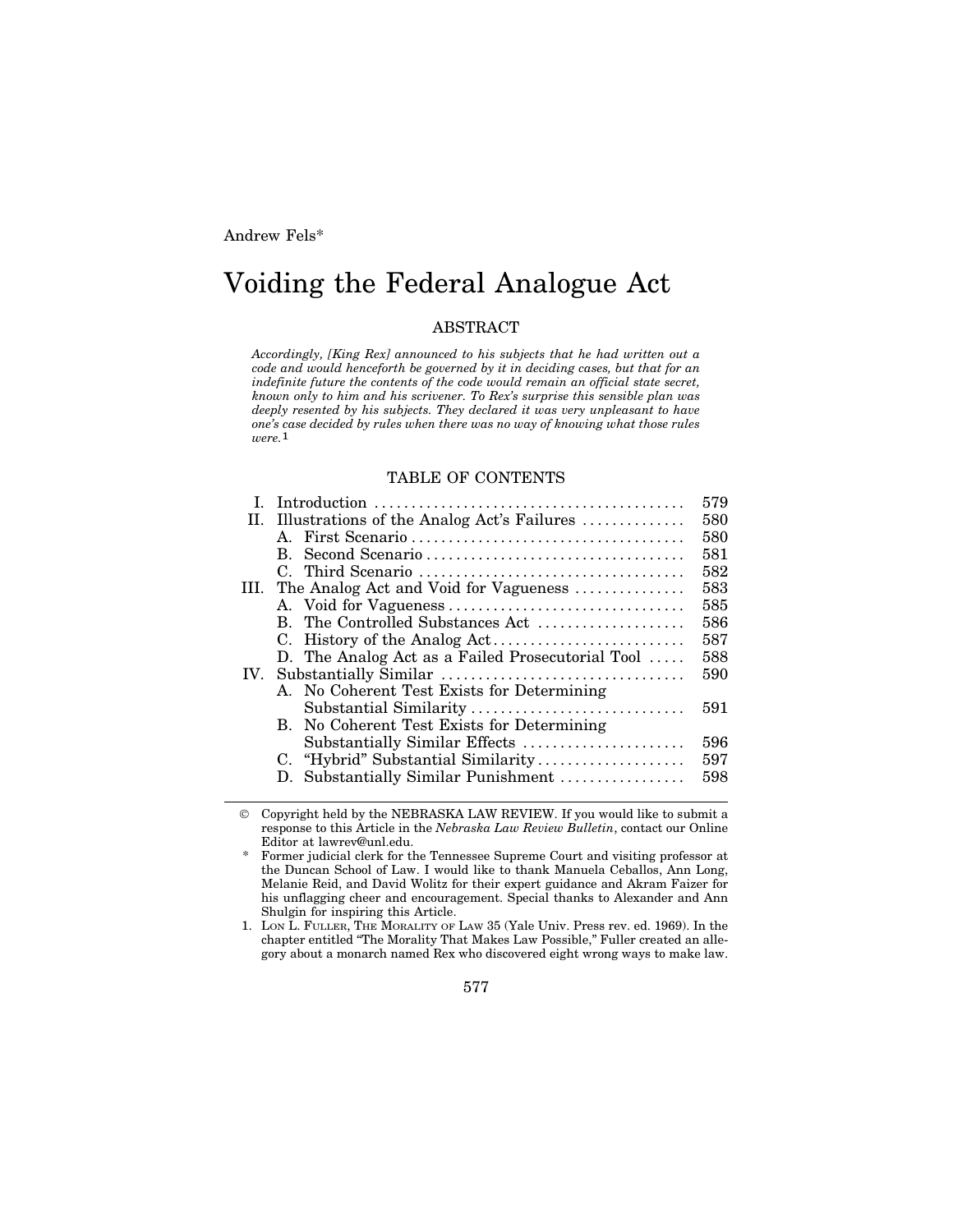## 578 NEBRASKA LAW REVIEW [Vol. 100:577

|       | The Impossibility of Actual Notice<br>Е.                   | 598 |
|-------|------------------------------------------------------------|-----|
|       | Failed Attempts at Actual Notice<br>F.                     | 600 |
|       | Schrödinger Legality<br>G.                                 | 601 |
| V.    | The Missing Scienter Requirement                           | 604 |
|       | A. Pre-McFadden Scienter                                   | 605 |
|       | $\mathbf{B}$ .                                             | 607 |
|       | McFadden's Endlessly Broad Means of Proving<br>$C_{\cdot}$ |     |
|       |                                                            | 610 |
|       | D. Post-McFadden: Scienter and Notice                      | 611 |
|       | The Elasticity of Circumstantial Evidence<br>Е.            | 613 |
|       | McFadden and Arbitrary Enforcement<br>$\mathbf{F}_{\cdot}$ | 615 |
| VI.   |                                                            | 617 |
|       | A. The Separation of Powers and Prudential                 |     |
|       | Limitations on the Analog Act                              | 619 |
| VII.  | The Analog Act's Continuing Threat                         | 621 |
|       | A. The Analog Act as a Failed Deterrent                    | 621 |
|       | B. The Analog Act's Continued Existence Threatens          |     |
|       | Emerging Psychedelic Medicine                              | 623 |
|       | C. The Hemp Industry Is Subject to Analog Act              |     |
|       |                                                            | 623 |
| VIII. | The Analog Act and Separation of Powers                    | 627 |
|       | A. The Rapid Development Myth                              | 627 |
|       | Fatal Delay in Scheduling Fentanyl Analogs<br>В.           | 629 |
|       | Substances Requiring Emergency Scheduling<br>C.            | 632 |
|       | D. Congress and the DEA Have Already Abandoned             |     |
|       |                                                            | 633 |
|       | E.                                                         | 634 |
| IX.   |                                                            | 635 |

## **The Federal Analogue Act**

A controlled substance analogue shall, to the extent intended for human consumption, be treated, for the purposes of any Federal law as a controlled substance in schedule I.2

[T]he term "Controlled substance analogue" means a substance—

(i) the chemical structure of which is substantially similar to the chemical structure of a controlled substance in schedule I or II;

(ii) which has a stimulant, depressant, or hallucinogenic effect on the central nervous system that is substantially similar to . . . a controlled substance in schedule I or II; or

(iii) with respect to a particular person, which such person represents or intends to have a stimulant, depressant, or hallucinogenic effect on the central nervous system that is substantially similar to . . . a controlled substance in schedule I or II.<sup>3</sup>

<sup>2. 21</sup> U.S.C. § 813(a).

<sup>3. 21</sup> U.S.C. § 802(32)(A).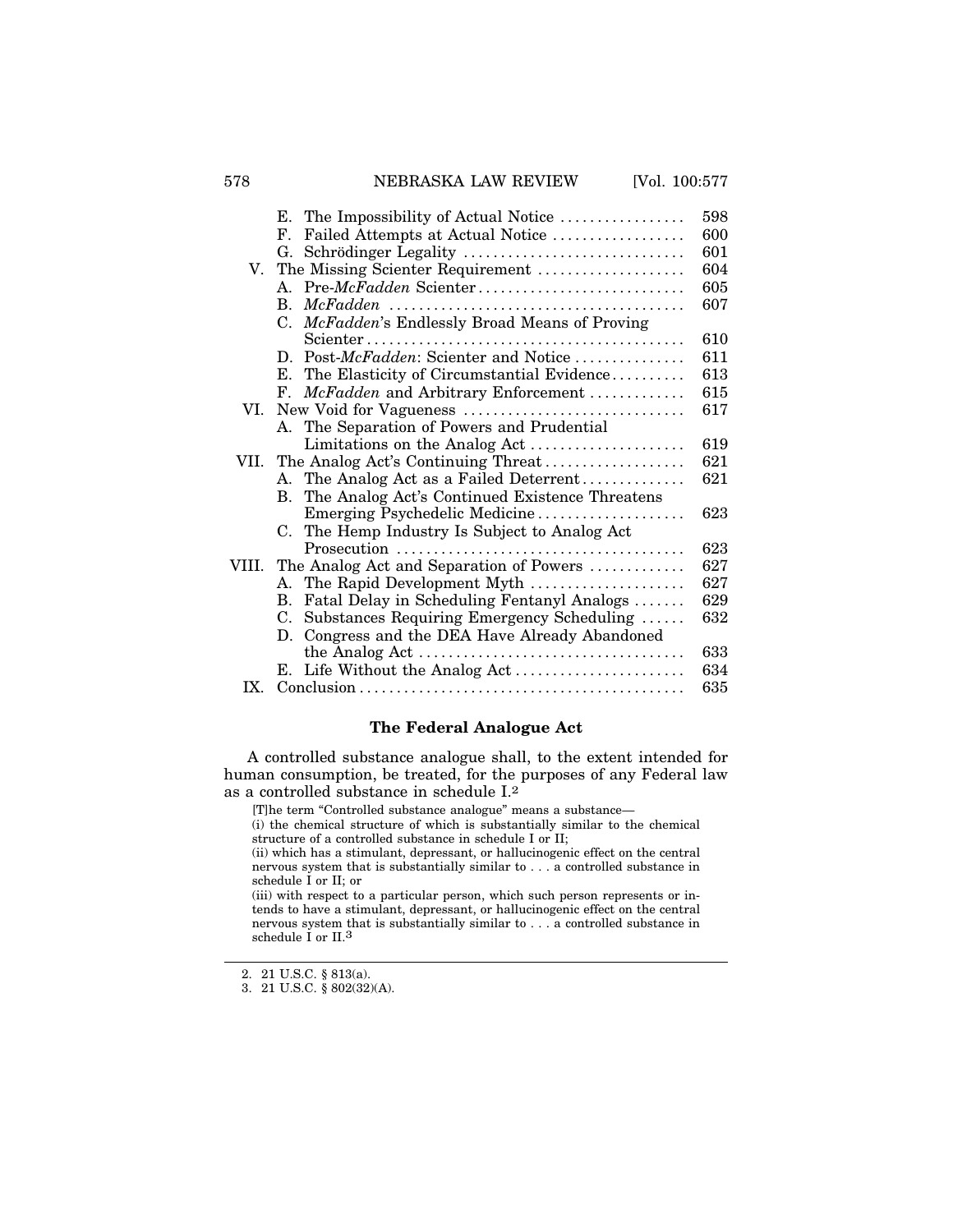## I. INTRODUCTION

If the Federal Analogue Act (Analog Act)4 is to be applied evenly and consistently, regardless of race or class, against all defendants for possessing any analog substance, chocolate must be recognized as the legal equivalent of heroin. Selling brownies at a bake sale, drinking a mug of cocoa, or buying cookies from a Girl Scout can be punished as though the chocolate were an equivalent quantity of a methamphetamine mixture.5 The Analog Act criminalizes substances that are "substantially similar" to scheduled narcotics in structure and effect and intended for human consumption. "Substantially similar" has no coherent or standardized definition, so it ultimately means whatever the jury or judge desires. In *United States v. Makkar*, Justice Neil Gorsuch, then a circuit judge for the Tenth Circuit Court of Appeals, questioned whether the courts should finally void the Analog Act based on the vagueness of the phrase "substantially similar."6 This Article answers in the affirmative. Despite almost every federal court having deemed it constitutional, the Analog Act should be voided at the earliest opportunity.

The Analog Act violates the traditional void-for-vagueness doctrine because no one can realistically know in advance what the Analog Act outlaws or the punishment for violations; even scientists and drug experts—including the Drug Enforcement Administration (DEA)—routinely disagree on which substances qualify as analogs. All substances are neither legal nor illegal until a jury reaches its verdict, but because analog status is a fact found by the jury, prosecutions routinely reach opposing conclusions regarding the legality of the same substance. By criminalizing even mundane substances, the Act casts too wide of a net, making any enforcement arbitrary. As illustrated by the circuit splits both preceding and following the Supreme Court's only Analog Act decision, *McFadden v. United States*,7 no scienter requirement has proven capable of effectively narrowing the Act's scope.

In addition to its unconstitutional vagueness, the Analog Act violates separation of powers principles. Only Congress has the power to criminalize substances. The Analog Act impermissibly delegates this power, effectively forcing the judicial branch to criminalize analogs

<sup>4.</sup> While "analogue" is the common spelling in British English, this Article employs the American English spelling "analog" to conform with the spelling used by most of the cited sources. *See Analogue*, OXFORD ENGLISH DICTIONARY, https:// www.oed.com/viewdictionaryentry/Entry/7029 [https://perma.cc/47UT-88J5] (last visited Sept. 14, 2021).

<sup>5.</sup> More precisely, chocolate is illegal under the Analog Act for anyone knowing that chocolate is illegal, even if the underlying reasons for its illegality remain unknown. *See infra* Part V; U.S. SENT'G GUIDELINES MANUAL § 2D1.1 (U.S. SENT'G COMM'N 2004).

<sup>6.</sup> United States v. Makkar, 810 F.3d 1139, 1143 (10th Cir. 2015).

<sup>7. 576</sup> U.S. 186 (2015).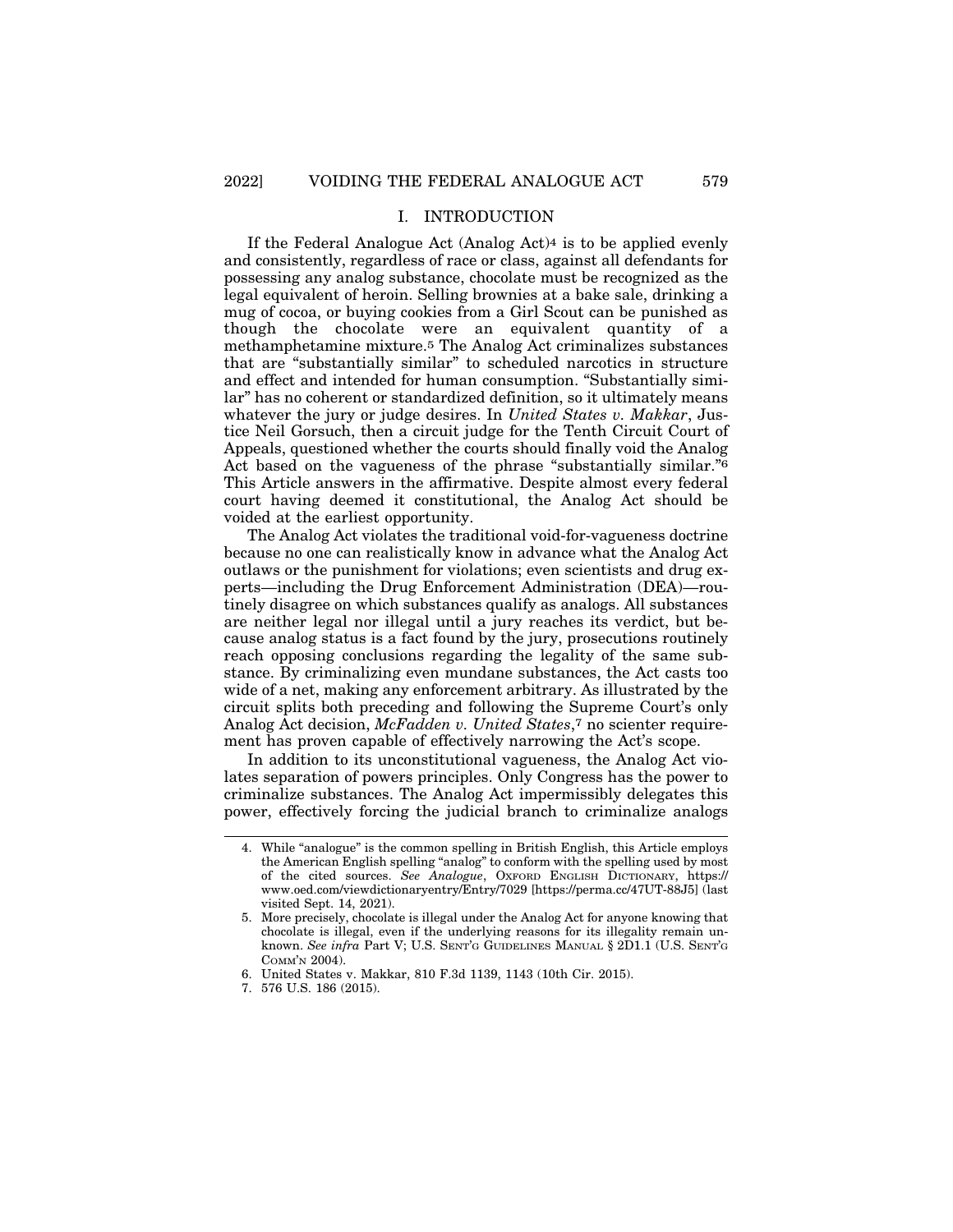temporarily on an inefficient and ad hoc basis. As a prosecutorial tool and deterrent, the Analog Act failed to stop the rise of synthetic cannabis, bath salts, and fentanyl analogs. By ignoring the rise of fentanyl analogs and other known drug threats, congressional inaction cost an untold number of lives.

Aligning American drug law with constitutional norms and protecting public health require voiding the Analog Act. The DEA and Congress have proven their ability to regulate dangerous psychoactive substances effectively without relying on the statute. Voiding the Act would remove a real threat to the emerging industries of legal cannabis and psychedelic therapy while also forcing law enforcement to focus on genuinely dangerous substances.

Part II of this Article presents three different scenarios encapsulating the Kafkaesque experiences of both Analog Act defendants and enforcers. Part III introduces the Analog Act, the Act's structure and history, and the traditional void-for-vagueness doctrine. Part IV explains why the substantial similarity requirement renders the statute unusable. Part V explores the circuit split over the Act's scienter requirement and the Supreme Court's failure to resolve this ambiguity in *McFadden*. Part VI examines the Act under the *Johnson* vagueness doctrine. Part VII analyzes the hazards created by the statute's continued existence. Part VIII first dispels the myth of rapid drug development originally used to justify the Analog Act and then surveys the existing alternate enforcement mechanisms.

## II. ILLUSTRATIONS OF THE ANALOG ACT'S FAILURES

The following three scenarios best convey the failures of the Federal Analog Act.

#### **A. First Scenario**

Imagine that you are Iqbal Makkar.8 You are an Indian-born naturalized citizen in your mid-thirties living with your family in the rural Midwest and working at your family's convenience store, the Gitter Done Store.9 You pay your taxes, sponsor a local baseball team, and donate supplies to firefighters and police.

Your store sells the same legal psychotropic drugs—caffeinated beverages, alcohol, and nicotine products—as the local white-owned stores. Like other stores, yours also sells a product described as "in-

<sup>8.</sup> This first scenario is based on the facts of *United States v. Makkar*, No. 13-CR-0205, 2014 WL 1572394 (N.D. Okla. Apr. 18, 2014), *rev'd*, 810 F.3d 1139 (10th Cir. 2015).

<sup>9.</sup> *See* Defendants' Joint Trial Brief at 2, *Makkar*, 2014 WL 6068477 (No. 13-CR-0205).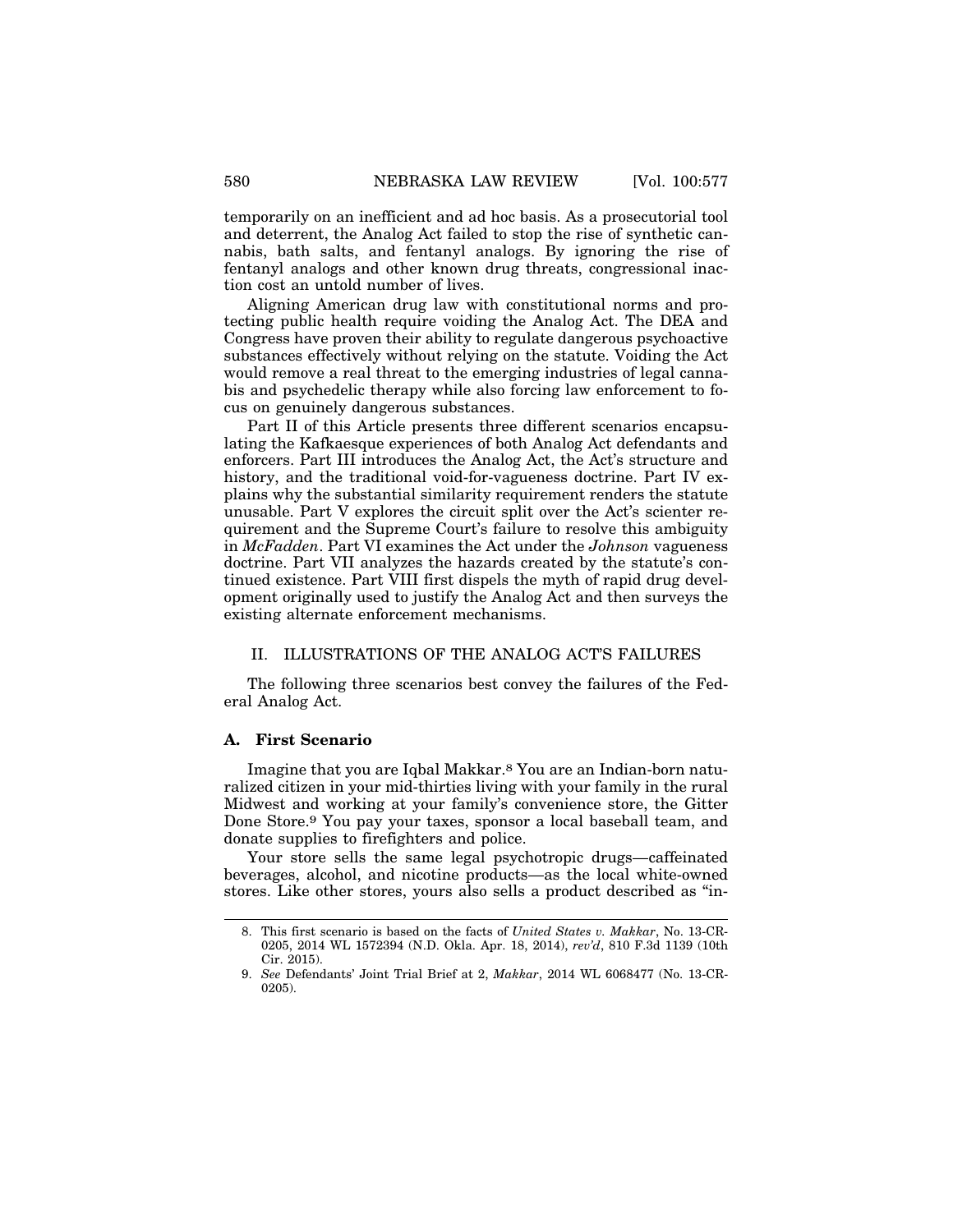cense" and prominently labeled "not for human consumption."10 The incense manufacturer repeatedly assured you that the incense was legal, although it is understood that some purchasers are smoking the incense as a quasi-legal alternative to cannabis.11

You suspend sales of the incense when you learn that the state might soon outlaw the incense, and you ask the assistant district attorney to determine what substances the incense contains.12 The local assistant district attorney declines, assuring you that any prosecution would target the incense distributors and not the retailers.13 The assistant district attorney does not advise you to stop selling the incense.

One year later, law enforcement raids your store. At trial, evidence of your attempted compliance with the law is excluded.14 Prosecutors argue that your knowledge of the incense's effects makes you guilty of drug distribution despite your ignorance of the actual chemical composition of the incense itself.

You are convicted. Your business, car, bank accounts, and property are forfeited.15 Your sentencing report recommends punishing you as though you had distributed over 45,000 pounds of marijuana.16 After a community letter-writing campaign, including a letter of support from the local mayor, you receive a relatively lenient sentence of ninety-seven months in prison.17

Numerous Oklahoma storeowners sold the same incense; some of these other storeowners even testified at your trial.18 But the only two people federally indicted for selling the once-ubiquitous incense are you and your employee, who is also of East Indian descent.19

#### **B. Second Scenario**

Next, imagine that you are an employee of the Outer Edge, a company manufacturing and distributing a smokable herbal mixture.20

<sup>10.</sup> *See* Appellant Iqbal Makkar's Opening Brief at 28, *Makkar*, 810 F.3d 1139 (No. 13-CR-0205), 2015 WL 849413.

<sup>11.</sup> *See id.* at 4–8.

<sup>12.</sup> *See* Defendants' Joint Trial Brief, *supra* note 9, at 3.

<sup>13.</sup> *See id.* at 4.

<sup>14.</sup> *See* Appellant Iqbal Makkar's Opening Brief, *supra* note 10, at 9.

<sup>15.</sup> *See* Order for Entry of Forfeiture Money Judgment and Preliminary Order of Forfeiture of Property at 2–4, United States v. Makkar, No. 13-CR-0205 (N.D. Okla. Apr. 18, 2014).

<sup>16.</sup> *See* Response to Defendant Makkar's Objections to PSIR at 7, United States v. Makkar, No. 13-CR-0205 (N.D. Okla. Apr. 18, 2014), 2014 WL 6068535.

<sup>17.</sup> *See* Transcript of Sentencing Hearing at 21, *Makkar*, 2014 WL 6068501 (No. 13- CR-0205).

<sup>18.</sup> *See* Appellant Iqbal Makkar's Opening Brief, *supra* note 10, at 28.

<sup>19.</sup> *See id.* at 43–44.

<sup>20.</sup> This second scenario is based on the facts of *United States v. Picanso*, No. 14- 40005 (D. Kan. 2014). *See* Branden A. Bell, *Not for Human Consumption: Vague*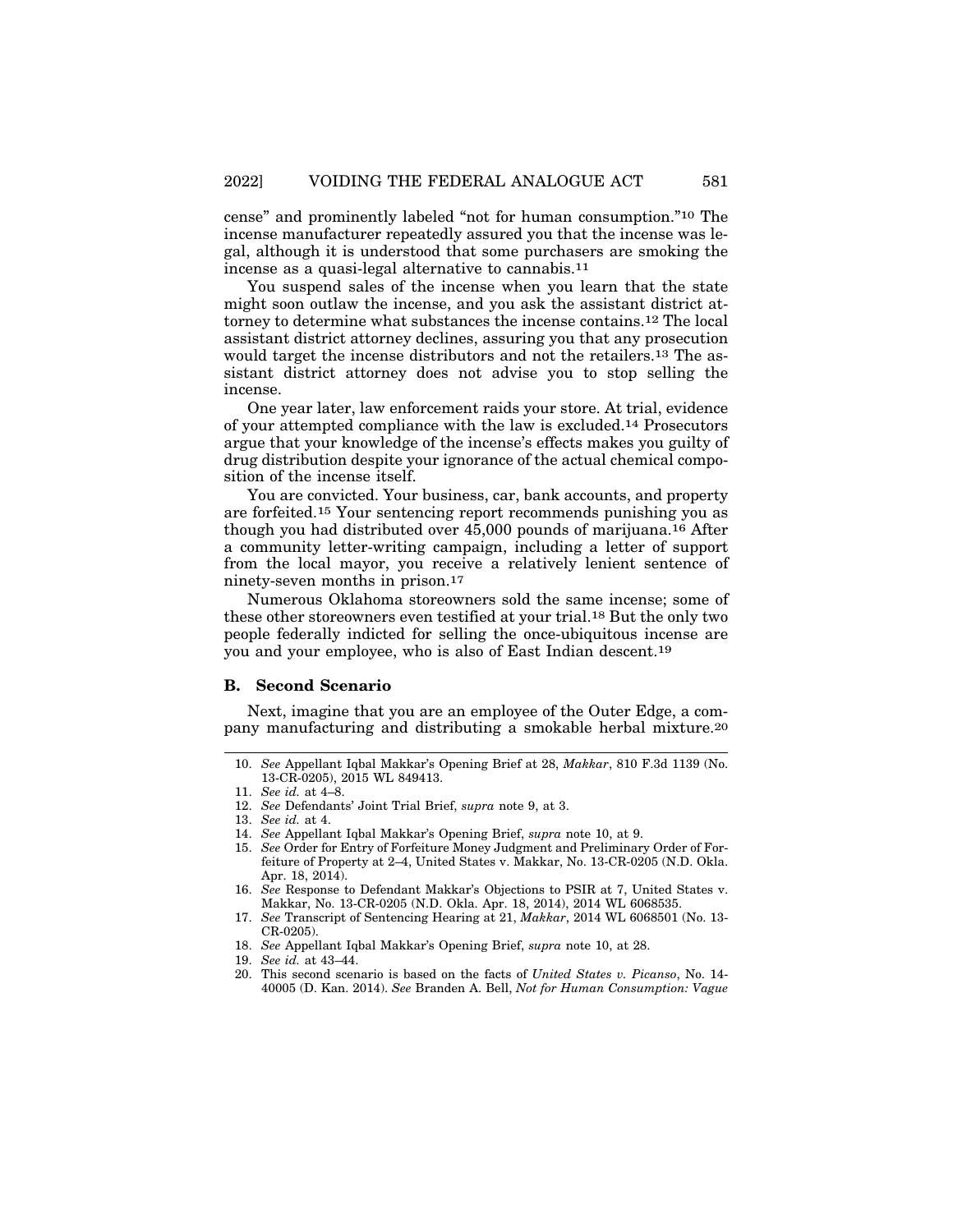Your employer appears legitimate: they pay taxes, maintain a staffed office, openly advertise their products, attend trade shows, and supply dozens of retailers across the county.21 Your concerns about the legality of the company's product were allayed by assurances from your employer's lawyers that it complies with state and federal law and independent laboratory test results confirming that the product does not contain any federally scheduled narcotics.22

You and your coworkers—including "salespeople, office managers, and a delivery driver"—are indicted for distributing controlled substance analogs.23 Facing the threat of twenty years in jail, eleven out of thirteen employees ultimately plead guilty to federal felonies and are sentenced to federal prison.24 Only two employees go to trial. The jury acquits the pair once evidence emerges showing that even the DEA could not decide on the legality of the substances.<sup>25</sup>

## **C. Third Scenario**

Finally, imagine being a federal prosecutor attempting to combat the national bath salts and Spice epidemics of the early 2010s. Openly sold in gas stations and head shops throughout the country, both substances go undetected by drug tests but replicate the effects of illicit drugs. The active chemicals in bath salts mimic the structures and effects of MDMA26 or methamphetamine, while Spice contains synthetic cannabinoids mixed with smokable plant matter. Due to their chemical makeup, both products pose even graver dangers than their illegal counterparts.27

Both products likely contain chemicals outlawed by the little-used Analog Act, but the statute's opacity and demanding standards make for an exceedingly complicated and challenging prosecution. Worse, the Analog Act requires an analog's illegality to be proven anew in each prosecution. Due to law enforcement's inaction, the products are now a multi-billion-dollar industry, but cracking down would require a diversion of scarce resources from more routine drug prosecutions that promise a far better chance of conviction.

*Laws, Uninformed Plea Bargains, and the Trial Penalty*, 31 FED. SENT'G REP. 226, 229 (2019).

<sup>21.</sup> *See* Bell, *supra* note 20, at 229.

<sup>22.</sup> *See id.*

<sup>23.</sup> *Id.* at 230.

<sup>24.</sup> *See id.* at 230–31.

<sup>25.</sup> *See id.* at 231.

<sup>26.</sup> MDMA is "the technical name for the active ingredient in ecstasy." Hari K. Sathappan, Note, *Slaying the Synthetic Hydra: Drafting a Controlled Substances Act that Effectively Captures Synthetic Drugs*, 11 OHIO STATE J. CRIM. L. 827, 827 (2014).

<sup>27.</sup> *See id.* at 828 "In many cases, a controlled substance's analogue can be much more dangerous than the controlled substance itself.").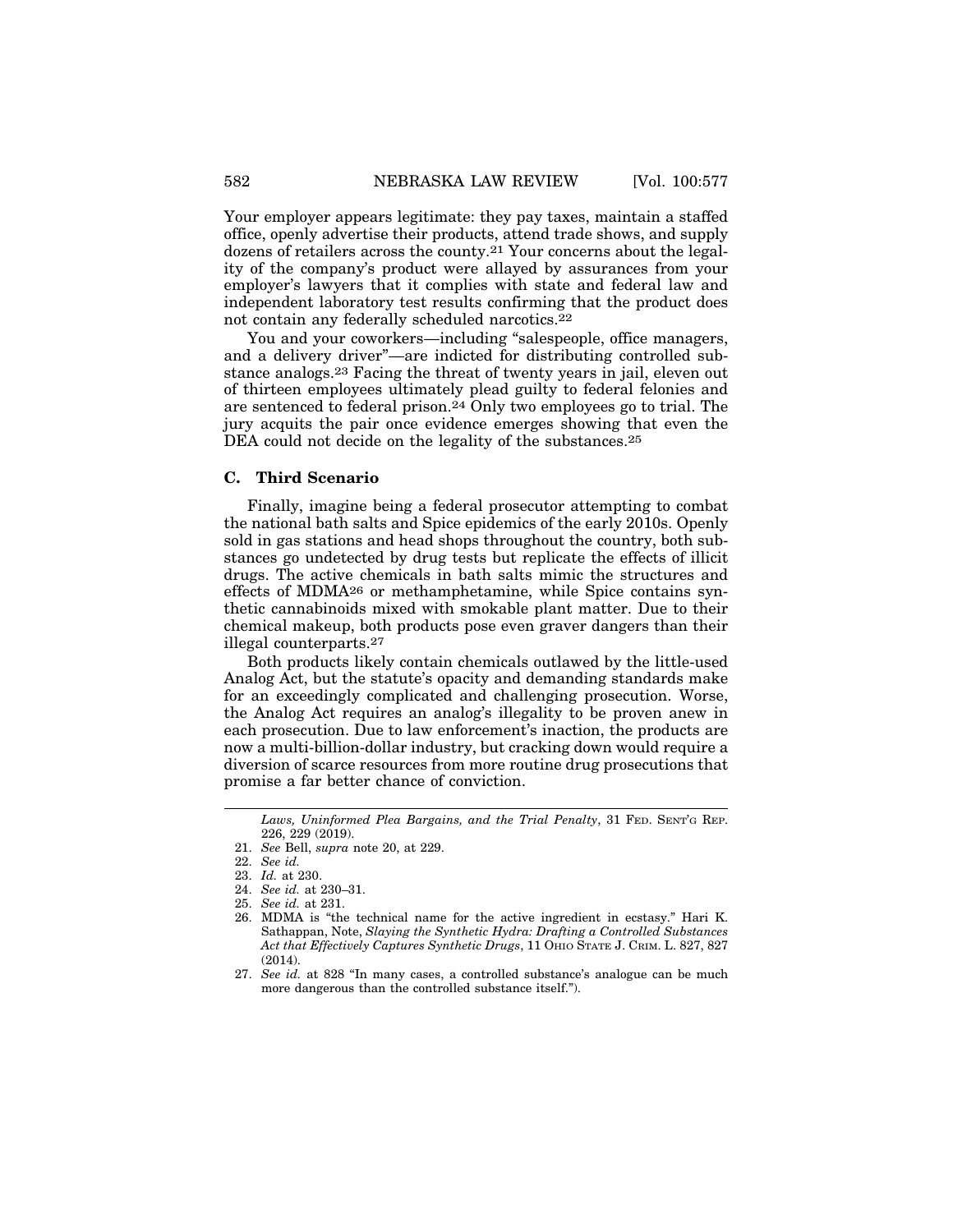#### III. THE ANALOG ACT AND VOID FOR VAGUENESS

It is impossible to know the full range of substances criminalized by the Analog Act. Instead of regulating specific chemicals in the manner of more conventional drug laws, the tripartite Analog Act criminalizes every substance falling within its immensely wide scope. The Act's first part, § 802(32)(A), defines a "controlled substance analogue" as any substance:

(i) the chemical structure of which is substantially similar to the chemical structure of a controlled substance in schedule I or II;

(ii) which has a stimulant, depressant, or hallucinogenic effect on the central nervous system that is substantially similar to . . . a controlled substance in schedule I or II; or

(iii) with respect to a particular person, which such person represents or intends to have a stimulant, depressant, or hallucinogenic effect on the central nervous system that is substantially similar to . . . a controlled substance in schedule I or II.28

A small number of courts have read these subsections disjunctively, deeming a controlled substance analog to be any substance falling within one of the three subsections.29 The majority of courts have instead adopted a conjunctive reading of  $\S$  802(32)(A). Under the conjunctive reading, a substance is a controlled substance analog when it satisfies subsection (i) and either subsection (ii) or subsection (iii).<sup>30</sup>

Section 802(32)(B) notes that the controlled substance precursors listed in paragraphs (34) and (35)—industrial chemicals like safrole, ephedrine, and ethyl ether—can still qualify as controlled substance analogs.31 The Analog Act exempts only a narrow range of substances from controlled analog status: (1) a controlled substance; (2) "any substance for which there is an approved new drug application;" (3) a substance subject to an exemption for investigational use; and (4) "any substance to the extent not intended for human consumption before such an exemption takes effect with respect to that substance."32

The Act's second part, § 813, provides that controlled substance analogs "shall, to the extent intended for human consumption, be

<sup>28. 21</sup> U.S.C. § 802(32)(A).

<sup>29.</sup> *See, e.g.*, United States v. Greig, 144 F. Supp. 2d 386, 389–91 (D. V.I. 2001) (adopting a disjunctive reading of § 802(32)(A)), *aff'd in part, rev'd in part sub nom.* United States v. Hodge, 321 F.3d 429 (3d Cir. 2003).

<sup>30.</sup> *See, e.g.*, United States v. Forbes, 806 F. Supp. 232, 235–36 (D. Colo. 1992) ("The scientific interdependence of molecular structure and effect on the central nervous system is consonant with the legislative history evidencing congressional intent to establish a dependent, two-prong test."). In a *McFadden* footnote, Justice Thomas hinted at a willingness to consider the propriety of the conjunctive reading. McFadden v. United States, 576 U.S. 186, 194 n.2 (2015). Given the incredible breadth of the disjunctive reading, the conjunctive reading's near-uniform acceptance should not be disturbed.

<sup>31. 21</sup> U.S.C. §§ 802(32), 802(34)(C), 802(34)(Q), 802(35)(D).

<sup>32. 21</sup> U.S.C. § 802(32)(C).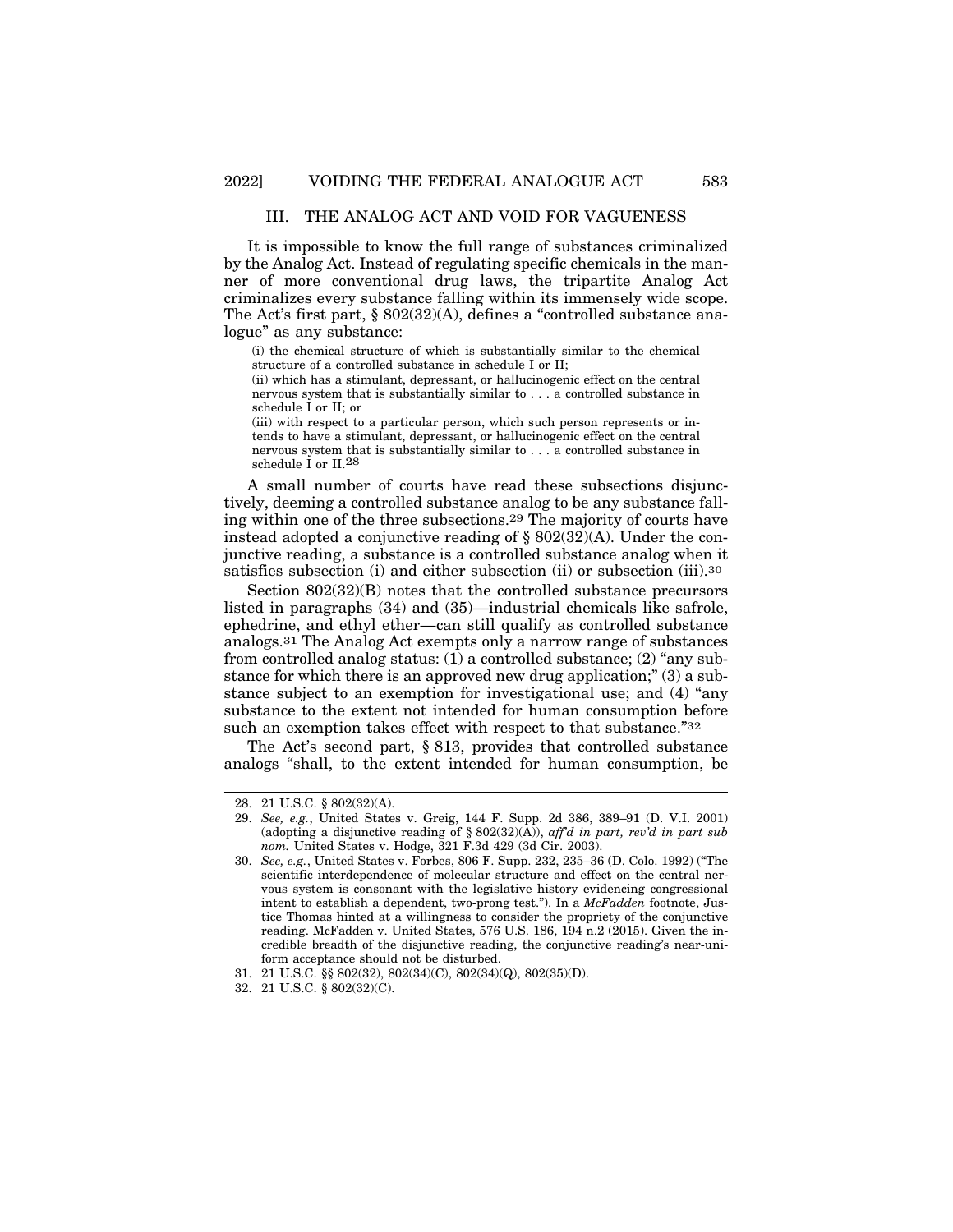treated, for the purposes of any Federal law as a controlled substance in schedule I."33 Should the requirements of § 802 and § 813 be met, the now-illicit controlled substance analog can be prosecuted under any federal drug law, including the section prohibiting the knowing manufacture or distribution of a scheduled substance<sup>34</sup> and the section barring the possession of scheduled substances.35

The disjunctive interpretation of the Analog Act's plain language concludes that any chemical satisfying one of the three subsections in § 802(32)(A) may be treated as a controlled substance analog. The "or" connecting § 802(32)(A)(ii) and § 802(32)(A)(iii) indicates that satisfying any one of the three separate requirements—substantial structural similarity, substantially similar effects, or representation of substantially similar effects—makes a substance a controlled analog. If employed, this disjunctive reading of the statute would encompass even common legal psychotropics like coffee and alcohol.36 The legislative history of the Act does not explain whether Congress intended this broad scope; the conjunction between the second and third subsections varied between different drafts of the bill, leaving congressional intent unclear.37

The statute does not require any formal or public listing of a chemical as a controlled substance analog before a prosecution can commence,38 and courts have found that almost every prosecuted substance qualifies as a controlled substance analog.39

- 34. 21 U.S.C. § 841(a).
- 35. 21 U.S.C. § 844(a).
- 36. *See* United States v. Forbes, 806 F. Supp. 232, 235–36 (D. Colo. 1992).
- 37. *See* United States v. Fedida, 942 F. Supp. 2d 1270, 1274–76 (M.D. Fla. 2013) (citing 131 CONG. REC. 19114 (1985)).

<sup>33. 21</sup> U.S.C. § 813(a). The human consumption requirement is why gas stations and smoke shops peddling bath salts (synthetic cathinones) or Spice (dangerous, smokable synthetic cannabinoids mixed with plant matter) label their wares as "not intended for human consumption." *See, e.g.*, Jennifer A. Gershman & Andrea D. Fass, *Synthetic Cathinones ('Bath Salts'): Legal and Health Care Challenges*, 37 PHARMACY & THERAPEUTICS 571, 571 (2012). To weaken the legal protection afforded by such labeling, a recent amendment to the Analog Act added a list of circumstantial factors permitting inferences of intended human consumption. *See* 21 U.S.C. § 813(b).

<sup>38.</sup> *See, e.g.*, United States v. Cooper, No. 3:14-CR-014-J-20MCR, 2015 WL 13850123, at  $*7$  (M.D. Fla. Jan. 14, 2015) ("There is no requirement that a controlled substance analogue be formally or expressly listed anywhere before a person may be prosecuted under the law for its manufacture, distribution, or possession.").

<sup>39.</sup> *See* Gregory Kau, Comment, *Flashback to the Federal Analog Act of 1986: Mixing Rules and Standards in the Cauldron*, 156 U. PA. L. REV. 1077, 1104 (2008).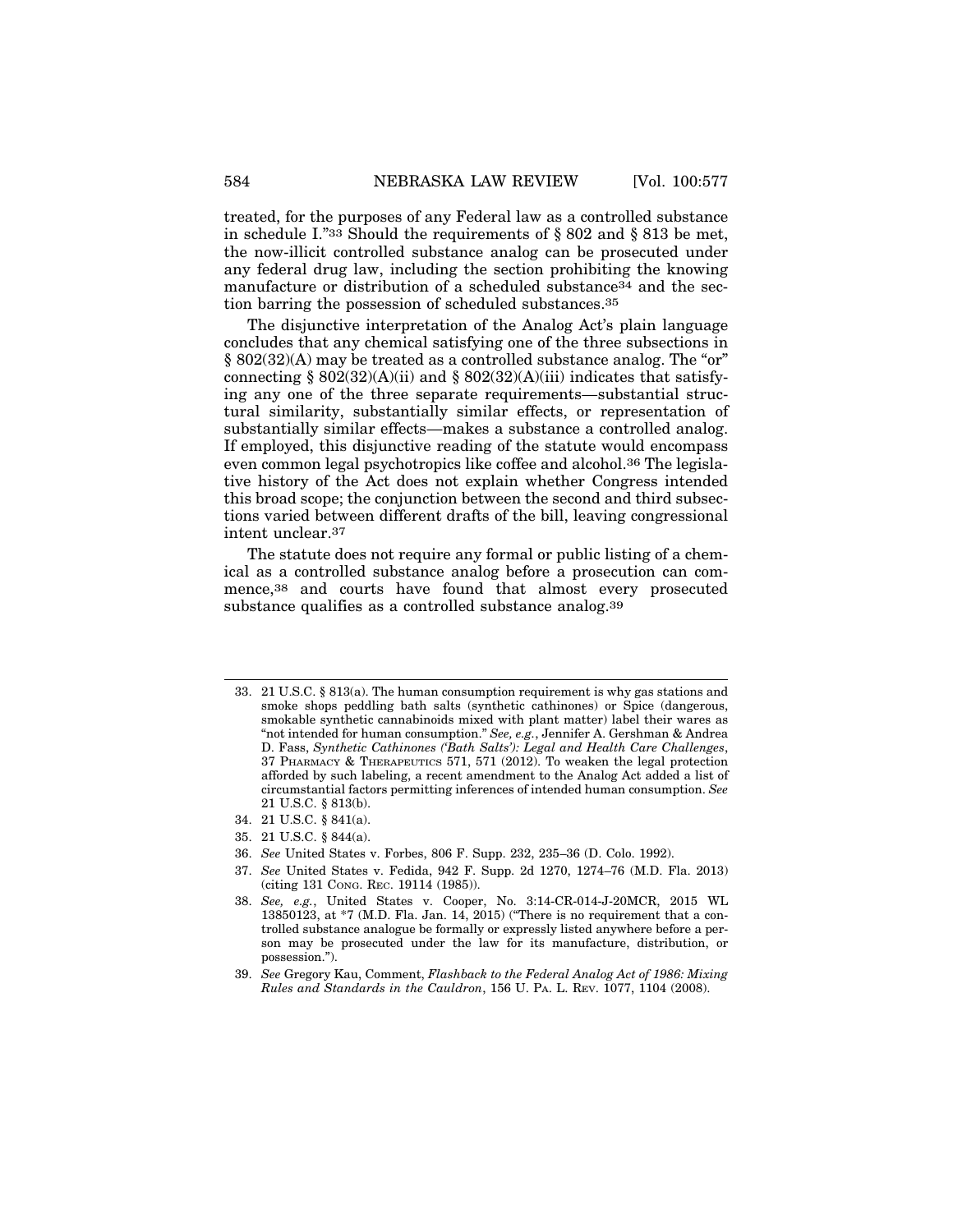#### **A. Void for Vagueness**

Originating from the Fifth Amendment's Due Process Clause,40 the void-for-vagueness doctrine acts as a constitutional safety valve for invalidating any criminal statute with "terms so vague that men of common intelligence must necessarily guess at its meaning and differ as to its application."41 Though the doctrine lacks precise boundaries,42 defendants challenging the Analog Act have typically relied on *Kolender v. Lawson*'s two-part test*.* The test first looks to whether the statute provides actual notice by "defin[ing] the criminal offense with sufficient definiteness that ordinary people can understand what conduct is prohibited."43 Second, the statute must be sufficiently definite such that it is not subject to "arbitrary and discriminatory enforcement," allowing "policemen, prosecutors, and juries to pursue their personal predilections."44 Laws failing either requirement are deemed void.

Vague laws also violate the separation of powers. Only Congress possesses the ability to "make an act a crime."45 Vague laws impermissibly transfer this ability to unelected judges and police officers, thereby "eroding the people's ability to oversee the creation of the laws they are expected to abide."46 At its core, the Analog Act gives the judiciary the responsibility of creating new drug laws on a temporary and ad hoc basis.

Defendants have brought countless void-for-vagueness challenges attacking the substantial similarity requirement of the Analog Act,47 arguing that the law's failure to define the term "substantially similar" falls short of the actual notice requirement described in *Kolender v. Lawson*.48 Courts have almost universally rejected these challenges. But a closer look at the Analog Act's actual application reveals that it criminalizes an incredibly broad range of actions while also

- 43. Kolender v. Lawson, 461 U.S. 352, 357 (1983).
- 44. *Id.* at 357–58 (quoting Smith v. Goguen, 415 U.S. 566, 575 (1974)).
- 45. United States v. Davis, 139 S. Ct. 2319, 2325 (2019) (quoting United States v. Hudson, 11 U.S. 32, 34 (1812)).
- 46. *Id.*
- 47. *See, e.g.*, United States v. Brown, 279 F. Supp. 2d 1238, 1240–43 (S.D. Ala. 2003) (rejecting a void-for-vagueness challenge), *aff'd*, 415 F.3d 1257 (11th Cir. 2005). Void-for-vagueness challenges are almost as old as the Act itself. *See* United States v. Desurra, 865 F.2d 651, 653 (5th Cir. 1989).

<sup>40.</sup> *See generally* Cristina D. Lockwood, *Defining Indefiniteness: Suggested Revisions to the Void for Vagueness Doctrine*, 8 CARDOZO PUB. L. POL'Y & ETHICS J. 255, 266 (2010).

<sup>41.</sup> FCC v. Fox Television Stations, Inc., 567 U.S. 239, 253 (2012) (quoting Connally v. Gen. Constr. Co., 269 U.S. 385, 391 (1926)).

<sup>42.</sup> *See generally* Lockwood, *supra* note 40, at 256 ("The void for vagueness doctrine is itself indefinite.").

<sup>48.</sup> *Kolender*, 461 U.S. 352.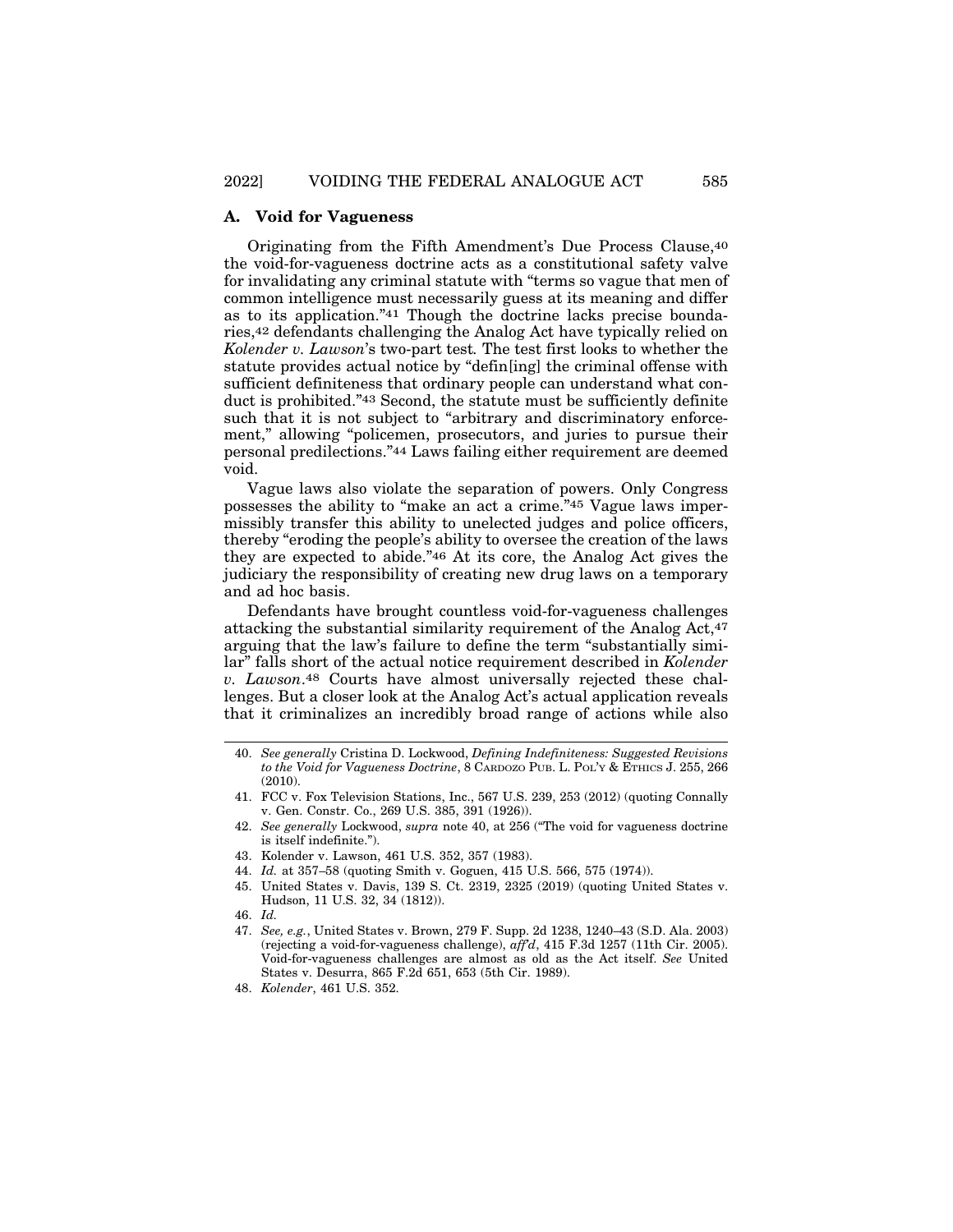making it effectively impossible to have advance notice of what the statute forbids.

## **B. The Controlled Substances Act**

Understanding the Analog Act's incurable vagueness first requires understanding its history and role within federal drug law. The primary justification cited for implementing the Analog Act was that traditional drug laws like the Controlled Substances Act (CSA) could not effectively prosecute black market chemists who invent and sell new variations of existing narcotics.49

The CSA controls discrete substances by assigning them to one of five persistent schedules based on their perceived risk of abuse and medical utility.50 Drugs that are considered extreme dangers to public health and have no medicinal value—including LSD, MDMA, heroin, cannabis, and mescaline—are assigned to schedule I.51 Schedule II drugs, like fentanyl and oxycodone, are deemed very dangerous, but they also have some accepted medical uses.52 Scheduling a substance requires either congressional action or, more commonly, formal rulemaking, through which the Attorney General must weigh numerous statutory factors, including a substance's risk of harm and its medicinal value.53

The Attorney General also possesses an emergency scheduling power invokable when a substance poses "an imminent hazard to the public safety."54 Emergency scheduling places a substance on schedule I at least thirty days after the Attorney General announces the action in the *Federal Register* and notifies the Secretary of Health and Human Services.55 The emergency scheduling remains in place for

<sup>49.</sup> *See, e.g.*, United States v. Washam, 312 F.3d 926, 933 (8th Cir. 2002) (asserting that a purpose of the Analog Act was "to prohibit innovative drugs that are not yet listed as controlled substances" (citing United States v. McKinney 79 F.3d 105, 107 (1996))); United States v. Fedida, 942 F. Supp. 2d 1270, 1276 (M.D. Fla. 2013) (discussing Congress's intent to close federal drug law loopholes); United States v. Forbes, 806 F. Supp. 232, 238 (D. Colo. 1992) ("Congress declared that the purpose of the statute is to attack underground chemists who tinker with the molecules of controlled substances to create new drugs that are not yet illegal.").

<sup>50.</sup> For an explanation of rule-based narcotics statutes, like the CSA, and standardbased narcotics statutes, like the Analog Act, see Kau, *supra* note 39, at 1087 (describing differences between rules and standards).

<sup>51.</sup> *See* 21 U.S.C. § 812(b)(1); *see also* U.S. DEP'T OF JUST., LISTS OF: SCHEDULING AC-TIONS, CONTROLLED SUBSTANCES, REGULATED CHEMICALS (Aug. 2021) [hereinafter DEA ORANGE BOOK], https://www.deadiversion.usdoj.gov/schedules/orangebook/ orangebook.pdf [https://perma.cc/3SZY-K7PD] (listing all scheduled chemicals).

<sup>52.</sup> *See* 21 U.S.C. § 812(b)(2); *see also* DEA ORANGE BOOK, *supra* note 51 (listing all scheduled chemicals).

<sup>53.</sup> *See* 21 U.S.C. §§ 811(a)–(c).

<sup>54. 21</sup> U.S.C. § 811(h)(1).

<sup>55.</sup> *See id.*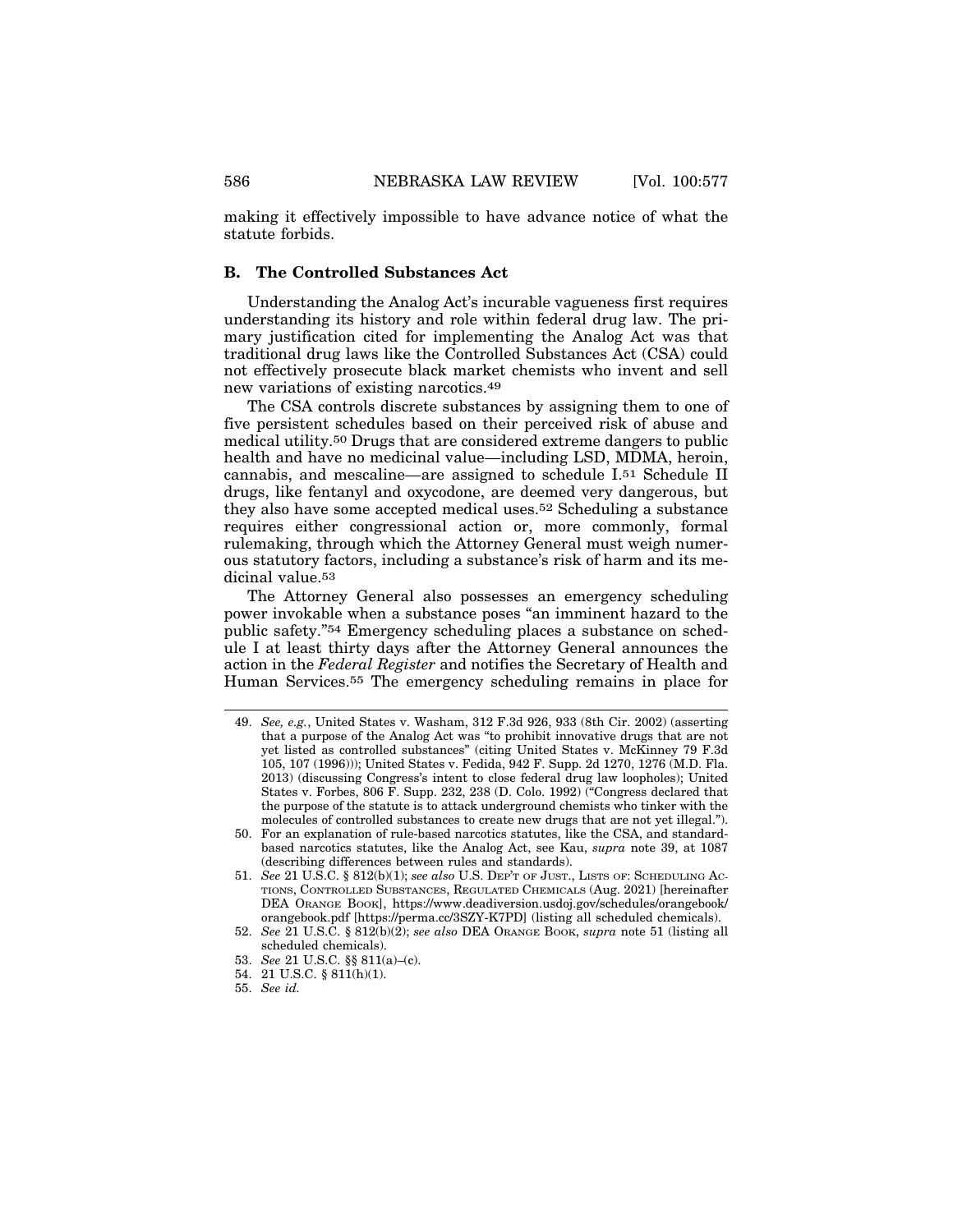two years with a possible one-year extension if the substance is in the process of joining a permanent schedule.56 Once scheduled, a drug takes its place in the DEA's "Orange Book," a publicly accessible and regularly updated compilation listing all controlled chemicals under the CSA by their chemical and common names.57

#### **C. History of the Analog Act**

Congress passed the Analog Act in the wake of the first fentanyl analog outbreak.58 In 1979 and 1980, a drug named China White contributed to the deaths of at least ten recreational drug users in California.59 Law enforcement forensic analysts discovered that China White contained no illegal drugs but instead consisted of the opiate alpha-methylfentanyl, a fentanyl analog, mixed with lactose sugar.60

To the great frustration of law enforcement, the bulk of the lethal drugs fueling this first fentanyl crisis were, at the time, unregulated substances falling outside of the CSA. The drugs were produced by well-educated professional chemists moonlighting as recreational substance manufacturers. Drug-user deaths continued and stemmed from an ever-widening range of exotic fentanyl analogs: parafluorofentanyl, 3-methyl-fentanyl, beta-hydroxyfentanyl, and others.61

Because the drugs were unscheduled, prosecutors had few options for criminal charges against these manufacturers. One DuPont chemist saw his sentence for selling 3-methyl-fentanyl vacated because 3 methyl-fentanyl was not then a prohibited substance. A California chemist and his co-conspirators were caught with sixty pounds of legal fentanyl analogs intended for black market distribution, yet prosecutors could only proceed under the feeble criminal provisions of the Food, Drug, and Cosmetic Act.62

At the time, the DEA dutifully scheduled new substances as it discovered them in illicit production,63 but the temporal gap between the

<sup>56.</sup> *See* 21 U.S.C. § 811(h)(2).

<sup>57.</sup> DEA ORANGE BOOK, *supra* note 51.

<sup>58.</sup> *See generally* United States v. Tyhurst, 28 M.J. 671, 673 (A.F.C.M.R. 1989), *rev'd in part*, 29 M.J. 324 (C.A.A.F. 1989); Kau, *supra* note 39, at 1078.

<sup>59.</sup> *See* John J. Coleman, *Special Report: Fentanyl Analogs in Street Drugs*, PRE-SCRIPTION DRUG RSCH. CTR. 10 (Aug. 16, 2007).

<sup>60.</sup> *See id.* at 3, 11. The DEA added alpha-methylfentanyl to the list of schedule I drugs in 1981. *Id.* at 12.

<sup>61.</sup> *See* U.N. Off. on Drugs & Crime, Recommended Methods for the Identification and Analysis of Fentanyl and Its Analogues in Biological Specimens, U.N. Doc. ST/NAR/53 (Nov. 2017).

<sup>62.</sup> *See* Coleman, *supra* note 59, at 12.

<sup>63.</sup> Alpha-methylfentanyl was added to schedule I on September 22, 1981; betahydroxyfentanyl was emergency scheduled on November 29, 1985, and it was permanently added to schedule I in 1987. Fentanyl analogs continued to be scheduled after passage of the Analog Act. *See* DEA ORANGE BOOK, *supra* note 51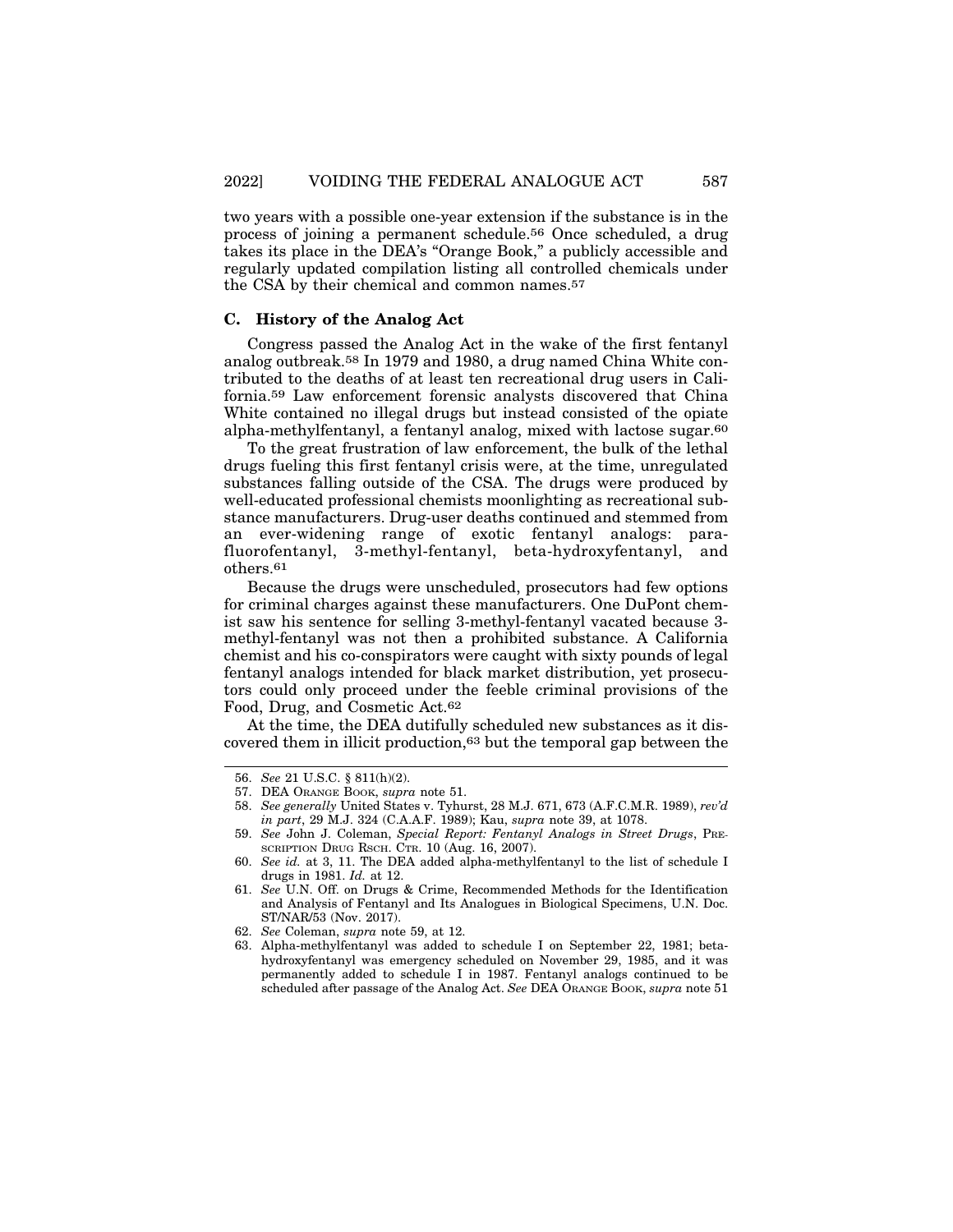discovery of a drug on the black market and the drug's scheduling created a loophole for the drug manufacturers. To prevent more analog chemists from escaping prosecution, Congress drafted the Analog Act to temporarily criminalize newly discovered designer drugs until the DEA could complete all of the formal rulemaking procedures required to schedule them formally.64 Once a drug completed the lengthy administrative process required for scheduling, it became subject to the CSA and exempt from the Analog Act.

#### **D. The Analog Act as a Failed Prosecutorial Tool**

As a threshold matter, it must be acknowledged that the Analog Act simply does not work as intended and has proven incapable of preventing or prosecuting the commercialization of designer drugs. During Senate Judiciary Committee hearings in 2019, thirty-four years after the statute's passage, the Department of Justice openly disparaged the statute's utility as a law enforcement tool, characterizing its prosecutions as "time-consuming, resource-intensive, and difficult for investigators, drug testing laboratories, prosecutors, courts, juries, and the entire criminal justice system" and filled with "technical and voluminous" filings addressing issues "simply not relevant to routine controlled substance prosecutions."65

The national bath salts and synthetic cannabis epidemics of the past decade illustrate the DEA's frustrations with the statute. Around 2008, packets of synthetic cannabis began appearing for sale in head shops, gas stations, and convenience stores across the United States. Often called Spice or K2, synthetic cannabis was a mixture of smokable plant material and a synthetic cannabinoid—such as JWH-018, UR-144, or XLR-11—capable of mimicking cannabis's psychoactive effects.66 Although they were dangerous for consumers, synthetic cannabinoids had one chief advantage: they were not CSA scheduled. To

<sup>(</sup>listing the scheduling dates for para-fluorofentanyl, acetyl-alphamethylfentanyl, alpha-methylthiofentanyl, 3-methylthiofentanyl, and other fentanyl analogs).

<sup>64.</sup> *See, e.g.*, United States v. Way, No. 14-CR-00101, 2018 WL 2229272, at \*7 (E.D. Cal. May 16, 2018) ("[T]he bill was meant to address 'the time lag between the production of these new designer drugs and their subsequent control under the Controlled Substances Act.'" (quoting 131 CONG. REC. 18938 (1985) (statement of Rep. Dan Lungren))), *aff'd*, No. 18-10427, 2020 U.S. App. LEXIS 5512 (9th Cir. Feb. 21, 2020).

<sup>65.</sup> *The Countdown: Fentanyl Analogues & the Expiring Emergency Scheduling Order: Hearing Before the S. Comm. on the Judiciary*, 116th Cong. 5 (2019) [hereinafter *The Countdown*] (statement of Amanda Liskamm, Director, Opioid Enforcement and Prevention Efforts, Office of the Deputy Att'y Gen. & Greg Cherundolo, Chief of Operations, Office of Global Enforcement, Drug Enforcement Administration).

<sup>66.</sup> *See* Asa Louis et al., *XLR-11 and UR-144 in Washington State and State of Alaska Driving Cases*, 38 J. ANALYTICAL TOXICOLOGY 563 (2014).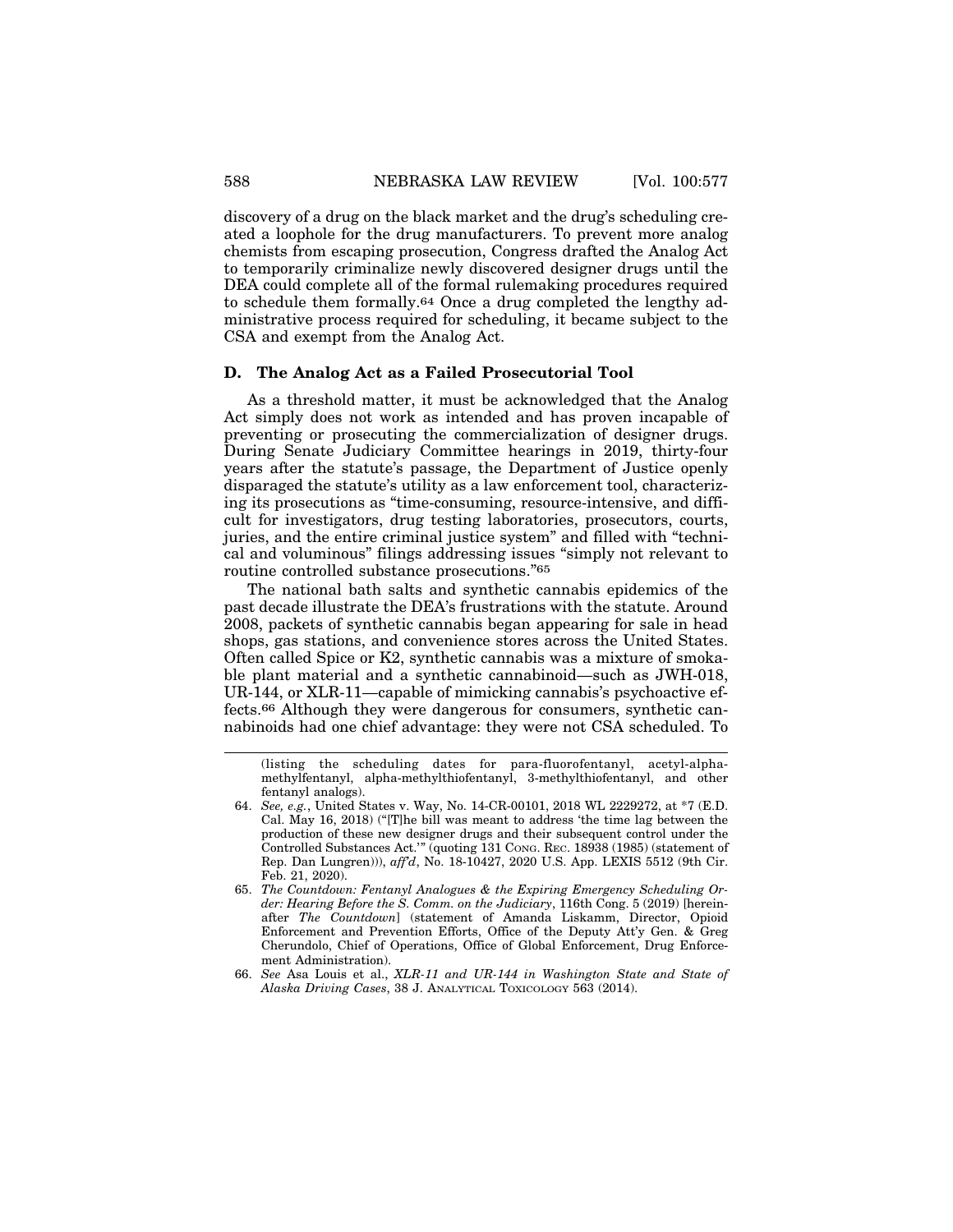protect against § 813's human consumption requirement, sellers typically marketed synthetic cannabis as incense or potpourri in containers labeled "not for human consumption." Synthetic cannabis attracted consumers because of its availability, ability to evade drug tests, and modest cost (typically between twenty-five cents and ten dollars per gram).67 By 2012, the synthetic cannabis industry was worth an estimated five billion dollars, with the drug trailing only real cannabis in popularity.68

Often sold in the same retail outlets as synthetic cannabis, bath salts gained widespread popularity in the United States as a "legal high" starting around 2009.69 They were typically labeled as plant food or bath salts with a prominent warning that they were not for human consumption.70 In reality, the package typically contained a few doses of synthetic cathinones or mephedrone, another chemical similar in structure and effects to MDMA or amphetamine.71 Despite their similarities to schedule I substances, most synthetic cathinones were not then expressly illegal under the CSA and could be purchased legally for a few thousand dollars per kilogram. That kilogram of synthetic cathinones would then be packaged and sold at a nominal price, sometimes as little as five dollars per dose.72 Bath salts reached an incredible level of international popularity. At the peak of their popularity, twenty percent of college and high school students in the United Kingdom had sampled mephedrone, and over half of all pills sold as MDMA were, in fact, mephedrone.73 Bath salts also eclipsed more familiar narcotics in popularity among American high schoolers.74

Congress designed the Analog Act to prevent these kinds of controlled substance analogs from growing into nationally available products. It did not. The bath salts and synthetic cannabis outbreaks

<sup>67.</sup> *See, e.g.*, Tina Reed, *K2: Easily Accessible Substance that Mimics Marijuana and Is Legal—Sold in Ann Arbor*, ANN ARBOR NEWS (Feb. 24, 2010, 6:02 AM), http://www.annarbor.com/news/easily-accessible-substance-that-mimics-marijuana—-and-is-legal—-sold-locally/ [https://perma.cc/U4LW-6HU3].

<sup>68.</sup> *See* Max Spaderna et al., *Spicing Things Up: Synthetic Cannabinoids*, 228 PSYCHOPHARMACOLOGY 525, 526 (2013).

<sup>69.</sup> *See* Jane M. Prosser & Lewis S. Nelson, *The Toxicology of Bath Salts: A Review of Synthetic Cathinones*, 8 J. MED. TOXICOLOGY 33, 33 (2012) (providing a brief history of bath salts).

<sup>70.</sup> *See id.*

<sup>71.</sup> *See* Anita Slomski, *A Trip on "Bath Salts" Is Cheaper than Meth or Cocaine but Much More Dangerous*, 308 JAMA 2445, 2446 (2012) (reporting that one package of bath salts was found to contain a synthetic cannabinoid and caffeine; another was entirely composed of lidocaine).

<sup>72.</sup> *See id.* at 2445.

<sup>73.</sup> *See* Prosser & Nelson, *supra* note 69, at 35.

<sup>74.</sup> *See generally* Joseph J. Palamar, *"Bath Salt" Use Among a Nationally Representative Sample of High School Seniors in the United States*, 24 AM. J. ADDICTIONS 488 (2015).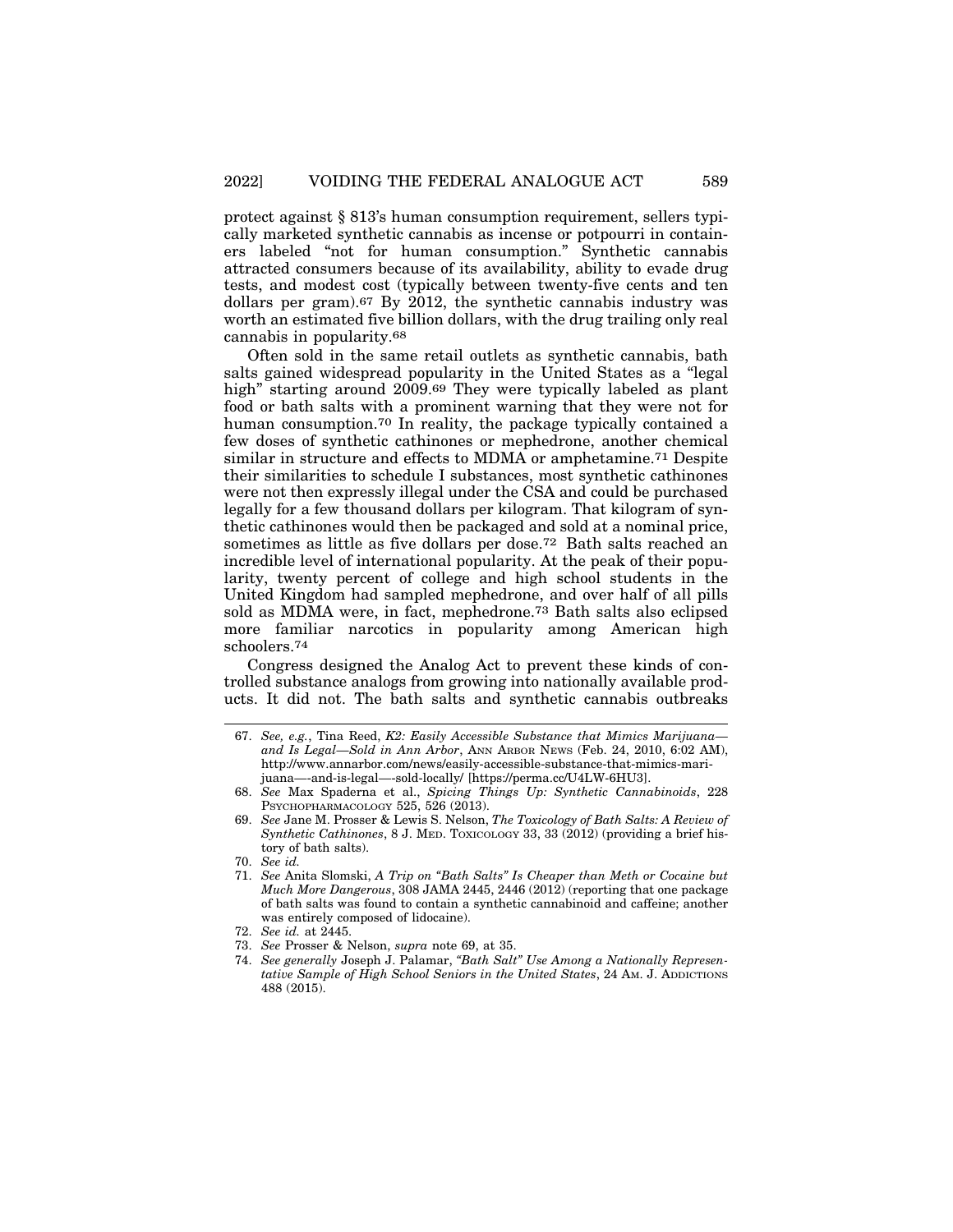ended only after the scheduling of synthetic cathinones and cannabinoids. Despite the massive national consumption of the drugs and a large number of potential defendants, Analog Act prosecutions proved so difficult and time-consuming as to make them vanishingly rare: Westlaw reports that just over 200 federal cases have cited § 813 of the Analog Act since 2009.75 While this is a sizable uptick in prosecutions—federal courts have cited § 813 only 280 times in total—by point of comparison, approximately 54,000 different federal decisions cited the CSA during the same time period.76

## IV. SUBSTANTIALLY SIMILAR

No one can agree on the substances that the Analog Act controls. Under § 802(32) of the Analog Act, virtually every prosecution must prove that the alleged analog possesses substantially similar effects and structure to a schedule I substance.77 Neither term has an objective scientific or technical meaning, so a jury may deem any substance a controlled substance analog.78 Even DEA scientists routinely disagree over whether a substance bears the required structural similarity.

One of the earliest critics of the Analog Act, DEA consulting scientist Alexander Shulgin, publicly decried the substantial similarity requirement as "hopelessly vague" for having no scientific definition or meaning.79 Shulgin spoke with special authority on controlled substance analogs: not only had he authored a popular law enforcement textbook on controlled substances and received multiple awards from

<sup>75.</sup> This information is current as of August 27, 2021. To find these cases in a legal research database, search cases for the citing reference "21 U.S.C. 813," filter for federal jurisdiction, and limit the results to those dated after January 1, 2009.

<sup>76.</sup> This information is current as of August 27, 2021. To find these cases in a legal research database, search cases for the citing reference "21 U.S.C. 841," filter for federal jurisdiction, and limit the results to those dated after January 1, 2009.

<sup>77.</sup> The exceptions are the relatively rare prosecutions under  $\S 802(32)(iii)$ , which only require proof that a defendant represented a substance as having effects that are substantially similar to those of a schedule I substance.

<sup>78.</sup> *See, e.g.*, Bell, *supra* note 20, at 227.

<sup>79.</sup> Alexander T. Shulgin, *How Similar Is Substantially Similar?*, 35 J. FORENSIC SCI. 8 (1990), http://www.thevespiary.org/rhodium/Rhodium/chemistry/ shulgin.substantially.similar.html [https://perma.cc/7QP7-WPCG] ("There is no 'right' answer [to substantial similarity]. There can never be one."). Shulgin even describes the Act as a net which has a "completely variable mesh size" that permits law enforcement to "catch whatever fish one wishes to and let escape another fish that is not wanted." *Id.*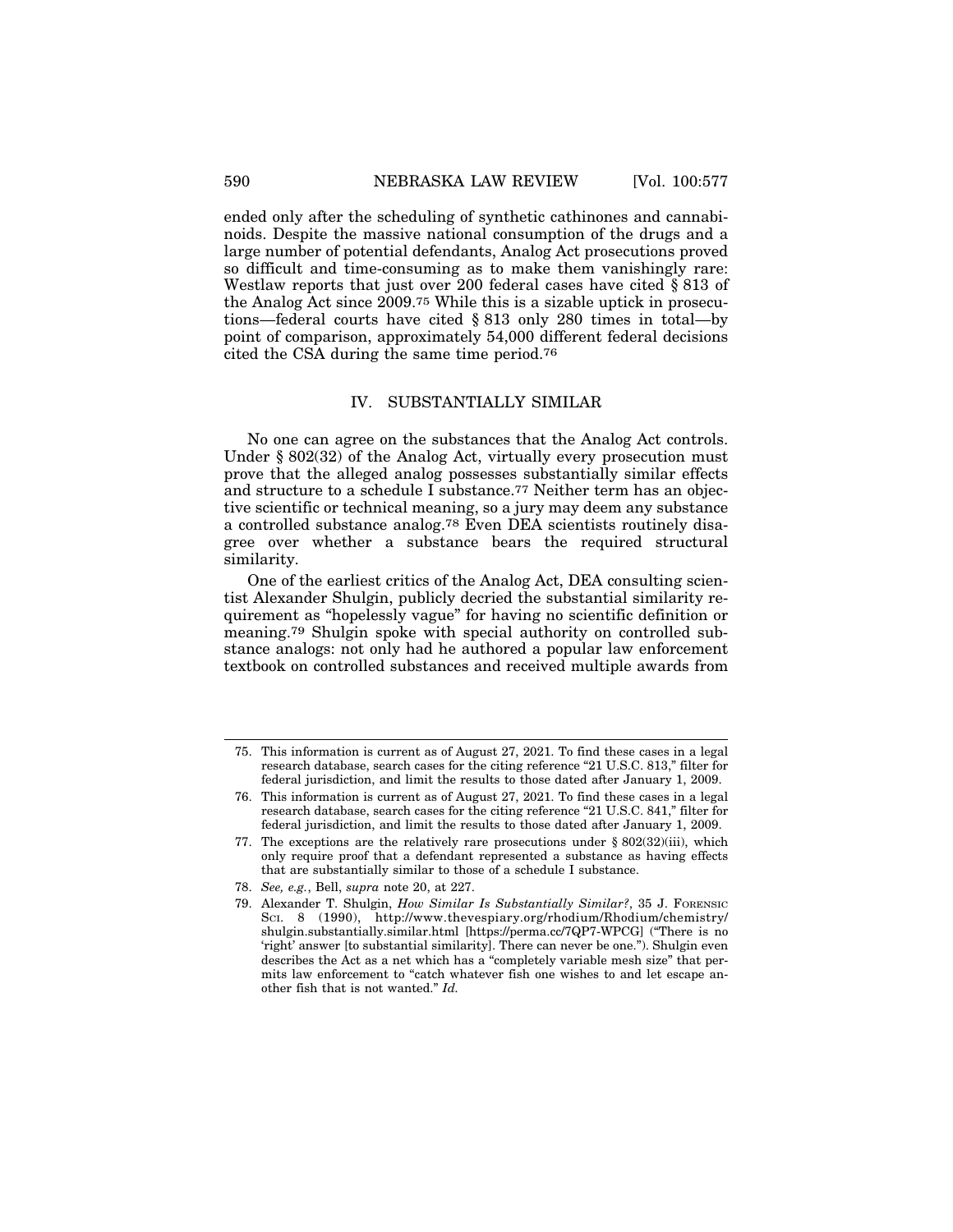the DEA80 but he had also personally discovered many of the analogs later prosecuted under the Act.81

Chemical structures possess many different features. Just as numerous qualities compose a person's appearance—height and weight; eye, hair, and skin color; and age, for example—chemicals similarly possess a vast number of distinct properties. These structural properties include chemical formula, atomic weight, shape (whether in two or three dimensions), "atomic angles, resonance, spin, bond type, and bond strength," functional groups, and many more.82 Weighing substantially similar effects poses a comparably difficult problem. While the terms "stimulant, depressant, or hallucinogenic effect" are understandable, how to compare the effects of two substances remains unclear. No objective scale exists to judge the degree of similarity between, for example, hallucinations induced by ethanol alcohol withdrawal and those of LSD.83

Compounding the difficulty of these inquiries is the fact that schedules I and II contain hundreds of substances that induce all manners of psychological and physiological effects. Some substances are common—cannabis, quaaludes, fentanyls, cathinones, and tryptamines—while others are so exotic as to be virtually unknown: propiram, Tilidine, drotebanol, CP-47, 1-[1-(2 thienyl)cyclohexyl]pyrrolidine, and many more. The schedules have even included substances antithetical in effect to recreational drug use, such as naloxone, the opioid agonist now commonly administered as a fentanyl overdose antidote.84

## **A. No Coherent Test Exists for Determining Substantial Similarity**

The majority of courts have consistently agreed that "substantially similar" lacks any coherent scientific meaning or concrete definition, with some judges going so far as to opine that Congress intended for the words to be given "their ordinary meanings."85 Despite acknowl-

- 84. *See* DEA ORANGE BOOK, *supra* note 51, at 11.
- 85. United States v. Lawton, 84 F. Supp. 3d 331, 337 (D. Vt. 2015) ("[T]here is no indication that Congress intended the words 'substantially similar' to have a specialized or scientific meaning. Therefore, these words should be given their ordinary meanings." (citation omitted) (quoting United States v. Reece, No. CRIM.

<sup>80.</sup> *See generally* Drake Bennett, *Dr. Ecstasy*, N.Y. TIMES MAG. (Jan. 30, 2005), https://www.nytimes.com/2005/01/30/magazine/dr-ecstasy.html [https://perma.cc/ 2STU-JJXH].

<sup>81.</sup> *See generally* ALEXANDER SHULGIN & ANN SHULGIN, TIHKAL: THE CONTINUATION (1997), https://erowid.org/library/books\_online/tihkal/tihkal.shtml [https:// perma.cc/3Z4R-GVYU].

<sup>82.</sup> Paul Anacker & Edward J. Imwinkelried, *The Confusing World of the Controlled Substance Analogue (CSA) Criminal Defense*, 42 CRIM. L. BULL. 744, 770 (2006).

<sup>83.</sup> *See* Bell, *supra* note 20, at 229.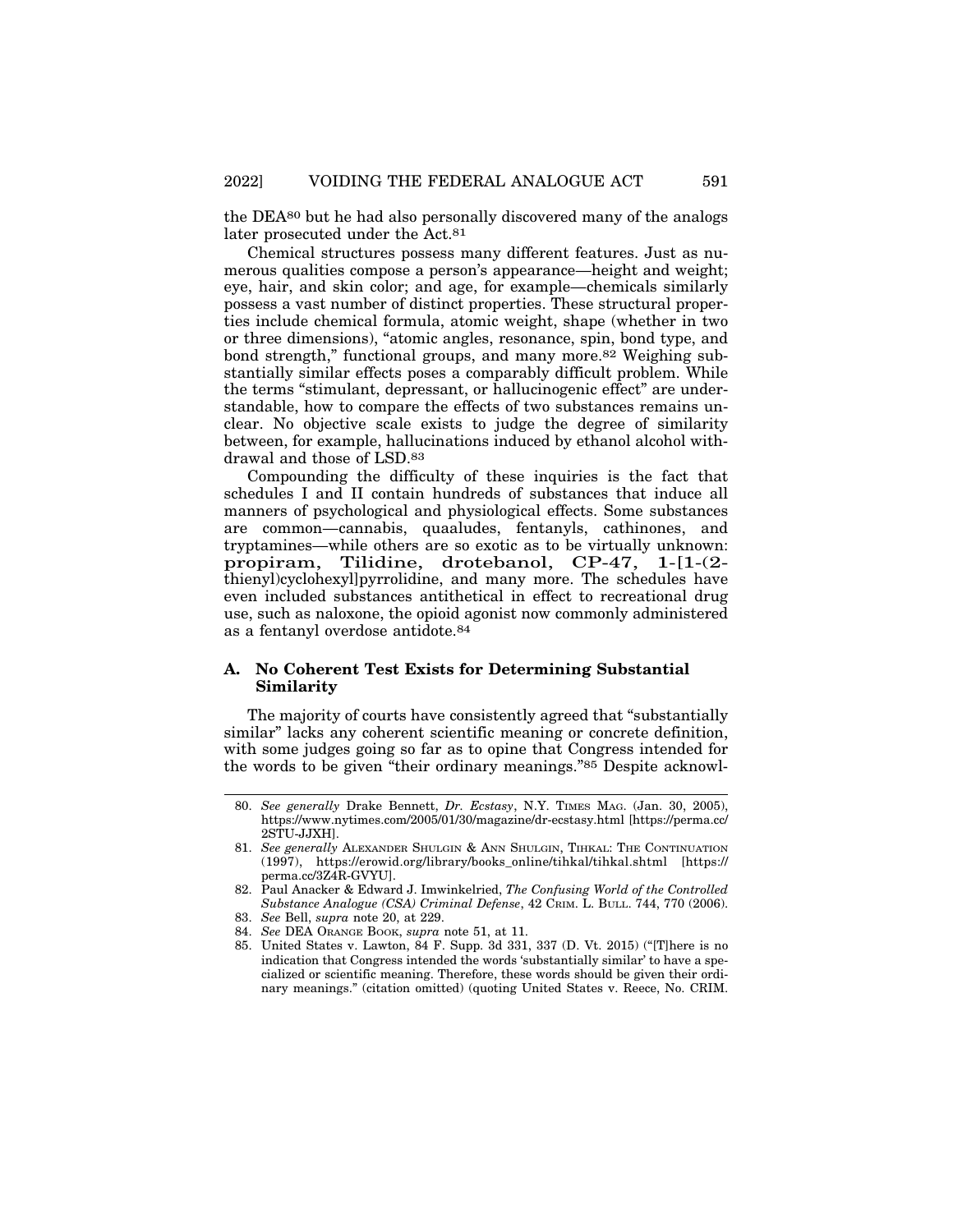edging the lack of an agreed-upon scientific definition, almost all courts have found the statute permissibly definite to survive a voidfor-vagueness challenge.

Parties rely chiefly upon expert witness testimony to define substantial similarity, and the jury is left to weigh the "relative strengths and merits of the methodologies supporting the experts' opinions."86 But because no common scientific framework exists for analyzing substantially similar effects or structure, expert testimony often "amount[s] to little more than the deduction of a working hypothesis supported by a general knowledge of chemistry and biochemistry."87 As one DEA expert witness very candidly explained, "'Substantial similarity' is a gut-level decision. . . . And all 'gut feelings' are legitimate."88 Courts have agreed that "such a comparison defies quantification" and effectively hinges on an individual chemist's intuition.89

Federal Rule of Evidence 702 permits expert witness testimony when the expert's scientific knowledge will aid in determining a fact at issue, but Professor Edward Imwinkelried and Paul Anacker have voiced grave doubts regarding the propriety of allowing expert witness testimony to address the non-technical question of substantial similarity:

"[S]ubstantial similarity" is not a scientific concept. To convert the notion into a scientific concept, a researcher would have to specify objective criteria for substantial similarity. Without the benefit of such criteria, the analyst must necessarily rely on subjective judgment, and his or her final conclusion as to similarity remains impressionistic. Until testable criteria are defined, the hypothesis fails [the] threshold criterion for reliable "scientific . . . knowledge": There is no way to test the proposition empirically.<sup>90</sup>

Despite the strength of this critique, defendants' challenges to the admissibility of expert witness testimony for the prosecution have proven unsuccessful, although the judicial justifications for denying these challenges fall short of persuasive.91

- 90. Anacker & Imwinkelried, *supra* note 82, at 768.
- 91. *See, e.g.*, United States v. Brown, 415 F.3d 1257, 1266–69 (11th Cir. 2005); *Cooper*, 2015 WL 13850123, at \*9.

<sup>12-00146, 2013</sup> WL 3865067, at \*9 (W.D. La. July 24, 2013))); *see also* United States v. Brown, 279 F. Supp. 2d 1238, 1245 (S.D. Ala. 2003) ("[There is] no hardline definition of the term . . . the definition of 'similar chemical structure' depends on the judgment of a chemist."), *aff'd*, 415 F.3d 1257 (11th Cir. 2005).

<sup>86.</sup> United States v. Cooper, No. 14-CR-014-J-20MCR, 2015 WL 13850123, at \*5 (M.D. Fla. Jan. 14, 2015) (quoting United States v. Fedida, 942 F. Supp. 2d 1270, 1279 n.6 (M.D. Fla. 2013)).

<sup>87.</sup> *Fedida*, 942 F. Supp. 2d at 1281; *see also* Jeffrey C. Grass, McFadden v. United States*: Deconstructing Synthetic Drug Prosecutions*, CHAMPION, May 2015, at 34 (discussing expert witness issues related to the substantially similar standard).

<sup>88.</sup> *Brown*, 279 F. Supp. 2d at 1245. The expert witness's gut feelings were enough to support a conviction. *Id.*

<sup>89.</sup> *Id.*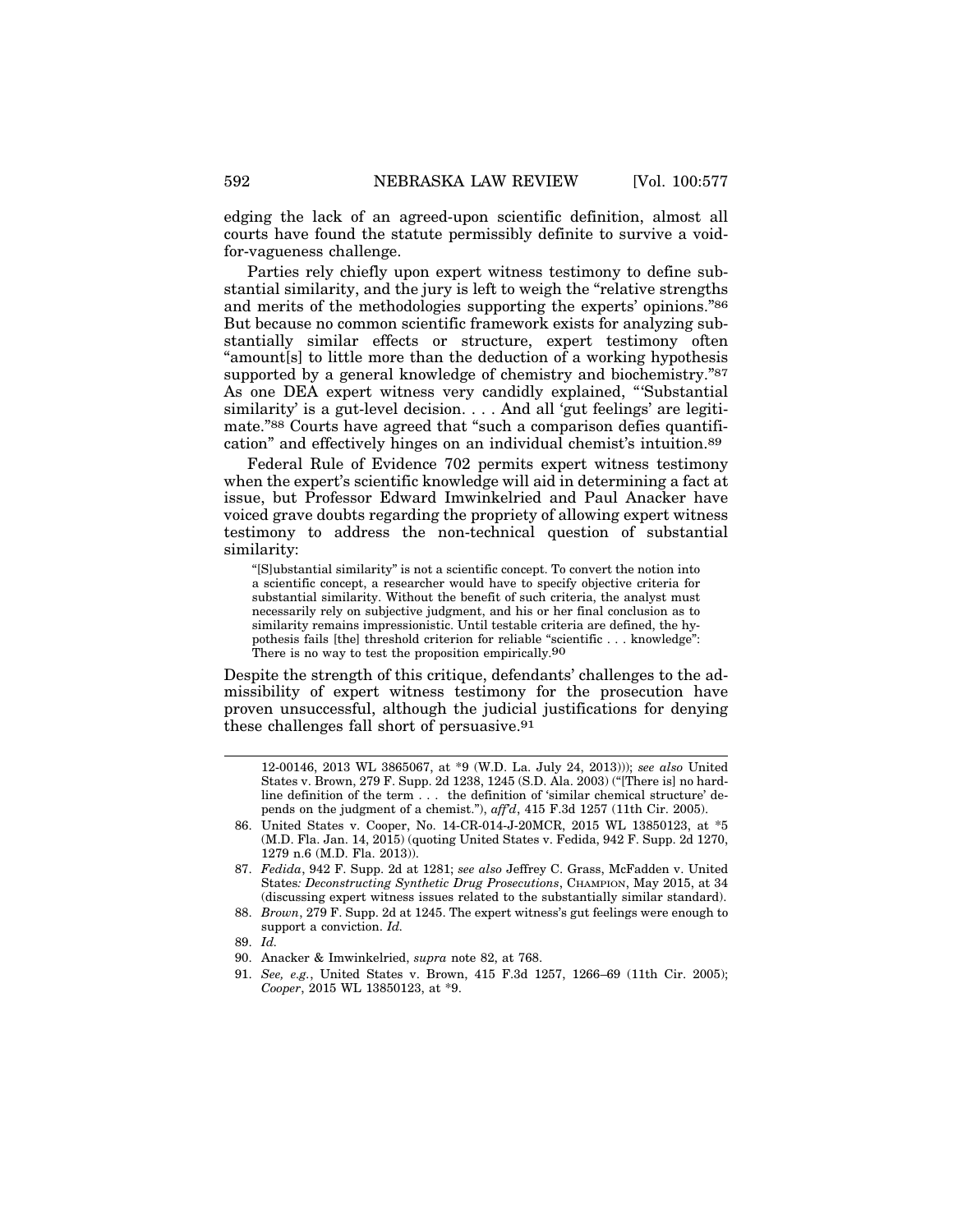No uniform legal tests guide the substantial similarity analysis. Scholarly literature describes structural similarity tests using phrases such as "core arrangement of atoms," "structure and effects," or "visual inspection."92 Yet an examination of the cited appellate cases finds no judicially designed tests to guide future prosecutions; instead, there are only affirmations of a particular prosecution's means of proof. For example, *United States v. Klecker*93 has been cited as the originating case for the "core arrangement of atoms" test.94 In that case, the Fourth Circuit affirmed the district court's finding that 5 methoxy-N,N-diisopropyltryptamine (Foxy) was a controlled substance analog of the schedule I substance DET.95 The district court based its finding on a number of facts, including that Foxy and DET share a "core arrangement of atoms" and both possess a "tryptamine core."96 *Klecker* never referred to or adopted the "core arrangement of atoms" as a legal test.97

Similarly, the "structure and effect" test is described as a means of determining substantial similarity by examining a drug's chemical composition in tandem with its effects on users.98 Left unexplained is how this test imposes different requirements than those imposed by a conjunctive reading of § 802(32)(A). Finally, the "visual inspection" test describes the same process discussed above in which the jury is presented with comparative visual representations of a controlled substance and its alleged analog.99

- 97. *See Klecker*, 348 F.3d at 73. A narrow reading of *Klecker*, in which the court's reasoning only encompasses drugs sharing a "tryptamine core," would yield unacceptable results by criminalizing common substances. Melatonin and 5-HTP, two over-the-counter sleep aids, also possess a tryptamine core. *See* Ricardo Letra-Vilela et al., *Distinct Roles of N-Acetyl and 5-Methoxy Groups in the Antiproliferative and Neuroprotective Effects of Melatonin*, 434 MOLECULAR & CELLULAR ENDO-CRINOLOGY 238, 242 (2016) (noting melatonin's tryptamine core).
- 98. *See, e.g.*, Kathryn E. Brown, Comment, *Stranger Than Fiction: Modern Designer Drugs and the Federal Controlled Substances Analogue Act*, 47 ARIZ. STATE L.J. 449, 461–62 (2015).
- 99. *See* Mandell, *supra* note 92, at 1315.

<sup>92.</sup> Jeremy Mandell, Note, *Tripping Over Legal Highs: Why the Controlled Substances Analogue Enforcement Act Is Ineffective Against Designer Drugs*, 2017 U. ILL. L. REV. 1299, 1315; *see also* Brief of the National Association of Criminal Defense Lawyers as Amicus Curiae in Support of Petitioner at 4–5, McFadden v. United States, 576 U.S. 186 (2015) (No. 14–378) (explaining the different tests applied by the circuit courts of appeals).

<sup>93. 348</sup> F.3d 69 (4th Cir. 2003).

<sup>94.</sup> *See* Mandell, *supra* note 92, at 1315.

<sup>95.</sup> *Klecker*, 348 F.3d at 72.

<sup>96.</sup> *Id.* at 73 (quoting United States v. Klecker, 228 F. Supp. 2d 720, 728 (E.D. Va. 2002)). LSD, psilocybin, and a host of other psychedelics all share a common tryptamine structure. *See* Bill Sanders et al., *"Research Chemicals": Tryptamine and Phenethylamine Use Among High-Risk Youth*, 43 SUBSTANCE USE & MISUSE 389, 392 (2008).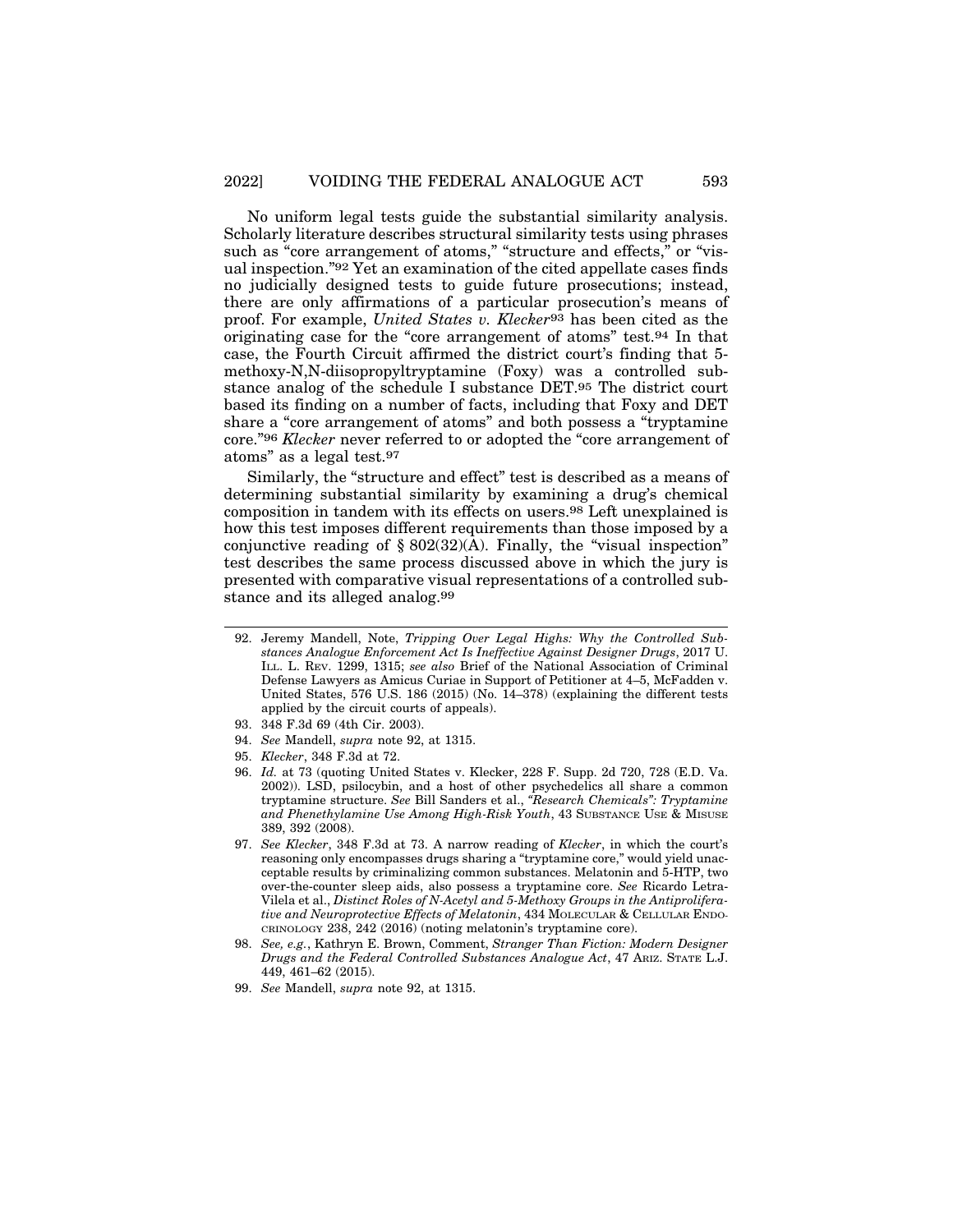Most questions of substantial structural similarity ultimately hinge upon a comparison of two-dimensional "stick and letter" diagrams.100 These uninformative diagrams only illustrate a substance's atomic composition and location and omit all other relevant characteristics, leading the entire process to be dubbed "guilt by Rorschach test."101 Bereft of any objective, scientific guideposts to control the structural similarity analysis, experts point to a seemingly endless number of chemical properties in support of their intuitions, a practice sanctioned by the courts.102

*United States v. Roberts* illustrates the sheer cacophony of contradictory scientific evidence that a judge or jury must weigh in a typical analog prosecution. In *Roberts*, the defendants had been indicted for selling 1,4-butanediol—an industrial solvent and alleged analog of the schedule I "date rape" drug GHB—to bodybuilders as a health supplement.103 At a hearing challenging the Analog Act as unconstitutionally vague, three testifying experts compared the two chemicals based on the following criteria: (1) functional groups and the functional groups' properties; (2) whether the chemicals would be grouped together in an organic chemistry textbook; (3) two-dimensional charts, three-dimensional appearance, and the differences between the two; (4) results from a nuclear magnetic resonance spectrometer; (5) postingestion structure; (6) molecular linearity, stability, and charges; and (7) "atomic composition . . . as illustrated in their molecular chains."104 The prosecution's expert, a DEA employee, concluded that the chemicals were substantially similar in structure.105 The defendant's witnesses, both college professors, came to the opposite conclusion, going so far as to claim that "a student who stated on a college exam that GHB and 1,4-butanediol were similar in chemical structure would indeed fail such an exam."106

The district court ruled for the defendant, but the Second Circuit reversed on appeal. Judge Guido Calabresi found that 1,4-butanediol was substantially structurally similar to GHB because the chemicals differed by only two atoms and because 1,4-butanediol transformed into GHB upon ingestion.107 Citing these two chemical features, the

<sup>100.</sup> *See, e.g.*, United States v. Fedida, 942 F. Supp. 2d 1270, 1279 (M.D. Fla. 2013).

<sup>101.</sup> Bell, *supra* note 20, at 228.

<sup>102.</sup> *See* Brief of the National Association of Criminal Defense Lawyers as Amicus Curiae in Support of Petitioner at 3–8, McFadden v. United States, 576 U.S. 186 (2015) (No. 14–378). One exception was the rejection of a plant pathologist's testimony using the Tanimoto coefficient to measure chemical similarities. *See* United States v. Brown, 415 F.3d 1257, 1263, 1269 (11th Cir. 2005).

<sup>103.</sup> United States v. Roberts, No. 01 CR 410, 2002 WL 31014834, at \*1 (S.D.N.Y. Sept. 9, 2002), *vacated*, 363 F.3d 118 (2d Cir. 2004).

<sup>104.</sup> *Id.* at \*1–2, \*4.

<sup>105.</sup> *Id.* at \*1.

<sup>106.</sup> *Id.* at \*2.

<sup>107.</sup> *Roberts*, 363 F.3d at 125.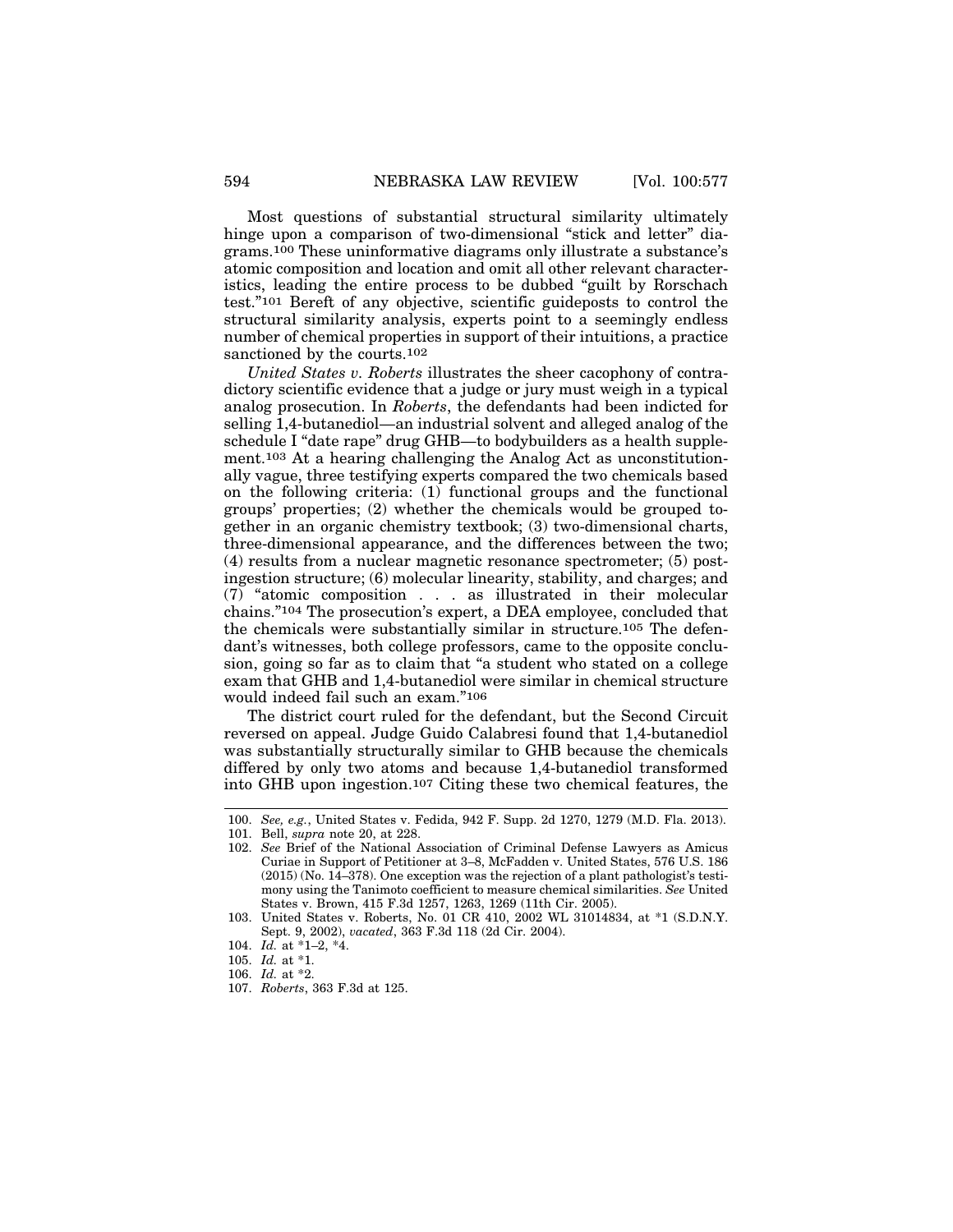court disregarded the disagreement of the expert scientists, deciding that the Analog Act was sufficiently definite in regard to 1,4 butanediol.108

Recent Analog Act prosecutions have continued to acknowledge and dismiss the paradox of having expert scientific witnesses testify on a concept lacking any agreed-upon objective parameters. The typical justification for introducing conflicting or impenetrable expert testimony is to focus the inquiry only on whether a lay jury can use the evidence to reach a verdict.109

In *United States v. Fedida*, the court addressed whether the statutory definition of controlled substance analog permitted "ordinary people" to determine that synthetic cannabinoids UR-144 and XLR-11 were substantially similar in structure to the schedule I substance JWH-18.110 The court surveyed the esoteric chemical evidence presented by the parties, including the "substitution of a tetramethylcyclopropyl moiety in place of the naphthyl moiety," the delocalized electrons in aromatic rings and their shapes, and most critical to the court's analysis, a "replacement found within the 3-position substituent."111 While recognizing the legitimate disputes between experts, the court decided that "the Government need not overcome the critical eye of chemists and other experts. Rather, it must merely show that ordinary people would be able to determine whether UR-144 and XLR-11 are proscribed analogues of JWH-18."112 The court ultimately found that the Analog Act was not unconstitutionally vague as applied because "[a] reasonable layperson who examines the two-dimensional drawings of the chemical structures . . . could plausibly conclude that such substances are substantially similar. This is all that is required."113

A lay jury can always reach a conclusion, no matter the volume of conflicting and arcane expert opinions. But this is not what the Due Process Clause requires. The Due Process Clause requires "that ordinary people can understand what conduct is prohibited"114 *before* a jury's verdict. The Analog Act does not provide that notice.

<sup>108.</sup> *Id.* at 127.

<sup>109.</sup> *See, e.g.*, United States v. Way, 804 F. App'x 504, 509 (9th Cir. 2020) ("The district court ruled that since the jury would decide what was a controlled substance analogue, any internal DEA disagreement as to whether 5-F-UR-144 was an analogue was irrelevant. We agree with the district court.").

<sup>110.</sup> United States v. Fedida, 942 F. Supp. 2d 1270, 1274 (M.D. Fla. 2013).

<sup>111.</sup> *Id.* at 1279.

<sup>112.</sup> *Id.* (footnote omitted) (citations omitted).

<sup>113.</sup> *Id.*

<sup>114.</sup> Kolender v. Lawson, 461 U.S. 352, 357 (1983).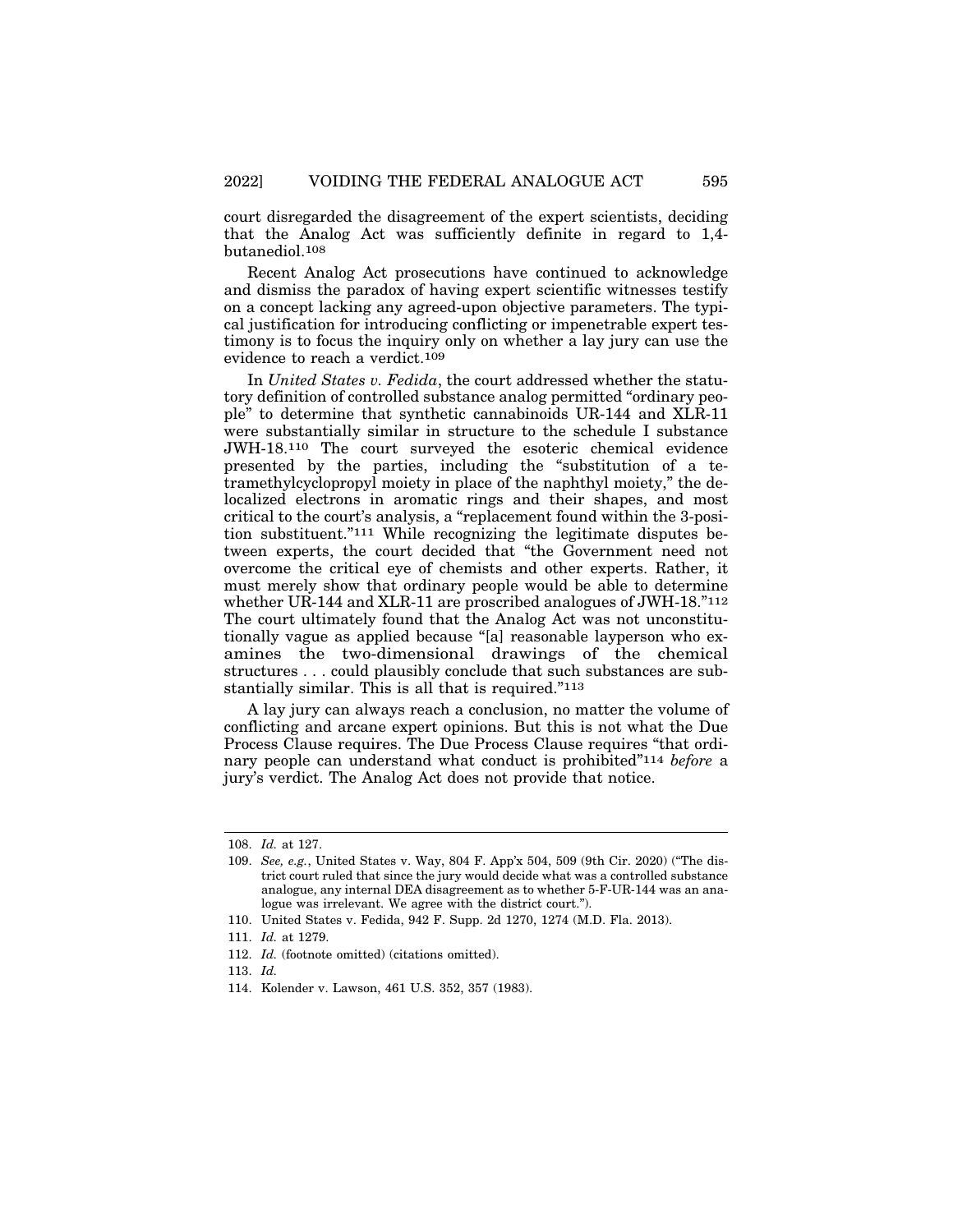### **B. No Coherent Test Exists for Determining Substantially Similar Effects**

Like substantially similar structure, no definite criteria or test governs the question of whether a substance "has a stimulant, depressant, or hallucinogenic effect on the central nervous system that is substantially similar to . . . a controlled substance in schedule I or II."115

Without an objective standard for determining the substantial similarity of effects, "it is far from clear that any available evidence on this issue would satisfy either of the major admissibility tests" for expert witness testimony.116 Nonetheless, courts have been very permissive in allowing a wide range of evidence, including "anecdotal reports, affidavits and testimonials" from substance users as well as scientific studies.117 Section 802(32)(A)(ii) states that the substance has an effect on the "central nervous system," but it does not specify that it must affect a *human's* central nervous system; experiments on animals (even toads, as one DEA expert opined118) are sufficient.119

Prosecutors have also employed studies measuring a substance's effect on particular nervous system receptor sites. However, these studies typically only report whether a substance acted on a given receptor site. In *United States v. Cooper*, the DEA concluded that 5F-PB-22 has substantially similar effects to the schedule I drug AM-2201 because both drugs act as agonists on the CB1 receptor, similar to marijuana.120 Yet receptor site activity alone provides the illusion of scientific certainty with very little real information about a drug's effects. Other drugs affecting CB1 receptors include the antibiotic Minocycline121 and the over-the-counter painkiller Tylenol.122

- 117. United States v. Klecker, 228 F. Supp. 2d 720, 729 (E.D. Va. 2002), *aff'd*, 348 F.3d 69 (4th Cir. 2003).
- 118. *See* Bell, *supra* note 20, at 232 n.27 (citing United States v. Picanso, No. 14- 40005-DDC (D. Kan. Feb. 3, 2017)). An analog's effect on rats is also permissible evidence. *See* United States v. Nasir, No. 12-CR-102, 2013 WL 5373619, at \*3 (E.D. Ky. Sept. 25, 2013).
- 119. *See generally* United States v. Way, No. 14-CR-00101-BAM, 2018 WL 5310773, at \*4 (E.D. Cal. Oct. 25, 2018) ("[S]everal district courts have found that expert testimony based on animal studies is sufficiently reliable in Analogue Act prosecutions to demonstrate a substance's pharmacological effect on the human central nervous system." (citing United States v. Williams, No. 13-00236-01, 2017 WL 1856081, at \*16 (W.D. Mo. Apr. 7, 2017))); United States v. Reulet, No. 14-40005, 2015 WL 7776876, at \*11 (D. Kan. Dec. 2, 2015); United States v. Bays, No. 13- CR-0357-B, 2014 WL 3764876, at \*14 (N.D. Tex. July 31, 2014).
- 120. *See* Motion to Dismiss Indictment and Memorandum of Law at 26, United States v. Cooper, No. 14-CR-014-J-20MCR (M.D. Fla. Jan. 14, 2015).
- 121. *See* Leonardo Guasti et al., *Minocycline Treatment Inhibits Microglial Activation and Alters Spinal Levels of Endocannabinoids in a Rat Model of Neuropathic Pain*, 5 MOLECULAR PAIN 35 (2009).

<sup>115. 21</sup> U.S.C. § 802(32)(A)(ii).

<sup>116.</sup> Anacker & Imwinkelried, *supra* note 82, at 772.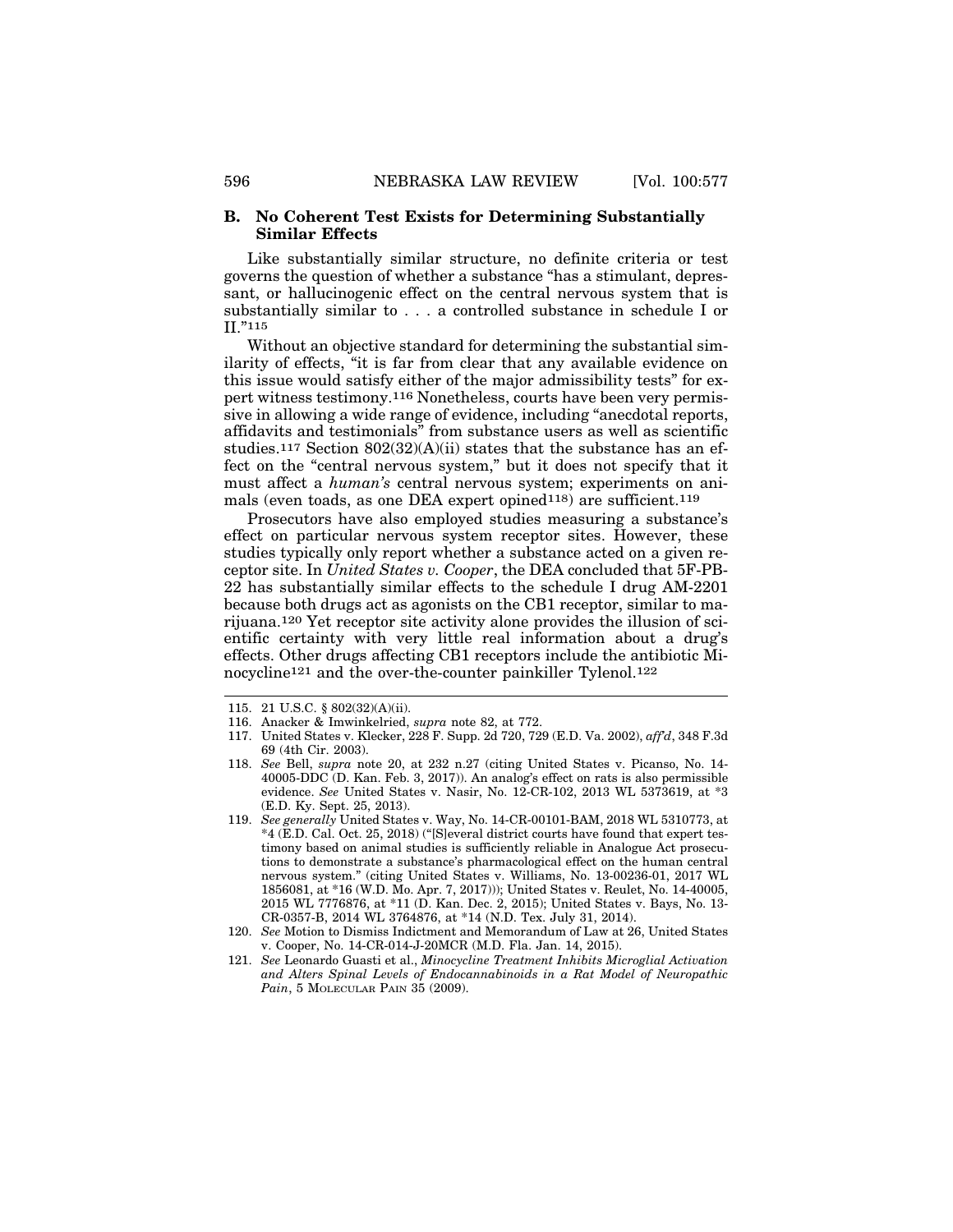More confounding is the fact that courts have permitted prosecutions to proceed even if the government admits to having no concrete evidence regarding a substance's effect. In *Fedida*, after hearing the government's expert testimony on the effects of UR-144 and XLR-11, the court pointedly noted that the basis of this testimony had "not been subjected to peer review or publication. There was no evidence concerning the known or potential error rates of the experts' methodology."123 And it remained unclear "whether the experts' opinions and methodologies were generally accepted in the scientific community."124 One expert even "conceded that there is an insufficient basis for her to form an opinion about the pharmacologic effects" of the alleged analogs.125 However, the court permitted the prosecution to proceed based on the government's assurances that "it is conducting tests which could support its experts' opinions."<sup>126</sup>

## **C. "Hybrid" Substantial Similarity**

Further complicating the possibility of actual notice of analog illegality, the hybrid substantial similarity approach permits a substance to be considered a controlled analog if it is substantially structurally similar to one chemical yet similar in effects to an entirely different chemical.

In *United States v. Demott*, two defendants had been convicted of importing from China the unscheduled chemicals 4-methylmethcathinone (4-MMC or "mephedrone") and 4-methyl-n-ethylcathinone (4- MEC) and selling them as MDMA substitutes.127 At trial, the government relied on expert testimony stating that both chemicals bore substantial structural similarities to methcathinone, which is listed on schedule I, and induced effects substantially similar to those of a different listed substance, MDMA.128 The defendants contended that an analog must be substantially similar in effect and structure to the same scheduled narcotic. The court rejected the defendants' argument after finding no statutory requirement that an alleged analog be substantially similar in structure and effect to the same scheduled substance.129

<sup>122.</sup> *See generally* Pascal P. Klinger-Gratz et al., *Acetaminophen Relieves Inflammatory Pain Through CB1 Cannabinoid Receptors in the Rostral Ventromedial Medulla*, 38 J. NEUROSCIENCE 322 (2018).

<sup>123.</sup> United States v. Fedida, 942 F. Supp. 2d 1270, 1281 (M.D. Fla. 2013).

<sup>124.</sup> *Id.*

<sup>125.</sup> *Id.* at 1281 n.7.

<sup>126.</sup> *Id.* at 1282.

<sup>127.</sup> United States v. Demott, 906 F.3d 231, 235 (2d Cir. 2018).

<sup>128.</sup> *Id.* at 238.

<sup>129.</sup> *Id.* at 239 ("Nothing in the language of the Act suggests that the drug listed in Schedule I or II that is substantially similar in chemical structure to the ana-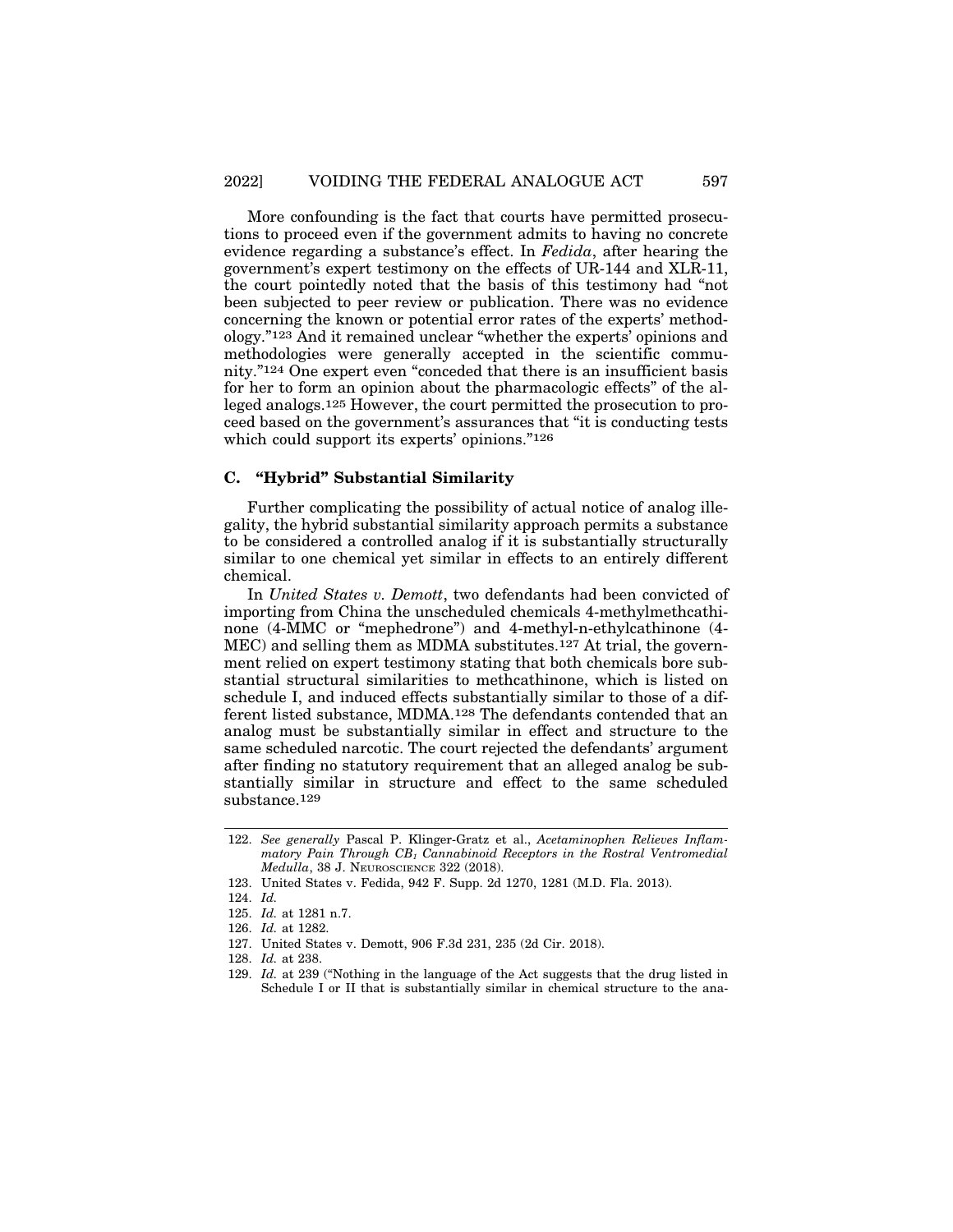#### **D. Substantially Similar Punishment**

Finally, no one knows what punishment an Analog Act conviction will merit. The federal sentencing guidelines dictate punishments based on the kind of substance involved in a conviction but do not list punishments for every conceivable analog. "In the case of a controlled substance that is not specifically referenced in [the] guideline," such as a controlled substance analog, judges must "determine the base offense level using the converted drug weight of the most closely related controlled substance referenced in [the] guideline."130 Making this determination requires the judge to conduct yet another substantial similarity-in-structure-and-effects inquiry nearly identical to those performed at trial.

The judge's conclusion can be the difference between a few months or a few decades in prison.131 In *United States v. Moreno*, the defendant, convicted for distributing alpha-PVP, contested the sentencing calculation, arguing that alpha-PVP should be considered an analog of a schedule V drug, pyrovalerone, instead of the schedule I methcathinone.132 Using pyrovalerone as the reference drug would have yielded a sentence measured in months; however, the judge found methcathinone to be the closest correlating substance and sentenced the defendant to years in prison.133

This level of sentencing indeterminacy may satisfy due process for a typical CSA conviction in which a defendant knew the substance's legal status in advance. But the Analog Act's initial substantial similarity determination leaves defendants incapable of knowing whether a substance is illicit and, if it is, the sentencing guideline's substantial similarity inquiry makes it impossible to determine the severity of the punishment defendants may incur.

#### **E. The Impossibility of Actual Notice**

Courts have assumed that a defendant can conform their behavior to the law by seeking expert advice.134 They cannot. The lack of an

131. *See* Sarah Nishioka, Comment, *The "Grande Iced Nonfat Chai with a Shot of Espresso" Problem: Dealing with Designer Drugs in the Wake of* McFadden v. United States, 39 U. HAW. L. REV. 265, 287 (2016).

133. *Id.*

logue must be the same listed drug that is substantially similar to the analogue in pharmacological effect." (citation omitted)).

<sup>130.</sup> U.S. SENT'G GUIDELINES MANUAL § 2D1.1 cmt. 5 (U.S. SENT'G COMM'N 2021).

<sup>132.</sup> United States v. Moreno, 870 F.3d 643, 645 (7th Cir. 2017).

<sup>134.</sup> *See, e.g.*, *United States v. Niemoeller,* No. IP 02-09-CR-1, 2003 WL 1563863, at \*4 (S.D. Ind. Jan. 24, 2003) ("[W]hen dealing with the distribution of organic chemical compounds for human consumption and with intended or hoped-for central nervous system effects, Congress could reasonably expect and require persons engaged in that activity to possess or obtain the specialized knowledge needed to conform their conduct to law.").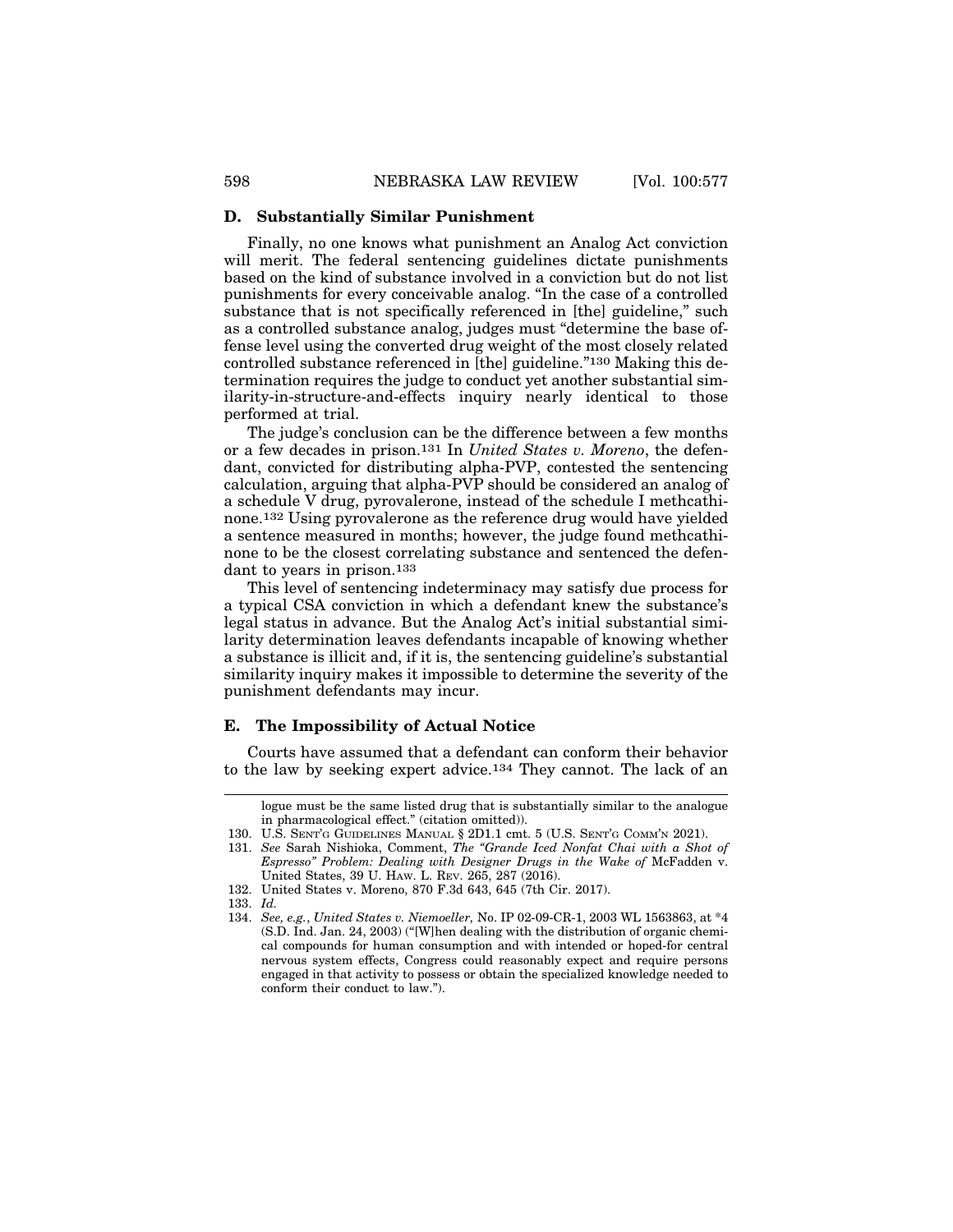objective similarity standard renders expert advice meaningless. The government has secured Analog Act convictions against retailers who voluntarily submitted to preemptive DEA inspections135 or who consulted law enforcement<sup>136</sup> or former DEA scientists.<sup>137</sup> Expert biochemists have even manufactured these substances, mistakenly believing them to be legal.138 One defendant, Asim Malik, owned a gas station in central Kentucky and sold synthetic cannabis as a side business.139 Conscious of a possible legal hazard, he "undertook extraordinary efforts to ensure that he was operating within the bounds of the law."140 In 2010, Malik "took a sample of the materials to the Nicholasville Police Department's Drug Enforcement Division. He was told that at that time . . . the substances were legal."141 In 2011, law enforcement seized some of his synthetic cannabis only to return it after deeming it legal.142 Malik had each product tested at a laboratory to ensure that he did not sell any illegal substances. Even Malik's lawyer told him that his products were legal. Despite his efforts, Malik was ultimately convicted under the Analog Act and sentenced to fifty months in federal prison.143

As a practical matter, assessing an analog's legality would be extremely difficult. The first step would be to locate suitable experts on chemical structure and the pharmacology of exotic psychoactive substances. The experts would then sift through the structure and effects of hundreds of controlled schedule I and schedule II drugs in search of similar-seeming chemicals, looking at effects and structure separately.144 Finally, the experts would analyze the candidate substance using all of the substantial similarity criteria employed in all prior Analog Act cases. Yet even these extreme precautions would afford a defendant no safety: ultimately, a controlled substance analog is

- 142. *See id.* (citation omitted).
- 143. United States v. Nasir, No. 12-CR-102, 2013 WL 6925061 (E.D. Ky. Dec. 17, 2013).
- 144. *See generally* United States v. Demott, 906 F.3d 231, 239 (2d Cir. 2018); Bell, *supra* note 20, at 228 n.31.

<sup>135.</sup> *See* Jordan S. Rubin, *Fear and Loathing—and Gorsuch!—in Synthetic Drug Fight*, BLOOMBERG L. (July 12, 2018, 11:32 AM), https://news.bloomberglaw.com/ white-collar-and-criminal-law/fear-and-loathingand-gorsuch-in-synthetic-drugfight [https://perma.cc/7WWR-UKX6].

<sup>136.</sup> *See* United States v. Makkar, 810 F.3d 1139, 1147 (10th Cir. 2015). At trial Makkar and his employee sought to introduce evidence "that they asked state law enforcement agents to test the incense to assure its legality under state law—and that they offered to stop selling the incense until the results came in." That evidence was excluded. *Id.*

<sup>137.</sup> *See* Rubin, *supra* note 135.

<sup>138.</sup> *See* Brown, *supra* note 98, at 457–58.

<sup>139.</sup> *See* United States v. Nasir, No. 12-CR-102, 2013 WL 5373625 (E.D. Ky. Sept. 25, 2013).

<sup>140.</sup> *Id.* at \*4 (citation omitted).

<sup>141.</sup> *Id.* (citation omitted).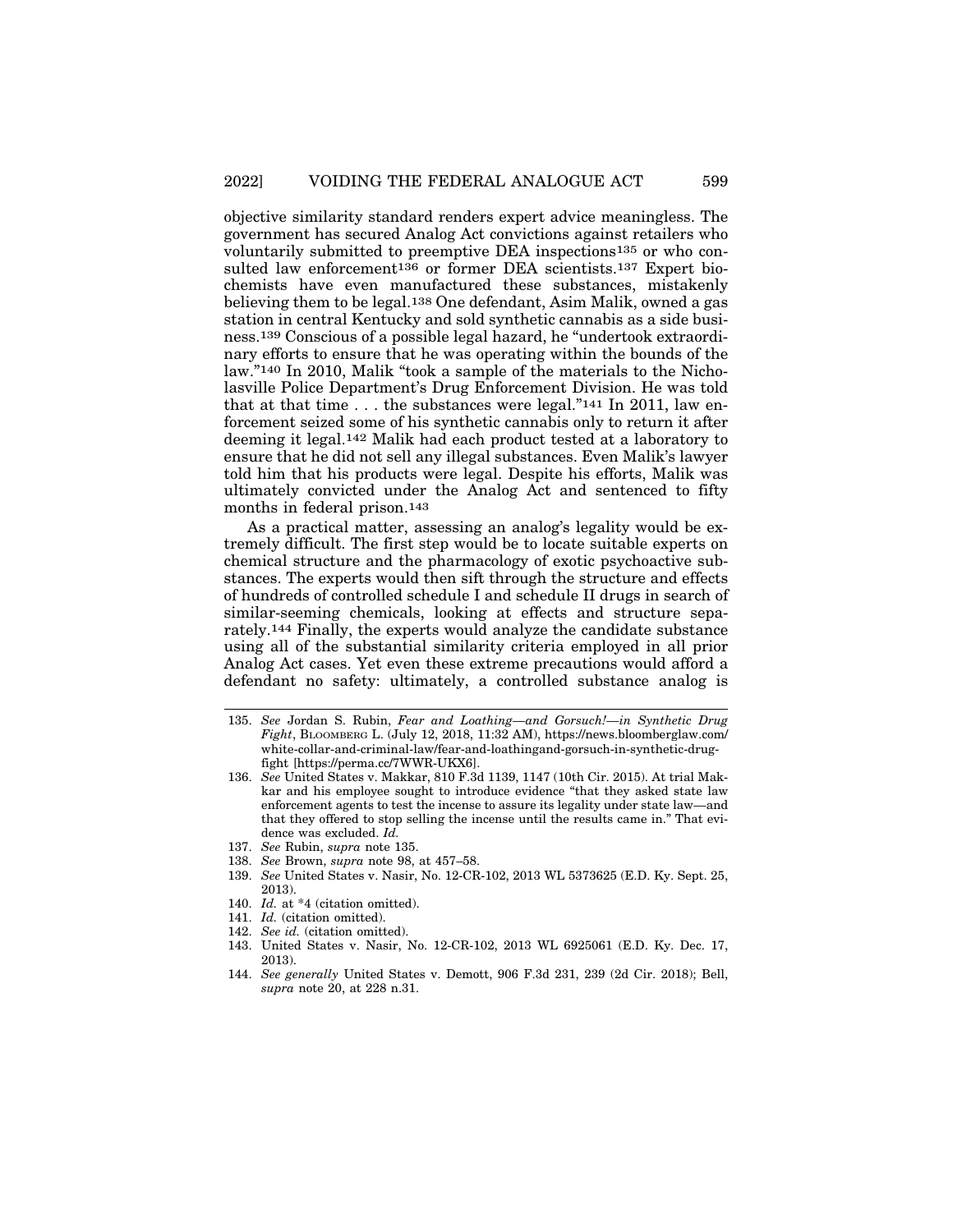whatever a jury says it is, and there is no reliable avenue for gaining advance notice of what a jury might think.

## **F. Failed Attempts at Actual Notice**

The Analog Act's animating purpose is to provide a flexible prosecutorial tool for combating novel substances of abuse, a goal that supposedly requires the DEA to withhold from the public a list of chemicals considered to be controlled substance analogs. Yet reporters recently discovered the existence of a DEA master list of controlled substance analogs.145

If the Analog Act was properly relied upon as merely a stopgap measure to criminalize dangerous substances until the completion of administrative scheduling, no secret DEA analog list would exist. Instead, the DEA would initiate formal rulemaking immediately or soon after an analog's discovery, thereby permitting citizens to learn whether a substance might be prosecuted as an analog by consulting the Code of Federal Regulations.

As of very recently, the DEA claims to issue advisory letters to "anyone who calls or inquires about a substance as [to] its potential status as an analogue," assuring that "one only needs to go on [the] DEA's website for that contact information."<sup>146</sup> The advisory letters themselves do not conclusively classify a substance but only offer an opinion on whether a substance "may" be treated as an analog.147 Advice from the DEA would prove valuable for preventing certain good-faith Analog Act violations—people like Mr. Makkar and Mr. Malik could now consult federal authorities instead of relying on the limited expertise of local law enforcement. Yet this practice seems unlikely to save the statute from a vagueness challenge. The statute itself does not direct citizens to seek the DEA's advice, nor do traditional notions of due process require citizens to first seek out a clarifying opinion from law enforcement.

<sup>145.</sup> *See* Jordan S. Rubin, *America's Secret Drug War Part One: The Psychedelic Shack*, BLOOMBERG L. (Aug. 1, 2019, 12:01 AM), https://news.bloomberglaw.com/ featured/americas-secret-drug-war/part1 [https://perma.cc/2KY9-VSHZ].

<sup>146.</sup> Government's Opposition in Response to Defendant's Motion to Limit Testimony of Dr. Jordan Trecki at 13, United States v. Ritchie, No. 15-CR-00285 (D. Nev. Dec. 13, 2018), ECF No. 272; *see also* Jordan S. Rubin, *Calling the Designer Drug 'Hotline'—Is This Stuff Legal or Not?*, BLOOMBERG L. (Aug. 20, 2019, 11:23 AM), https://news.bloomberglaw.com/white-collar-and-criminal-law/calling-the-designer-drug-hotline-is-this-stuff-legal-or-not [https://perma.cc/6Z9P-BGAE] (explaining the process of contacting the DEA for information on compliance with the law).

<sup>147.</sup> *See* Letter from Terrence L. Boos, Chief, Drug & Chem. Evaluation Section, to Jordan Rubin, Bloomberg BNA (May 20, 2019), https://src.bna.com/KfF?\_ ga=2.123479115.1927138745.1574094489-802168933.1574094489 [https:// perma.cc/ZTQ8-C23R].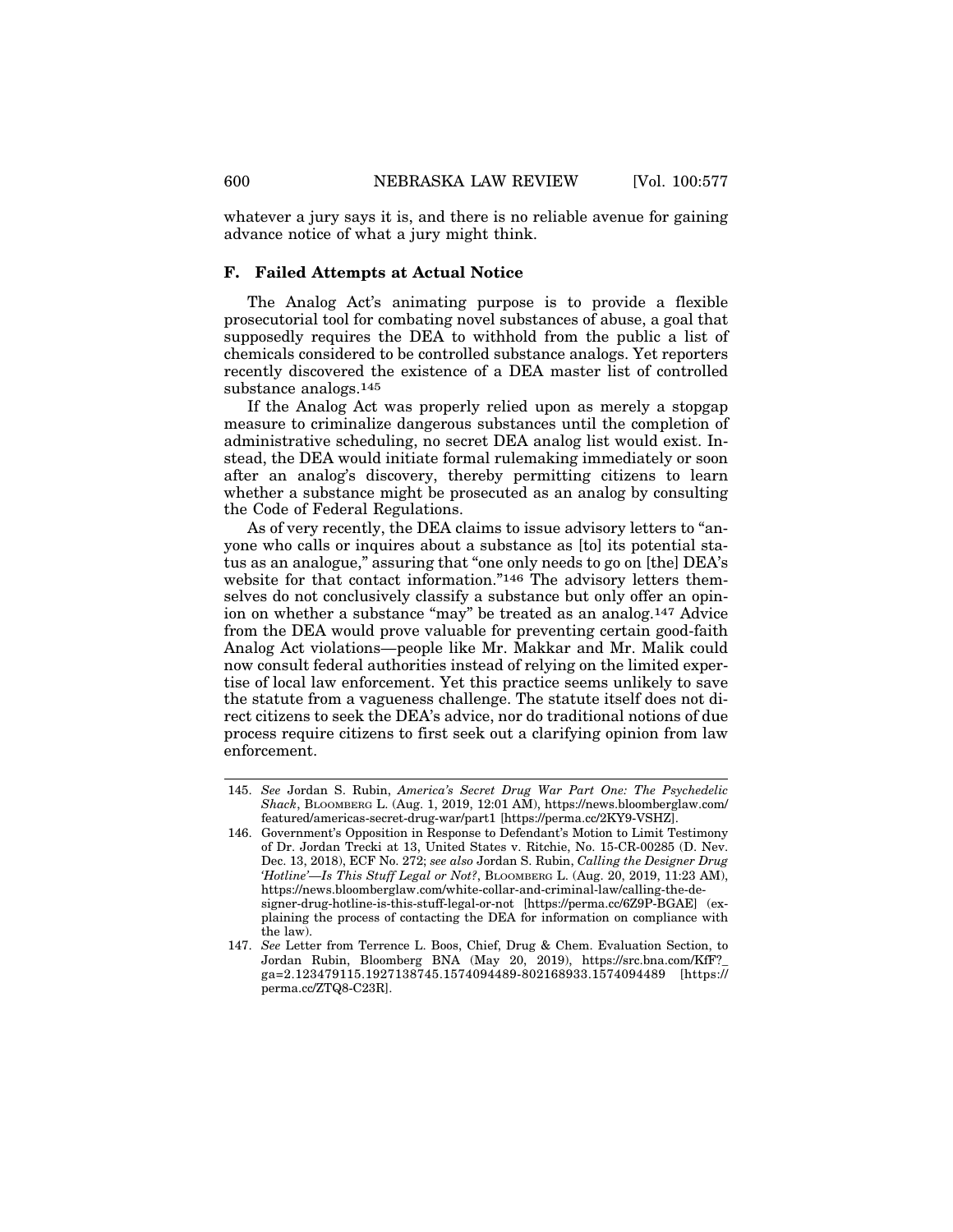Further devaluing these advisory letters' utility is the reality that the DEA's opinion on analog status can change rapidly and without warning. In *United States v. Cooper*, the defendant was indicted for selling 5F-PB-22.148 At the time of the defendant's arrest, the DEA had not yet issued an internal declaration that 5F-PB-22 was a controlled substance analog of AM-2201.149 In fact, "the DEA only issued an opinion as to the two substances' similarity after Cooper had been arrested."150 The defendant challenged his prosecution under the Ex Post Facto Clause, arguing that he was being prosecuted for what had been legal behavior at the time. The court ruled in favor of the prosecution, finding that, under the statute, 5F-PB-22 had always been a controlled substance analog of AM-2201, even before the DEA added the chemical to its private list of controlled substance analogs.151

## **G.** Schrödinger Legality

No one can have actual notice of what the Analog Act prohibits because the statute does not categorically criminalize substances. Instead, all substances exist in a state of legal superposition as neither legal nor illegal until a jury reaches its verdict. As recognized by the Seventh Circuit in *United States v. Turcotte*, "A substance's legal status as a controlled substance analogue is not a fact that a defendant can know conclusively *ex ante*; it is a fact that the jury must find at trial."152 Thus, a substance's "analogue status exists for just the single instance" of any particular prosecution.153 If a different defendant were to be tried again for the exact same substance, "the arguments all start over again," and a new jury must again perform the exact same inquiry.154

<sup>148.</sup> United States v. Cooper, No. 14-CR-014-J-20MCR, 2015 WL 13850123, at \*1 (M.D. Fla. Jan. 14, 2015).

<sup>149.</sup> *Id.* at \*4.

<sup>150.</sup> *Id.*

<sup>151.</sup> *Id.* at \*7.

<sup>152.</sup> United States v. Turcotte, 405 F.3d 515, 526 (7th Cir. 2005); *see also* Kau, *supra* note 39, at 1105–06 (recognizing the impossibility of advance knowledge of analog status); *Dangerous Synthetic Drugs: Hearing Before the S. Caucus on Int'l Narcotics Control*, 113th Cong. 3 (2013) (statement of Joseph T. Rannazzisi, Deputy Assistant Administrator, Office of Diversion Control, DEA) ("Criminal liability depends upon a finding, in each particular prosecution, that the substance is a 'controlled substance analogue' and that the substance was intended for human consumption.").

<sup>153.</sup> ALEXANDER SHULGIN & ANN SHULGIN, *#11. a-ET*, *in* TIHKAL: THE CONTINUATION (1997), https://erowid.org/library/books\_online/tihkal/tihkal11.shtml [https:// perma.cc/UQ7D-6LR2].

<sup>154.</sup> *Id.* Res judicata does not prevent the government from indicting a third party for the possession or sale of a chemical previously found by a jury to *not* be a controlled substance analog. *See* Brown v. Felsen, 442 U.S. 127, 132 (1979).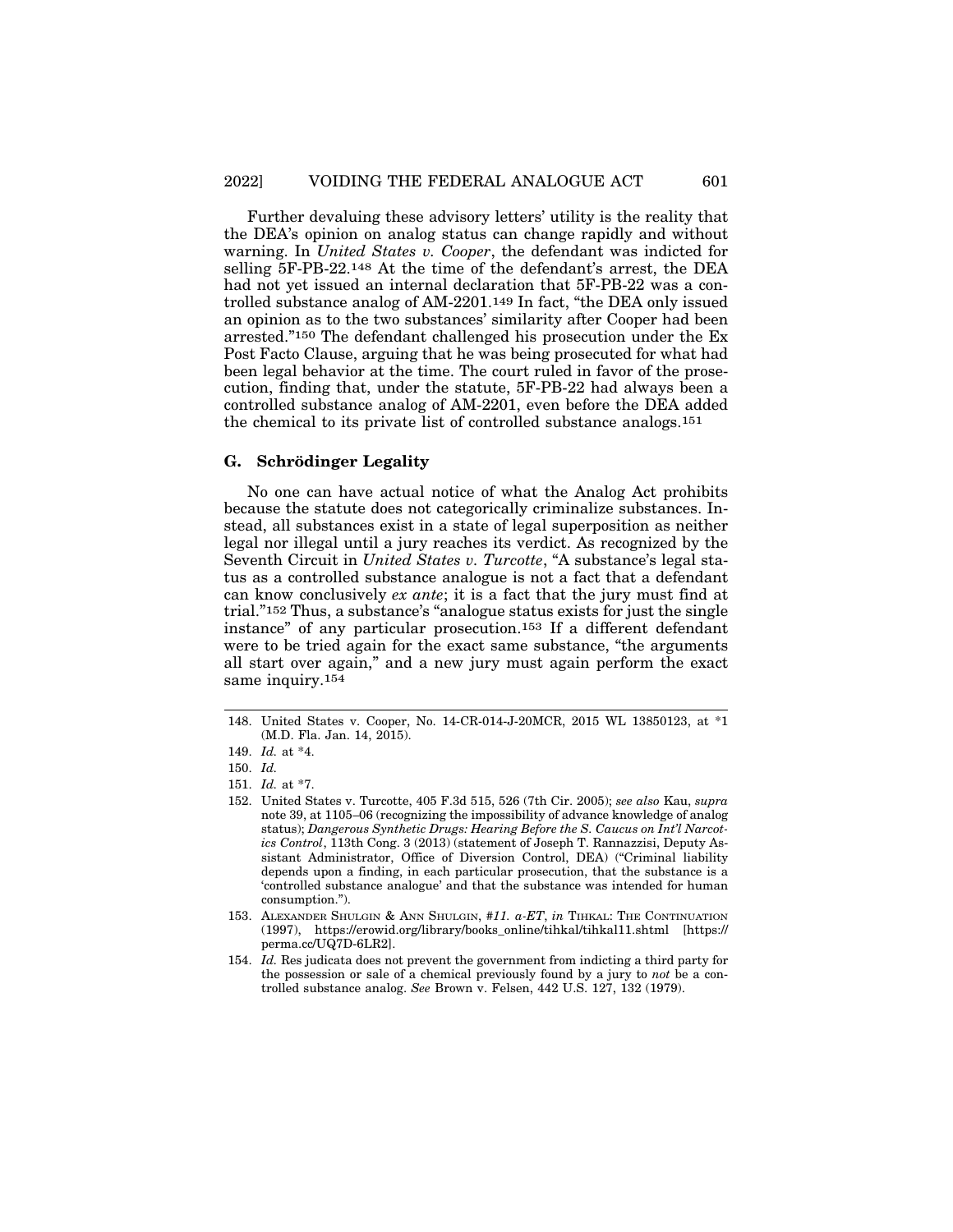In *McFadden*, the Supreme Court assumed that "past arrests" for a particular analog would "put a defendant on notice of the controlled status of a substance."155 In practice, this assumption does not stand. As the Department of Justice acknowledged to the Senate, "Because a factual finding that a substance is an analogue of a controlled substance in a particular case has no precedential impact, each case can lead to disparate results."156 This legal superposition poses grave complications for fair notice because a substance's temporary analog status means that, like the observer of Schrödinger's cat,<sup>157</sup> a defendant cannot know a substance's legal status in advance of a verdict.

A substance's legal superposition also poses a grave threat of arbitrary enforcement by permitting fact finders to reach opposite legal conclusions on the same substance. Criminal law typically treats identical acts differently depending on a defendant's state of mind.158 For example, there is a clear difference between accidentally spilling rat poison in a tea kettle and intentionally poisoning a victim. Criminal law also distinguishes identical acts executed with identical states of mind that yield different outcomes. The tea kettle poisoner would receive a very different sentence if their victim died rather than merely fell ill.159 But few, if any, statutes other than the Analog Act permit different legal outcomes for identical acts committed with identical states of mind that yield identical results.

Analog Act prosecutions concerning identical chemicals regularly reach different outcomes. For example, in *United States v. Washam*, a jury found that 1,4-butanediol was an analog of GHB.160 Around the same time, the jury in *United States v. Turcotte* found that 1,4 butanediol—the exact same substance—was not an analog of GHB.161

<sup>155.</sup> United States v. Demott, 906 F.3d 231, 242 (2d Cir. 2018) (quoting McFadden v. United States, 576 U.S. 186, 192 n.1 (2015)).

<sup>156.</sup> *The Countdown*, *supra* note 65, at 5.

<sup>157.</sup> In physicist Erwin Schrödinger's famous "Schrödinger's cat" thought experiment, a cat is held for an hour in a closed chamber along with a bottle of poison. Attached to the bottle of poison is a mechanism that will either randomly shatter the vial, releasing the poison and killing the cat, or do nothing. To an outside observer, the cat exists in a superposition of states—it is either alive or dead until the hour is up, the chamber opens, and the cat is observed. Until that moment, the observer cannot definitively know which state the cat occupies.

<sup>158.</sup> *See, e.g.*, Jeffrey S. Parker, *The Economics of Mens Rea*, 79 VA. L. REV. 741, 777 (1993) ("[A]s is observed in virtually all criminal law systems, externally identical events of the most serious nature, including killings and sexual assaults, are treated much differently depending upon the actor's state of mind.").

<sup>159.</sup> *See* Darryl K. Brown, *Federal Mens Rea Interpretation and the Limits of Culpability's Relevance*, 75 L. & CONTEMP. PROBS. 109, 129 (2012) ("These [criminal] offenses impose different degrees of liability on offenders whose conduct, intentions, and awareness are the same, depending on whether their identical actions caused a death, merely injured, or caused no injury at all." (footnote omitted)).

<sup>160.</sup> United States v. Washam, 312 F.3d 926 (8th Cir. 2002).

<sup>161.</sup> United States v. Turcotte, 405 F.3d 515 (7th Cir. 2005).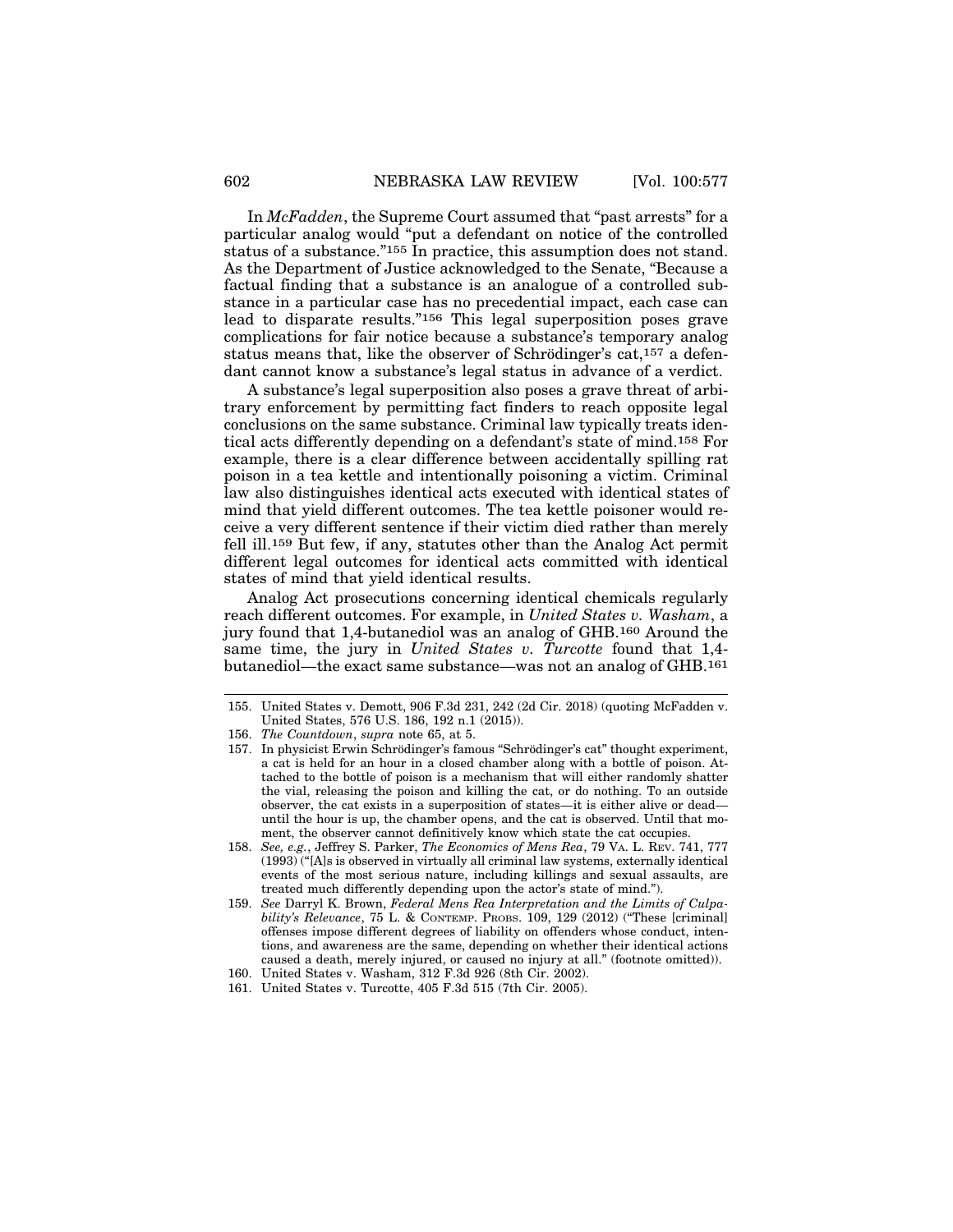Similarly, two federal courts have reached opposite conclusions regarding the same synthetic cannabinoids. In *Smoke Shop, LLC v. United States*, a small Wisconsin store owner petitioned for the return of \$100,000 in seized synthetic cannabis containing the chemicals UR-144 and XLR-11.162 The store owner had initially agreed to the seizure, believing that the cannabis would be returned, but the DEA refused to return it, claiming that UR-144 and XLR-11 were controlled substance analogs of JWH-018.163 After hearing expert testimony, the court agreed with the petitioner that "the overwhelming weight of opinion in the scientific community is that the chemical structures of UR–144 and XLR–11 are not substantially similar to the chemical structure of JWH–018."164 The court did not ultimately order the return of the substances—the DEA had emergency scheduled both chemicals part way through the hearing—but noted that it had been "unfair for a federal agency to seize the property of a small business owner and then keep it until it is declared illegal."165 But in *United States v. Fedida*, decided just a few weeks before *Smoke Shop*, a Florida district court had arrived at the exact opposite conclusion, finding that "the chemical structures of UR–144, XLR–11, and JWH–18 . . . are substantially similar."166

In one Analog Act case, the Second Circuit rebuffed legal superposition as a ground for voiding the statute by quoting *Smith v. United States*: "[T]he possibility that different juries might reach different conclusions as to the same material does not render the statute unconstitutional."167 This reasoning falls flat. Conflicting legal conclusions on a substance's legality are the Analog Act's reality, not a mere possibility. There can be no enforcement more arbitrary than having two identical defendants receive different outcomes for the same behavior.

Legal superposition permits another kind of arbitrary enforcement: forcing defendants to plead guilty to distributing a legal substance. In *United States v. Picanso*,168 federal prosecutors ultimately

<sup>162.</sup> Smoke Shop, LLC v. United States, 949 F. Supp. 2d 877, 878 (E.D. Wis. 2013).

<sup>163.</sup> *Id.*

<sup>164.</sup> *Id.* at 879. 165. *Id.*

<sup>166.</sup> United States v. Fedida, 942 F. Supp. 2d 1270, 1279 (M.D. Fla. 2013). *Compare* United States v. Way, No. 14-CR-00101-BAM-1, 2018 WL 5310773, at \*2 (E.D. Cal. Oct. 25, 2018) ("The government charged defendant with violations of the Controlled Substances Act as to . . . AM-2201 . . . . [T]he jury at his trial did not convict defendant based on any conduct related to the use of AM-2201 . . . ."), *aff'd*, 804 F. App'x 504 (9th Cir. 2020), *with* United States v. Malone, 828 F.3d 331, 334 (5th Cir. 2016) (sentencing defendants to 117 months in prison for possession with intent to distribute AM-2201).

<sup>167.</sup> United States v. Ansaldi, 372 F.3d 118, 123 n.2 (2d Cir. 2004) (quoting *Smith v. United States,* 431 U.S. 291, 309 (1977)).

<sup>168.</sup> *See* Bell, *supra* note 20, at 229; *see also supra* text accompanying notes 20–25 (describing the *Picanso* case as a hypothetical scenario to illustrate the failures of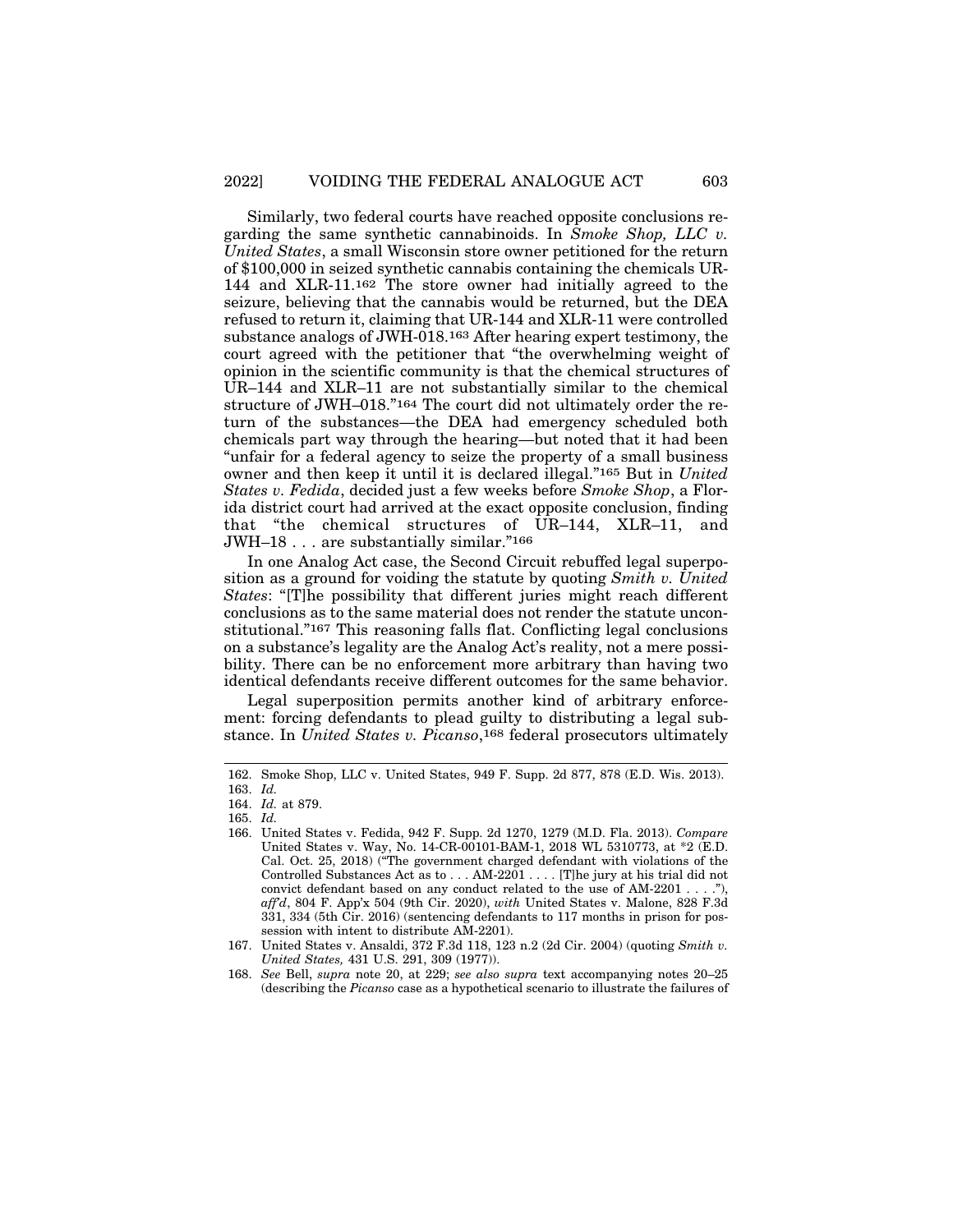indicted thirteen company employees of the Outer Edge, a multi-state synthetic cannabis manufacturer and distributor, for conspiracy to manufacture and distribute controlled substance analogs. The Outer Edge had gone to great lengths to ensure compliance with federal and state law, employing researchers to keep abreast of new statutory developments and altering their product's chemical composition as required. Its legal staff had repeatedly assured employees and customers that all chemicals used were permitted by state and federal law.

Facing life-altering prison sentences, five employees accepted a "no look" plea bargain<sup>169</sup> without ever seeing the evidence against them. Two employees rejected all plea offers and proceeded to trial. They faced a maximum sentence of twenty years. The defendants' co-workers testified that the two defendants knew they were selling analogs intended for human consumption and had consumed the analogs themselves.170 Yet discovery uncovered a surprising revelation: even the DEA's scientists disagreed as to whether the analogs were sufficiently similar to controlled substances. The jury ultimately acquitted both defendants.171 Their coworkers who pled guilty went to prison.

## V. THE MISSING SCIENTER REQUIREMENT

Even when the Analog Act has attracted judicial skepticism, courts have consistently rejected vagueness challenges by finding a scienter requirement and sufficiently narrowing the range of criminalized conduct to squeeze the statute into due process boundaries.<sup>172</sup>

It is well established that a scienter requirement can save an otherwise vague statute from being voided. In *Village of Hoffman Estates v. Flipside, Hoffman Estates, Inc.*, the Supreme Court found that a scienter requirement immunized an ordinance from being voided for lack of notice.173 At issue was an ordinance requiring a business to

the Analog Act). Bell's article provides a detailed exploration of *Picanso* and the extreme injustices created by combining the Analog Act with modern plea-bargaining practices.

<sup>169.</sup> *See* United States v. Loeffler, No. 14-CR-40005 (D. Kan. Aug. 3, 2017) (judgment).

<sup>170.</sup> *See* Excerpt Transcript of Jury Trial (Testimony of Tracy Picanso) at 15–16, United States v. Adams, No. 14-CR-40005 (D. Kan. 2017).

<sup>171.</sup> *See* Verdict Form for Terrie Adams, United States v. Adams, No. 14-CR-40005 (D. Kan. 2017); Verdict Form for Craig Broombaugh, United States v. Broombaugh, No. 14-CR-40005 (D. Kan. 2017).

<sup>172.</sup> *See, e.g.*, United States. v. Roberts, 363 F.3d 118, 123 (2d Cir. 2004); United States v. Hofstatter, 8 F.3d 316, 322 (6th Cir. 1993); United States v. Carlson, 87 F.3d 440, 444 (11th Cir. 1996); *see also* United States v. Klecker, 348 F.3d 69, 71 (4th Cir. 2003) ("The intent requirement alone tends to defeat any vagueness challenge based on the potential for arbitrary enforcement."). A small number of courts have found no scienter requirement at all. *See Carlson*, 87 F.3d at 443 n.3.

<sup>173.</sup> Vill. of Hoffman Ests. v. Flipside, Hoffman Ests., Inc., 455 U.S. 489, 499 (1982) ("[A] scienter requirement [in a criminal statute] may mitigate a law's vagueness,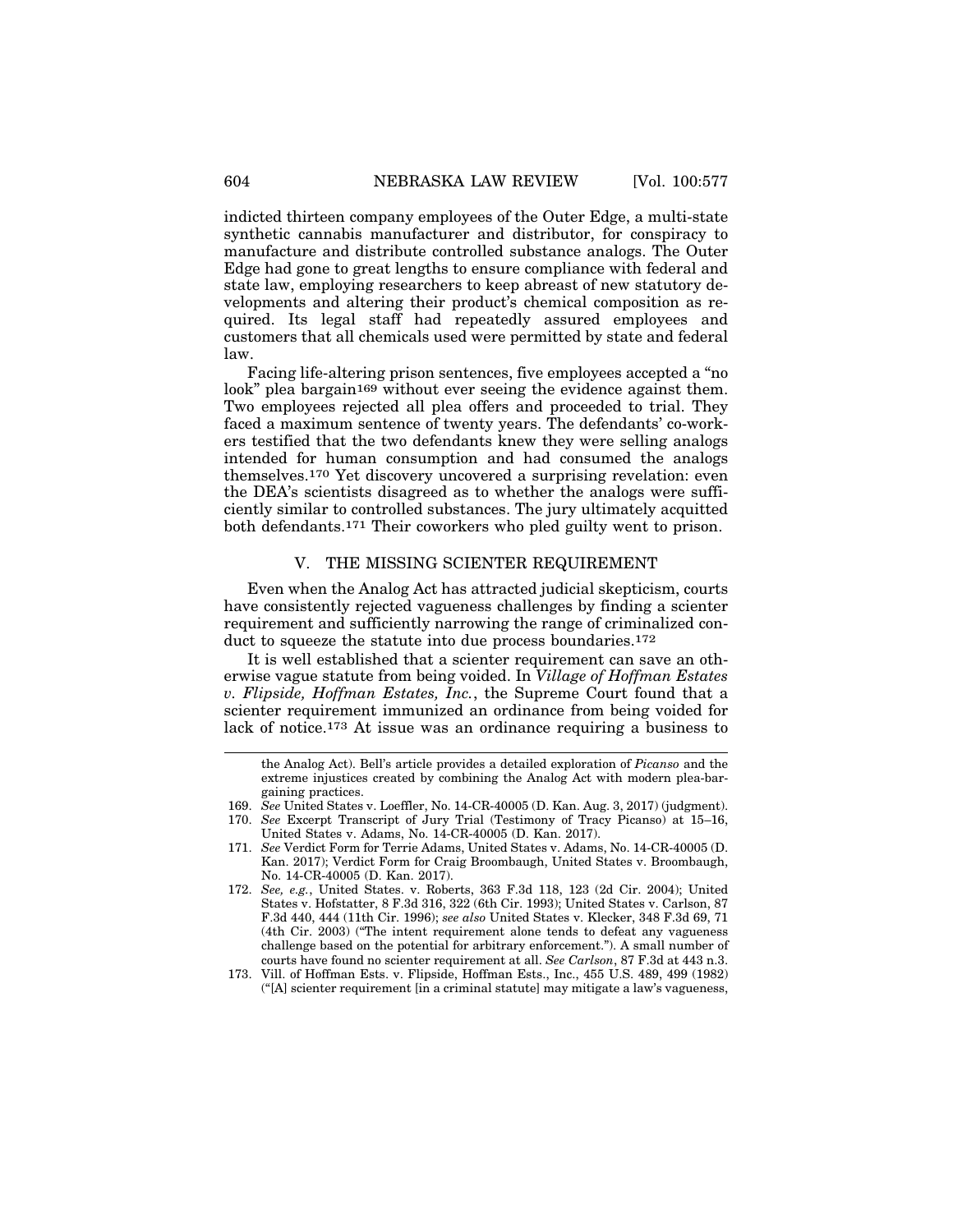obtain a license before it sold "any items, effect, paraphernalia, accessory or thing which is designed or marketed for use with illegal cannabis or drugs."174 The Court found a scienter requirement in the ordinance, reasoning that a violation required a store to "deliberately display[ ] its wares in a manner that appeals to or encourages illegal drug use" and that "a retailer could scarcely 'market' items 'for' a particular use without intending that use."175

Yet an elusive scienter requirement fails to provide meaningful restrictions on the range of behaviors that a vague statute criminalizes. And in judging a void-for-vagueness challenge, one factor weighing against a statute's continued existence is if it remains the subject of a deep and persistent circuit split even after numerous attempts at clarification.176 Despite decades of attempted clarification, no court has successfully clarified the Analog Act's scienter requirement. To the extent the Supreme Court's decision in *McFadden* provided clarity, it did so by sanctioning the use of almost every conceivable form of scienter using any kind of evidence, including facts logically unconnected to a defendant's knowledge or intent. Such expansive scienter does not aid in narrowing an overly vague statute.

#### **A. Pre-***McFadden* **Scienter**

Before *McFadden*, courts had reached a number of conflicting interpretations of the Analog Act's scienter requirement. In *United States v. Desurra*, the Fifth Circuit considered whether prosecutors needed to prove that the defendants knew that MDMA (then unscheduled) was an analog of the schedule I substance MDA.177 The *Desurra* court located the intent requirement in § 841, reasoning that when "a defendant possesses an analogue, with intent to distribute or import, the defendant need not know that the drug he possesses is an analogue. It suffices that he know what drug he possesses, and that he possess it with the statutorily defined bad purpose."178

A few years later, in *United States v. Hofstatter*, the Sixth Circuit reached an entirely different conclusion.179 In *Hofstatter*, two aspiring black-market chemists challenged their Analog Act convictions, attacking the substantial similarity requirement as unconstitutionally

especially with respect to the adequacy of notice to the complainant that his conduct is proscribed.").

<sup>174.</sup> *Id.* at 492.

<sup>175.</sup> *Id.* at 502.

<sup>176.</sup> *See, e.g.*, United States v. L. Cohen Grocery Co., 255 U.S. 81, 91 (1921) (observing that the failure of "persistent efforts" to establish a standard can provide evidence of vagueness); Johnson v. United States, 575 U.S. 591, 597 (2015).

<sup>177.</sup> United States v. Desurra, 865 F.2d 651, 652 (5th Cir. 1989).

<sup>178.</sup> *Id.* at 653.

<sup>179.</sup> United States v. Hofstatter, 8 F.3d 316 (6th Cir. 1993).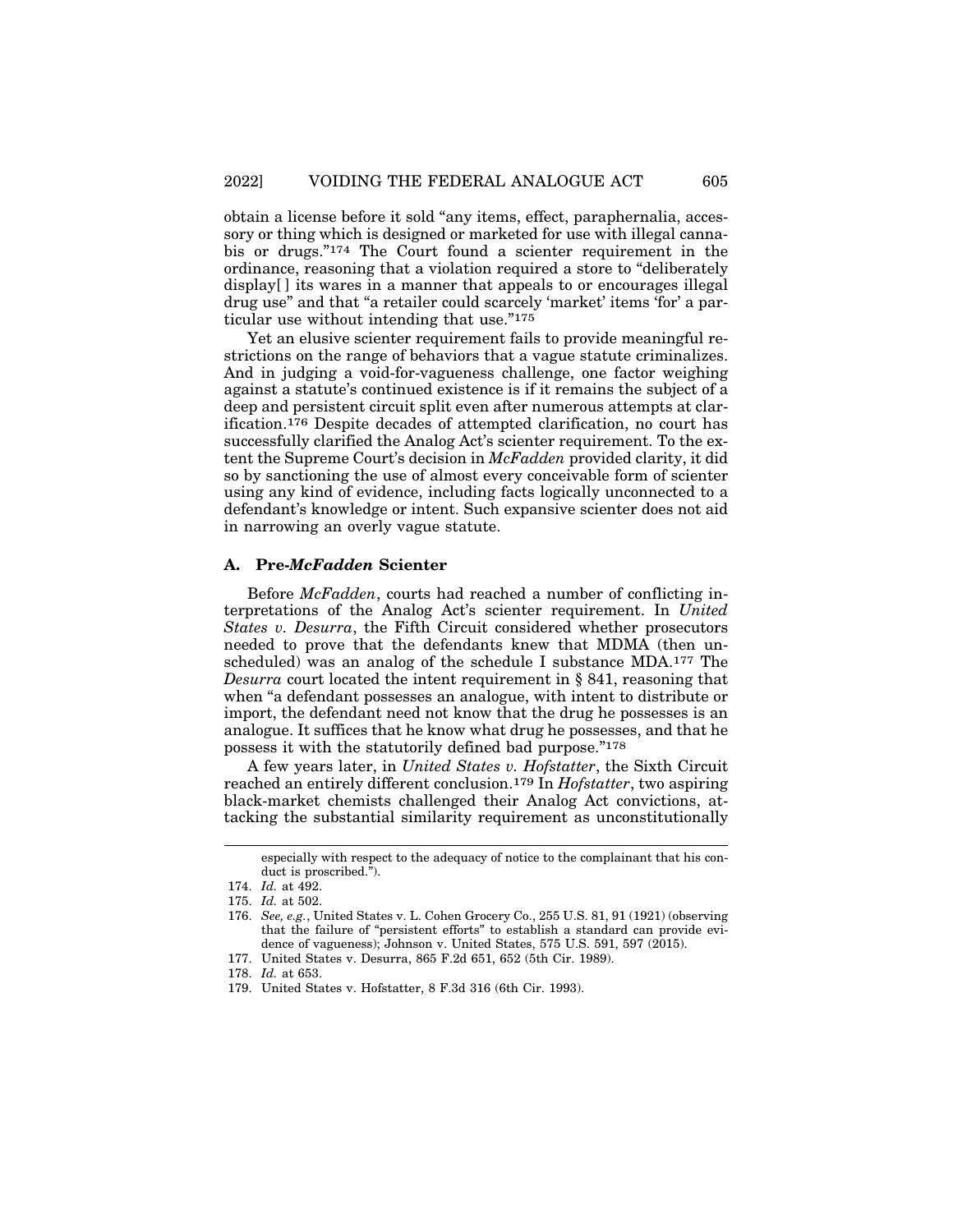vague as applied to the intended manufacture of cathinones.180 Citing *Hoffman Estates*, the Sixth Circuit rejected the challenge, finding that § 813's requirement that the substance be intended for human consumption sufficiently narrows the range of criminalized conduct, therefore preventing arbitrary or discriminatory enforcement.181

These differences in Analog Act application continued to grow for decades, with courts employing an increasing number and variety of overlapping or contradictory scienter requirements. Although the circuit split has been characterized as a two-way split and elsewhere as a three-way split,182 either description understates the total lack of circuit uniformity. Closer examination reveals at least seven different pre-*McFadden* approaches to Analog Act scienter: (1) knowledge that an analog satisfies both substantial similarity requirements;183 (2) knowledge of an analog's substantially similar effects, from which the court imputes the defendant's knowledge of substantially similar structure (called the *Turcotte* inference);184 (3) knowledge that an analog is a controlled substance under § 841;185 (4) knowledge that an analog is intended for human consumption;186 (5) some combination or modification of the preceding standards,187 such as knowing a drug's identity and "posess[ing] it with the statutorily defined bad purpose;"188 (6) that there is no scienter requirement;189 and (7) that

<sup>180.</sup> *Id.* at 319.

<sup>181.</sup> *Id.* at 322 (citing Vill. of Hoffman Ests. v. Flipside, Hoffman Ests., Inc., 455 U.S. 489, 498 (1982)).

<sup>182.</sup> *Compare* Grass, *supra* note 87, at 37 (dividing circuits into two main groups regarding scienter requirements) *and* Nishioka, *supra* note 131, at 287 (finding the circuits split into two major camps), *with* Brown, *supra* note 98, at 464 (describing a "three-way circuit split").

<sup>183.</sup> *See* United States v. Turcotte, 405 F.3d 515, 527 (7th Cir. 2005).

<sup>184.</sup> *See id.* The *Turcotte* inference permits that "if the scienter requirement is met with regard to the second part of the analogue definition (knowledge or representation of similar physiological effects), the jury is permitted—but not required to infer that the defendant also had knowledge of the relevant chemical similarities." *Id.*

<sup>185.</sup> *See* United States v. Roberts, 363 F.3d 118, 123 n.1 (2d Cir. 2004) (establishing that the defendant must know that the drug in their possession is a controlled substance but does not need to know the identity of the drug).

<sup>186.</sup> *See* United States v. McFadden, 753 F.3d 432, 441 (4th Cir. 2014)*, vacated*, 576 U.S. 186 (2015); *Hofstatter*, 8 F.3d at 322 ("[T]he Act deals only with chemicals 'intended for human consumption.'" (quoting 21 U.S.C. § 813)); *see also* United States v. Klecker, 348 F.3d 69, 71 (4th Cir. 2003) (explaining that the Act treats controlled substance analogs "intended for human consumption" as schedule I substances).

<sup>187.</sup> *See* McKinney v. United States, 221 F.3d 1343, 1343 n.3 (8th Cir. 2000) (unpublished table decision). In *McKinney*, the district judge instructed the jury to find whether the defendant "knowingly and intentionally distributed the aminorex as described in the indictment; and . . . at the time of such distribution, the defendant knew that the substance distributed was aminorex." *Id.*

<sup>188.</sup> *See* United States v. Desurra, 865 F.2d 651, 653 (5th Cir. 1989).

<sup>189.</sup> *See* United States v. Forbes, 806 F. Supp. 232, 238 (D. Colo. 1992).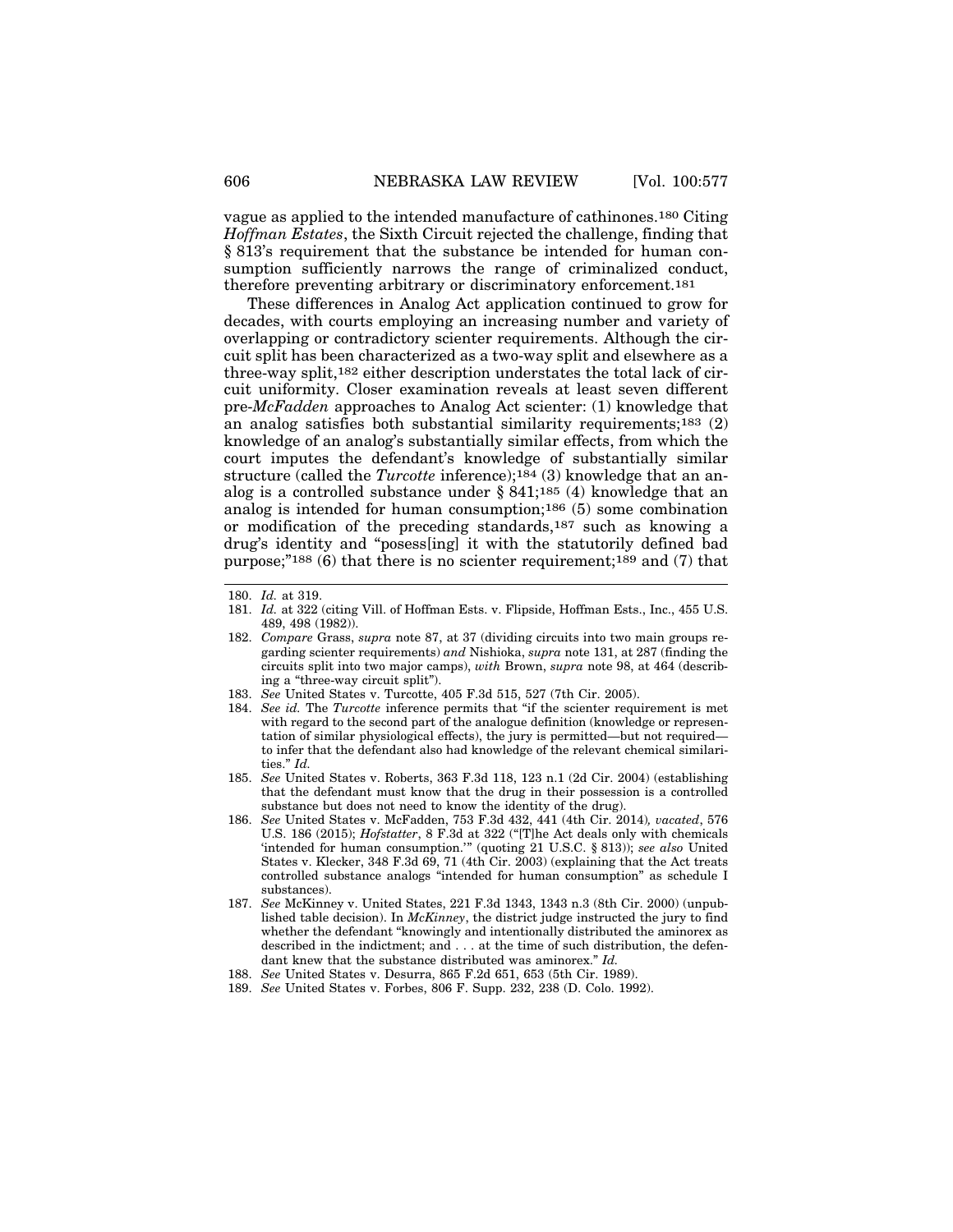the statute lacks any vagueness,190 obviating the need for a narrow scienter. Given the demonstrated lack of scienter uniformity, this list should not be taken as an exhaustive survey of pre-2015 Analog Act scienter requirements.

## **B.** *McFadden*

The Supreme Court unsuccessfully sought to resolve this circuitfracturing issue in its first and only Analog Act opinion, *McFadden v. United States.* In 2013, Stephen McFadden was convicted for selling methcathinone bath salts. On appeal to the Fourth Circuit, McFadden argued that the Analog Act's scienter requirement required proof that he knew the substantially similar structure and effects of the controlled substance analog that he distributed.191 The government, citing  $§ 841(a)(1)$ 's prohibition against the knowing or intentional manufacture or distribution of a "controlled substance," contended that a successful conviction only required proof that a defendant knew a controlled substance analog was a "controlled substance" under *any* law.192 Adhering to precedent, the Fourth Circuit rejected both positions and ruled that the scienter requirement was § 813's "intended for human consumption" requirement.193 McFadden appealed to the Supreme Court.

Writing for the majority, Justice Thomas ostensibly rejected all three positions and instead located the scienter requirement in  $§ 841(a)(1)$ , finding that the prosecution "must prove that a defendant" knew that the substance with which he was dealing was 'a controlled substance,'" meaning "those drugs listed on the federal drug schedules or treated as such by operation of the Analogue Act."194 This knowledge "can be established in two ways."195 The first is if the defendant "knew that the substance with which he was dealing is some controlled substance—that is, one actually listed on the federal drug schedules or treated as such by operation of the Analogue Act—regardless of whether he knew the particular identity of the substance."196 The second is if "the defendant knew the specific analogue he was dealing with, even if he did not know its legal status as an analogue."197

<sup>190.</sup> *See* United States v. Granberry, 916 F.2d 1008, 1010 (5th Cir. 1990) ("There is nothing vague about the statute.").

<sup>191.</sup> *McFadden*, 753 F.3d at 438–39.

<sup>192.</sup> McFadden v. United States, 576 U.S. 186, 196 (2015).

<sup>193.</sup> *See id.*

<sup>194.</sup> *Id.* at 195–96.

<sup>195.</sup> *Id.* at 196.

<sup>196.</sup> *Id.* at 194.

<sup>197.</sup> *Id.*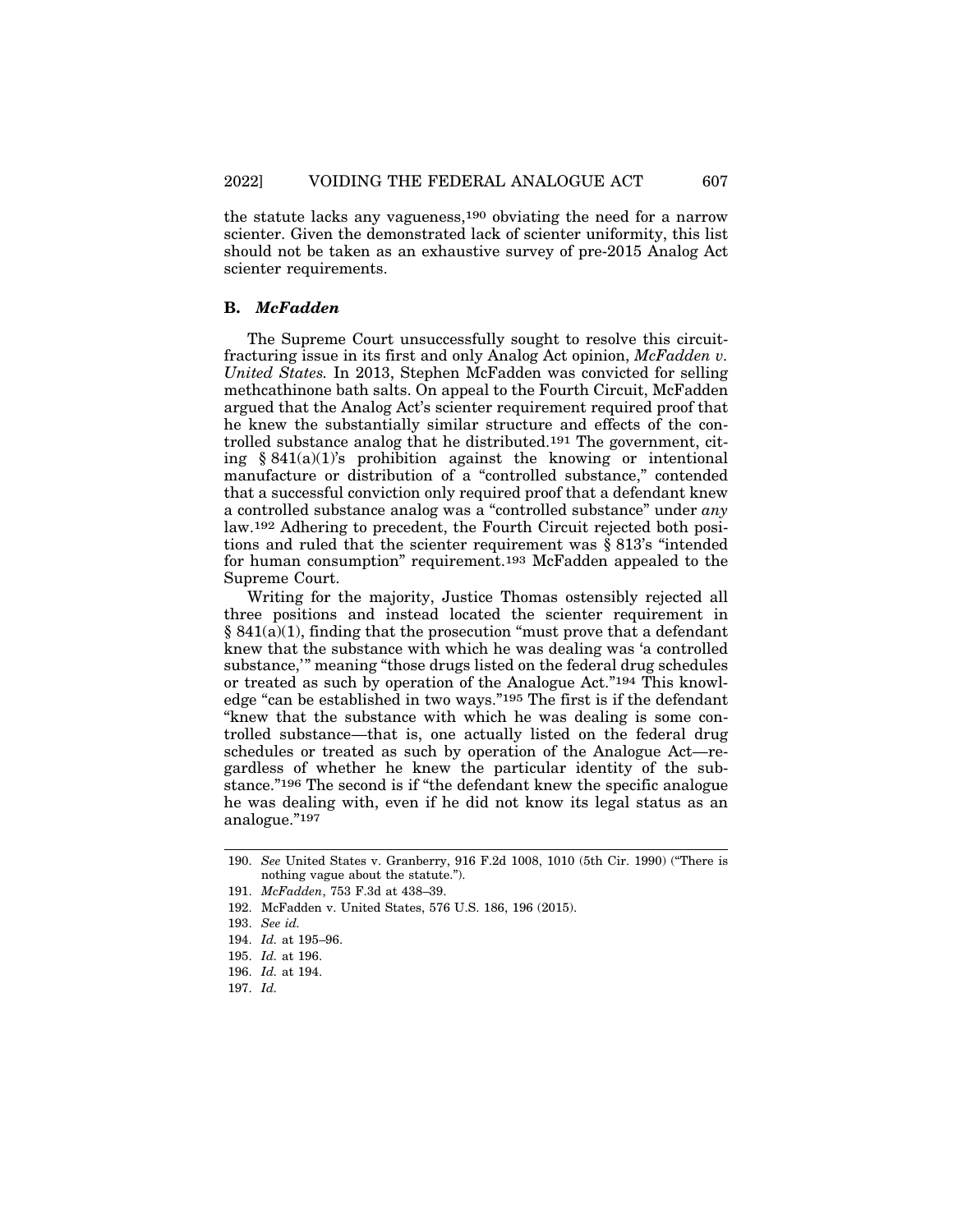Yet the Court proceeded to note an apparent third means of proving knowledge: because "[t]he Analogue Act defines a controlled substance analogue by its features" (substantially similar structure and effects), a defendant knowing those features "knows all of the facts that make his conduct illegal, just as a defendant who knows he possesses heroin knows all of the facts that make his conduct illegal."198 In a later passage, the Court reiterated that the knowledge requirement of  $\S 841(a)(1)$  "can be established in the two ways previously discussed" but described these means as proving scienter "either by knowledge that a substance is listed or treated as listed by operation of the Analogue Act, §§ 802(6), 813, or by knowledge of the physical characteristics that give rise to that treatment."199

Finally turning to address directly the void-for-vagueness challenge, the Court abruptly dubbed the statute "unambiguous," and declared that the newly announced scienter requirement "alleviate[d] vagueness concerns" by limiting "prosecutorial discretion."200

In a footnote, the Court approved the use of direct or circumstantial evidence to prove knowledge. Direct evidence includes "past arrests that put a defendant on notice of the controlled status of a substance," while circumstantial evidence includes "a defendant's concealment of his activities, evasive behavior with respect to law enforcement, knowledge that a particular substance produces a 'high' similar to that produced by controlled substances, and knowledge that a particular substance is subject to seizure at customs."201 Another footnote pointedly noted that the Court accepted the government's contention that the statute was to be read conjunctively, leaving open the possibility that a disjunctive reading could be upheld.202

In his concurrence, Justice Roberts rejected the notion that knowledge of a substance's identity would be sufficient, citing the rule that ignorance of the law is an excuse when a person lacks knowledge of a legal element.203 Roberts observed that the majority's statements on knowledge of identity were unnecessary to resolve the controversy at issue and thus did not control future cases.204

<sup>198.</sup> *Id.*

<sup>199.</sup> *Id.* at 196.

<sup>200.</sup> *Id.* at 197 (quoting Gonzales v. Carhart, 550 U.S. 124, 149–50 (2007)).

<sup>201.</sup> *Id.* at 192 n.1.

<sup>202.</sup> *Id.* at 194 n.2 ("The Government has accepted for the purpose of this case that it must prove two elements to show that a substance is a controlled substance analogue under the definition in §  $802(32)(A)$ ... Because we need not decide in this case whether that interpretation is correct, we assume for the sake of argument that it is.").

<sup>203.</sup> *Id.* at 198–99 (Roberts, J., concurring).

<sup>204.</sup> *Id.* at 199.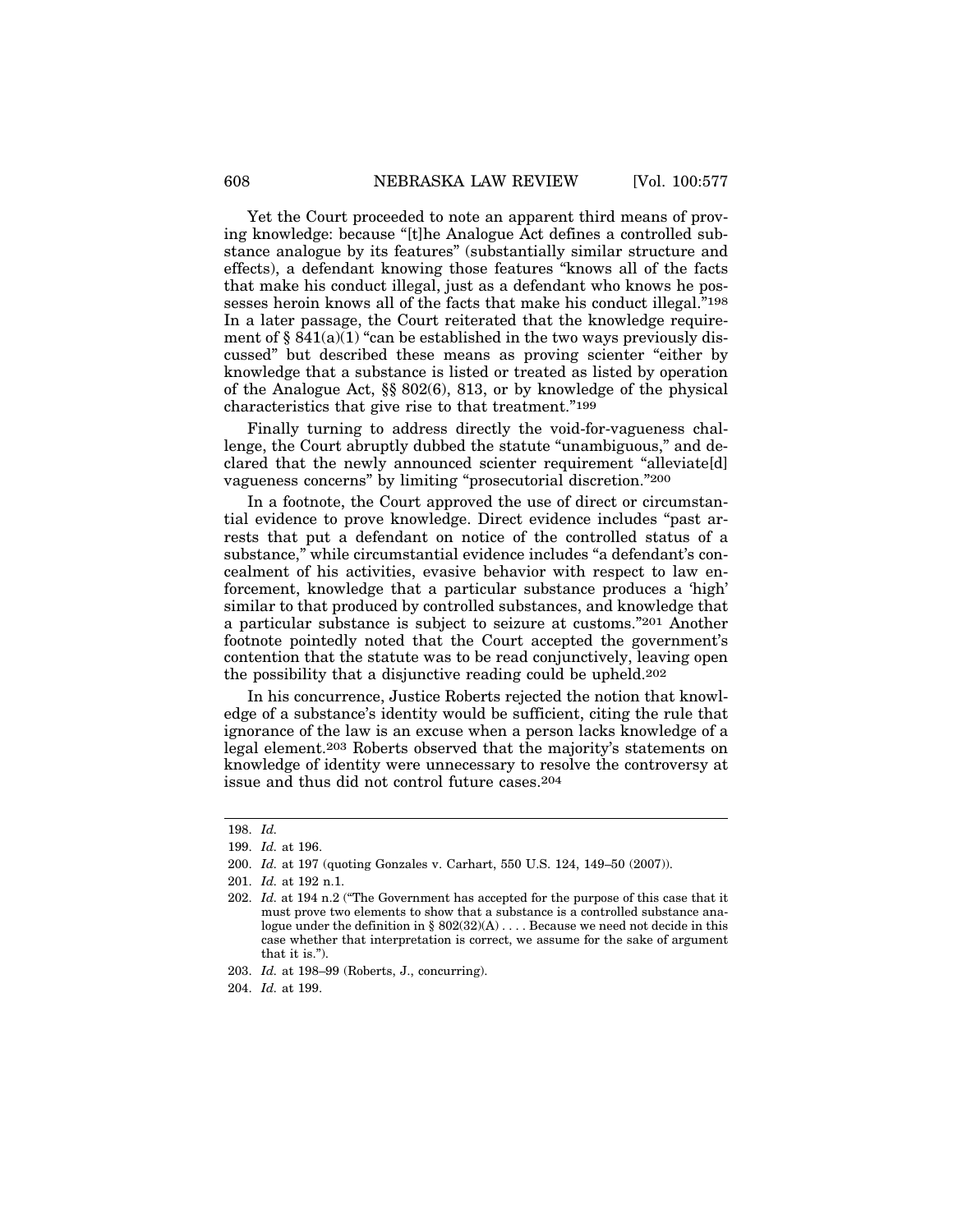The Court in *McFadden* twice claimed to describe only two ways of satisfying § 841's scienter requirement, but it described these two ways in at least four distinct manners:

(1) Knowledge of Illegality. "[The] defendant knew that the substance with which he was dealing is some controlled substance—that is, one actually listed on the federal drug schedules or treated as such by operation of the Analogue Act—regardless of whether he knew the particular identity of the substance."205

(2) Knowledge of a Substance's Identity. "[T]he defendant knew the specific analogue he was dealing with, even if he did not know its legal status as an analogue."206

(3) Knowledge of Features. The defendant knew that the analog's structure and effects are substantially similar to those of a scheduled controlled substance, so he therefore "[knew] all of the facts that make his conduct illegal."207

(4) Knowledge of the Physical Characteristics. The defendant knew the "physical characteristics"<sup>208</sup> that make the substance a controlled analog.

Each of these means of proving scienter present major interpretive challenges.

Regarding the first manner, knowledge of a chemical as a "controlled substance" hurtles directly into the puzzle of Schrödinger legality described above. Because the Analog Act does not expressly or categorically outlaw any given substance in advance, one cannot know a substance's legal status until a jury reaches its verdict. This also means that certain kinds of evidence the *McFadden* Court lists as capable of proving knowledge are, in fact, nonsensical. If the Analog Act does not categorically criminalize any substances, "past arrests" cannot "put a defendant on notice of the controlled status of a substance."209 Similarly, circumstantial evidence showing a defendant's "knowledge that a particular substance is subject to seizure at customs"210 provides equally little probative value. Arrests and seizures are merely law enforcement predictions that a substance might be found illegal under a particular set of circumstances.

*McFadden* treats the final three manners of satisfying the scienter requirement as identical, yet they possess little actual overlap. Knowledge of identity is most easily construed as knowledge of a substance's chemical name, yet knowing a name does not imply knowledge of a substance's substantially similar structure or effects. For example, one can determine practically nothing about a substance's physical

<sup>205.</sup> *Id.* at 194 (majority opinion).

<sup>206.</sup> *Id.*

<sup>207.</sup> *Id.* at 194–95.

<sup>208.</sup> *Id.* at 196.

<sup>209.</sup> *Id.* at 192 n.1.

<sup>210.</sup> *Id.*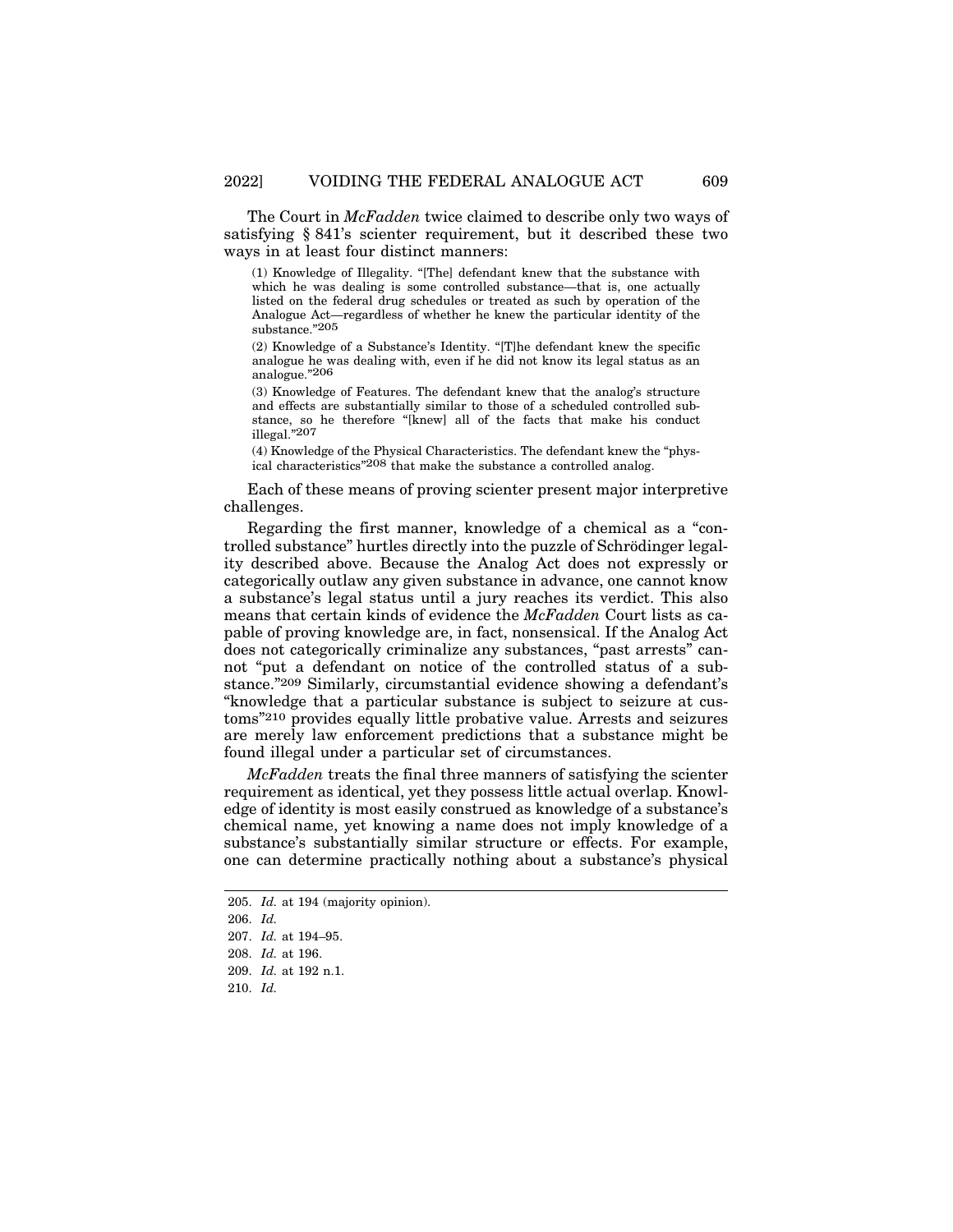characteristics or substantial similarity to a schedule I or II substance just by knowing that the substance is called alpha-PVP or gravel.211

Similarly, a chemical's "physical characteristics" include only those properties that one can externally observe or measure without altering the chemical's composition or identity, such as chemical structure.212 Physical characteristics do not include the chemical's effects upon ingestion. Even qualified experts are incapable of properly deducing a substance's effects from its physical characteristics alone.213 A substance can be identical in molecular structure to a scheduled substance yet have no substantially similar effects,214 or it can be substantially similar in structure and have opposite effects.215

## **C.** *McFadden***'s Endlessly Broad Means of Proving Scienter**

*McFadden*'s amorphous list of acceptable approaches to satisfying the scienter requirement and equally nebulous assertion regarding circumstantial evidence have proven so endlessly malleable as to justify almost any pre-*McFadden* conviction. By addressing the Analog Act's scienter requirement, *McFadden* set off a cascade of appeals<sup>216</sup>: of the approximately 284 federal cases citing § 813,217 approximately

- 214. Chemical "chirality" means that two substances can share an identical structure yet induce different effects. For example, r-methamphetamine is crystal meth, and its chiral mirror image, l-methamphetamine, has such mild psychoactive effects that it is sold over the counter in asthma inhalers. *See L-Methamphetamine (Illegal in the Mirror)*, SCIENCEBLOGS (Oct. 27, 2006), https://scienceblogs.com/ moleculeoftheday/2006/10/27/lmethamphetamine-would-you-bel [https:// perma.cc/8QUQ-LKBX].
- 215. *See* Andrew Payne Norwood, Note, *When Apples Taste Like Oranges, You Cannot Judge a Book by Its Cover: How To Fight Emerging Synthetic "Designer" Drugs of Abuse*, 39 U. ARK. LITTLE ROCK L. REV. 323, 337 (2017) (comparing the structures of heroin and naltrexone, which controls opiate withdrawals).
- 216. *See, e.g.*, United States v. Sharp, 879 F.3d 327, 333 (8th Cir. 2018); United States v. Smutek, 730 F. App'x 18, 21 (2d Cir. 2018); Aburokbeh v. United States, No. 17-3084, 2017 WL 3397435, at \*1 (6th Cir. July 10, 2017); United States v. Newbold, 686 F. App'x 181, 183 (4th Cir. 2017); Jones v. United States, 650 F. App'x 974, 977 (11th Cir. 2016); Stallard v. United States, No. 14-CR-20, 2017 WL 3452356, at \*2 (E.D. Tenn. Aug. 10, 2017); United States v. Singh-Sidhu, No. 13- CV-00032, 2017 WL 1364582, at \*3 (D. Nev. Apr. 13, 2017).

<sup>211.</sup> Both are names for the same synthetic cathinone once commonly sold to consumers as bath salts.

<sup>212.</sup> See Differences in Matter-Physical and Chemical Properties, CHEMISTRY LIBRETEXTS, https://chem.libretexts.org/Bookshelves/Introductory\_Chemistry/ Map%3A\_Introductory\_Chemistry\_(Tro)/03%3A\_Matter\_and\_Energy/3.05% 3A Differences in Matter- Physical and Chemical Properties#:~: text=summary-,A%20physical%20property%20is%20a%20characteristic %20of%20a%20substance%20that,undergo%20a%20specific%20chemical %20change [https://perma.cc/487R-8WK5] (July 19, 2021).

<sup>213.</sup> *See* United States v. Fedida, 942 F. Supp. 2d 1270, 1281 n.7 (M.D. Fla. 2013).

<sup>217.</sup> This information is current as of January 28, 2022.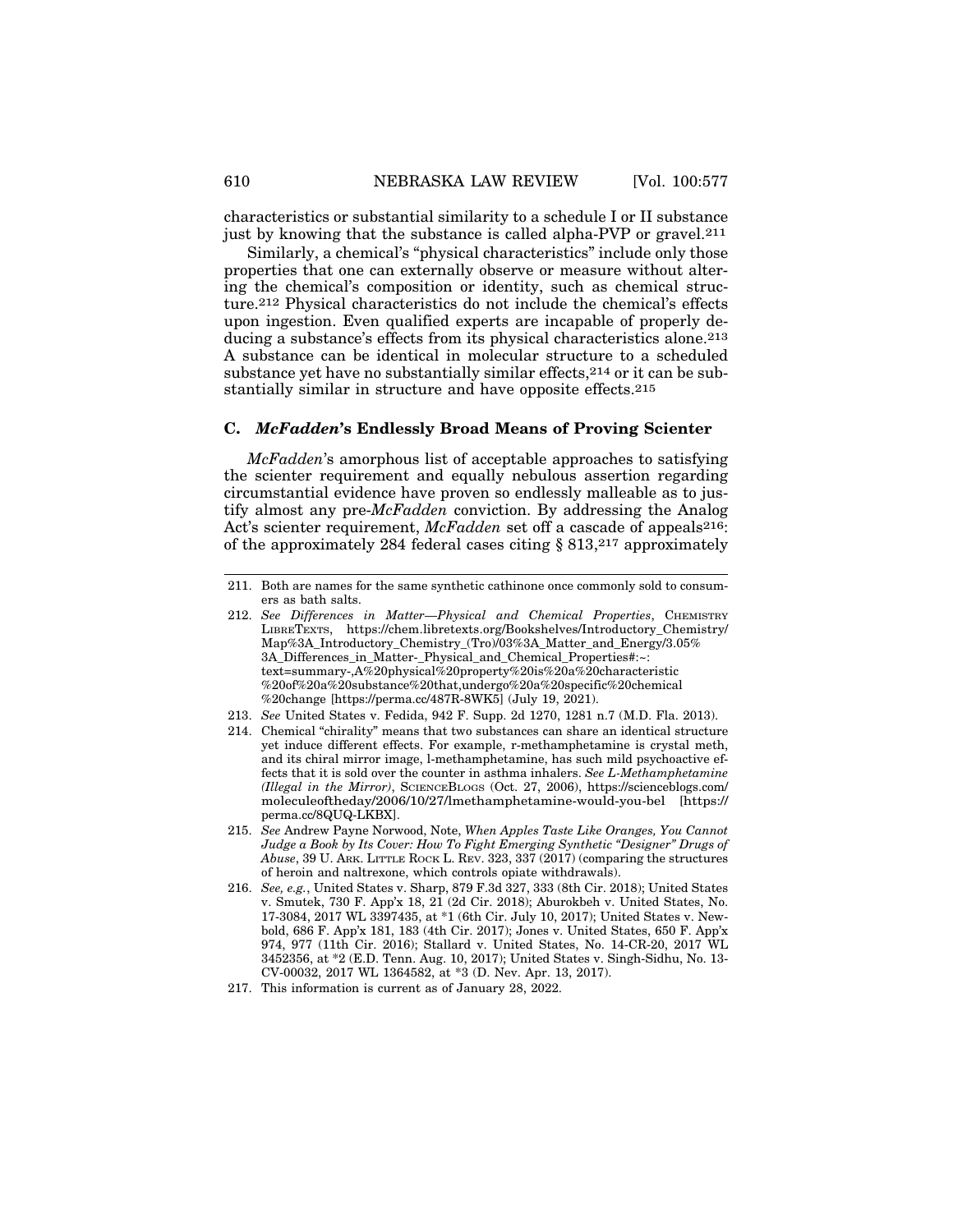135 were decided prior to *McFadden*218 and seventy-eight were decided in the three years after the decision.219 Many circuits previously employed scienter requirements clearly incompatible with *McFadden*; for example, the Sixth and Fourth Circuits had previously only required proof of intended human consumption.220 Despite the sizable shift in the legal landscape, very few appeals succeeded.221 The Supreme Court had sanctioned almost every scienter created by the circuit courts. The only two means of satisfying the scienter requirement that *McFadden* did not overtly sanction are (1) knowledge that the substance is intended for human consumption and (2) knowledge of the substance's substantially similar effects, from which the jury can infer knowledge of substantially similar structure (the *Turcotte* inference). Moreover, the Court expressly permitted expansive use of circumstantial evidence logically unrelated to a defendant's intent.

## **D. Post-***McFadden***: Scienter and Notice**

Though the circuit courts have attempted to dutifully honor the Court's insistence that there are only two ways of proving Analog Act scienter, a division has emerged over *which* two of the four means are correct. The Second, Fifth, and Seventh Circuits, plus a few district courts, have adopted the first and second means of proof: knowledge of illegality and knowledge of a substance's identity.222 Others, including the First, Fourth, Eighth, Tenth, and Eleventh Circuits, have tacked toward Justice Robert's concurrence by adopting the first and

<sup>218.</sup> To find these cases in a legal research database, search cases for the citing reference "21 U.S.C. 813," filter for federal jurisdiction, and limit the results to those dated before June 18, 2015.

<sup>219.</sup> To find these cases in a legal research database, search cases for the citing reference "21 U.S.C. 813," filter for federal jurisdiction, and limit the results to those dated between June 18, 2015, and June 18, 2018.

<sup>220.</sup> *See* United States v. McFadden, 753 F.3d 432, 441 (4th Cir. 2014), *vacated*, 576 U.S. 186 (2015); United States v. Hofstatter, 8 F.3d 316, 322 (6th Cir. 1993).

<sup>221.</sup> *But see* United States v. Demott, 906 F.3d 231, 235 (2d Cir. 2018) (ordering a retrial for two defendants in light of the new *McFadden* ruling on scienter); United States v. Makkar, 810 F.3d 1139, 1148 (10th Cir. 2015) (overturning a pre-*McFadden* conviction that was based only on the defendant's knowledge of effects); United States v. Stanford, 823 F.3d 814, 838 (5th Cir. 2016).

<sup>222.</sup> *See, e.g.*, United States v. Hamdan, 910 F.3d 351, 356 (7th Cir. 2018); United States v. Moton, 951 F.3d 639, 643 (5th Cir. 2020); United States v. Al Haj, 731 F. App'x 377, 378 (5th Cir. 2018) (per curiam); United States v. Canfield, 758 F. App'x 51, 54 (2d Cir. 2018); United States v. Turks, No. 17CR444, 2018 WL 5292540, at \*3 (N.D. Ohio Oct. 25, 2018); *Demott*, 906 F.3d at 240–44; United States v. Galecki, No. 15-CR-00285, 2016 WL 8732504, at \*2 (D. Nev. Sept. 19, 2016) ("In *McFadden*, the Supreme Court recently held that in order to be convicted for a violation of the Analogue Act, the defendant must knowingly and intentionally distribute a mixture or substance that has substantially similar effects on the nervous system as a controlled substance . . . ."), *report and recommendation adopted*, No. 15-CR-00285, 2017 WL 1330193 (D. Nev. Apr. 5, 2017).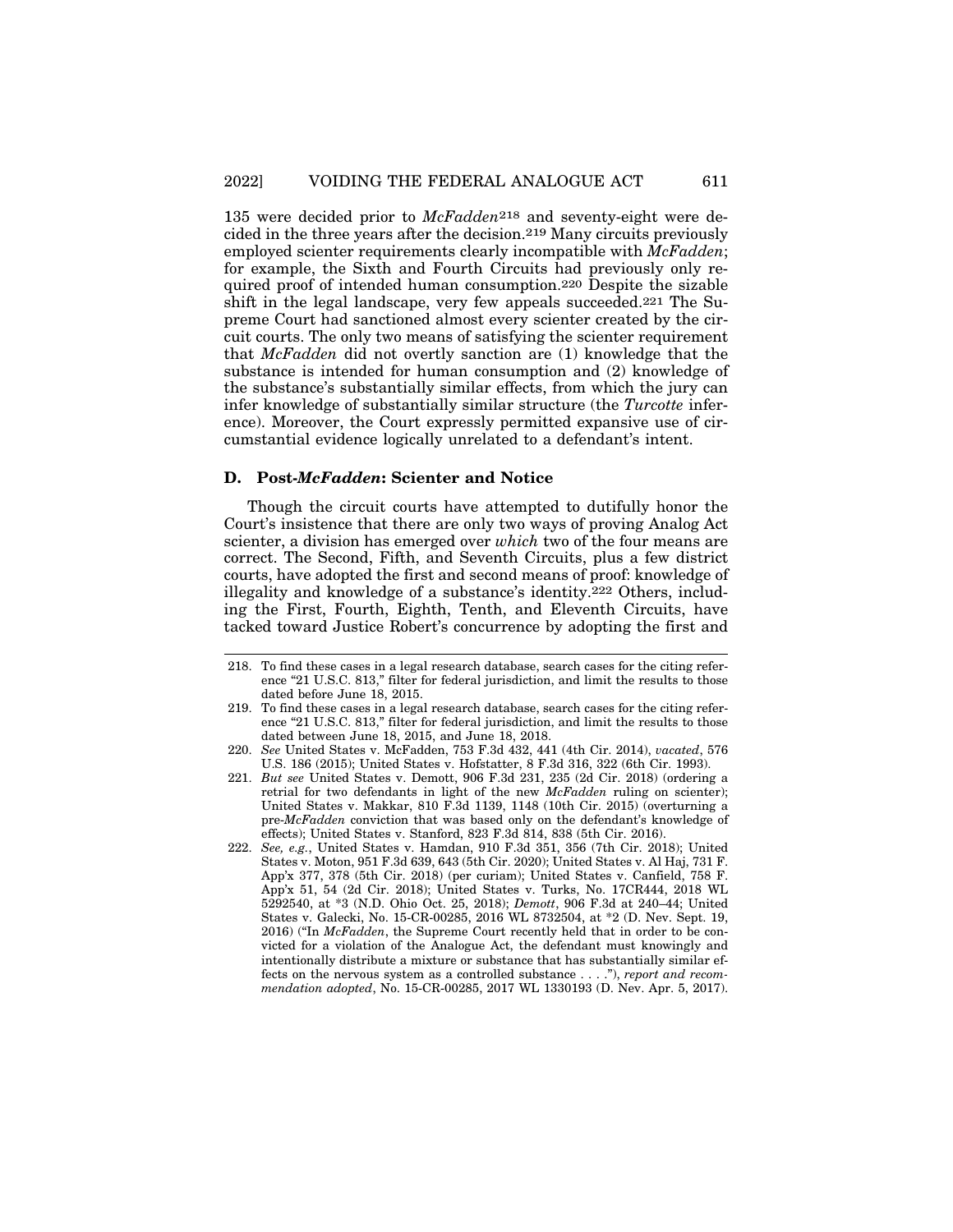third means of proof: knowledge of illegality and knowledge of substantially similar features.223

This division in approaches is not a proper "circuit split" because *McFadden* clearly sanctioned all four means of proving scienter, leaving courts to choose *which* two ways are preferred for any given case. Cases within the Sixth Circuit have already employed conflicting scienter pairs. In *Aburokbeh v. United States*, the Sixth Circuit summarized *McFadden* as holding that the government must prove that a defendant knew "the substance was controlled under the Controlled Substances Act or Analogue Act or knew the specific features of the substance that made it a 'controlled substance analogue.'"224 In a later case, *United States v. Stallard*, the Sixth Circuit restated *Mc-Fadden* as requiring proof that a defendant either knew a substance's identity or knew that it was a controlled substance.225 Reading post-*McFadden* appeals reveals the case's bewildering effect on circuit court judges.

In *Demott,* one of the few opinions to openly wrestle with *McFadden*'s ambiguity, the Second Circuit noted that *McFadden* actually employs at least three definitions of what it means for a substance to be "controlled."226 It ultimately adopted an unusual interpretation of what it means for a defendant to know a substance's identity.227 Because there is no known list of illicit analogs, the court in *Demott* reasoned that knowledge of a substance's name cannot establish knowledge of identity. Instead, "the defendant must know the *characteristics* of the substance that qualify that substance as an analogue"—its substantially similar effects and structure.228

<sup>223.</sup> *See, e.g.*, United States v. McFadden, 823 F.3d 217, 223 (4th Cir. 2016); United States v. Ketchen, 877 F.3d 429, 431 (1st Cir. 2017); *Makkar*, 810 F.3d at 1143; Jones v. United States, 650 F. App'x 974, 977 (11th Cir. 2016); United States v. Newbold, 686 F. App'x 181, 186 (4th Cir. 2017); United States v. Ramos, 814 F.3d 910, 916 (8th Cir. 2016); United States v. Ritchie, No. 15-CR-00285, 2018 WL 6580570, at \*3 (D. Nev. Dec. 13, 2018).

<sup>224.</sup> Aburokbeh v. United States, No. 17-3084, 2017 WL 3397435, at \*1 (6th Cir. July 10, 2017).

<sup>225.</sup> Stallard v. United States, No. 17-6188, 2018 WL 1442984, at \*2 (6th Cir. Mar. 15, 2018) ("The knowledge requirement for controlled substance analogue cases requires a showing that the defendant either (1) 'knew that the substance with which he was dealing is some controlled substance,' . . . or (2) 'knew the specific analogue he was dealing with, even if he did not know its legal status as an analogue.'" (quoting McFadden v. United States, 576 U.S. 186, 194 (2015))).

<sup>226.</sup> *Demott*, 906 F.3d at 242. The court noted that "controlled" could mean (1) "knowing that the substance was generally illegal;" (2) "knowing that the substance was illegal specifically under *federal law*;" or (3) "knowing that the substance was illegal under the *particular controlling statute*, such as the CSA or Analogue Act." *Id.*

<sup>227.</sup> *See id.*

<sup>228.</sup> *Id.*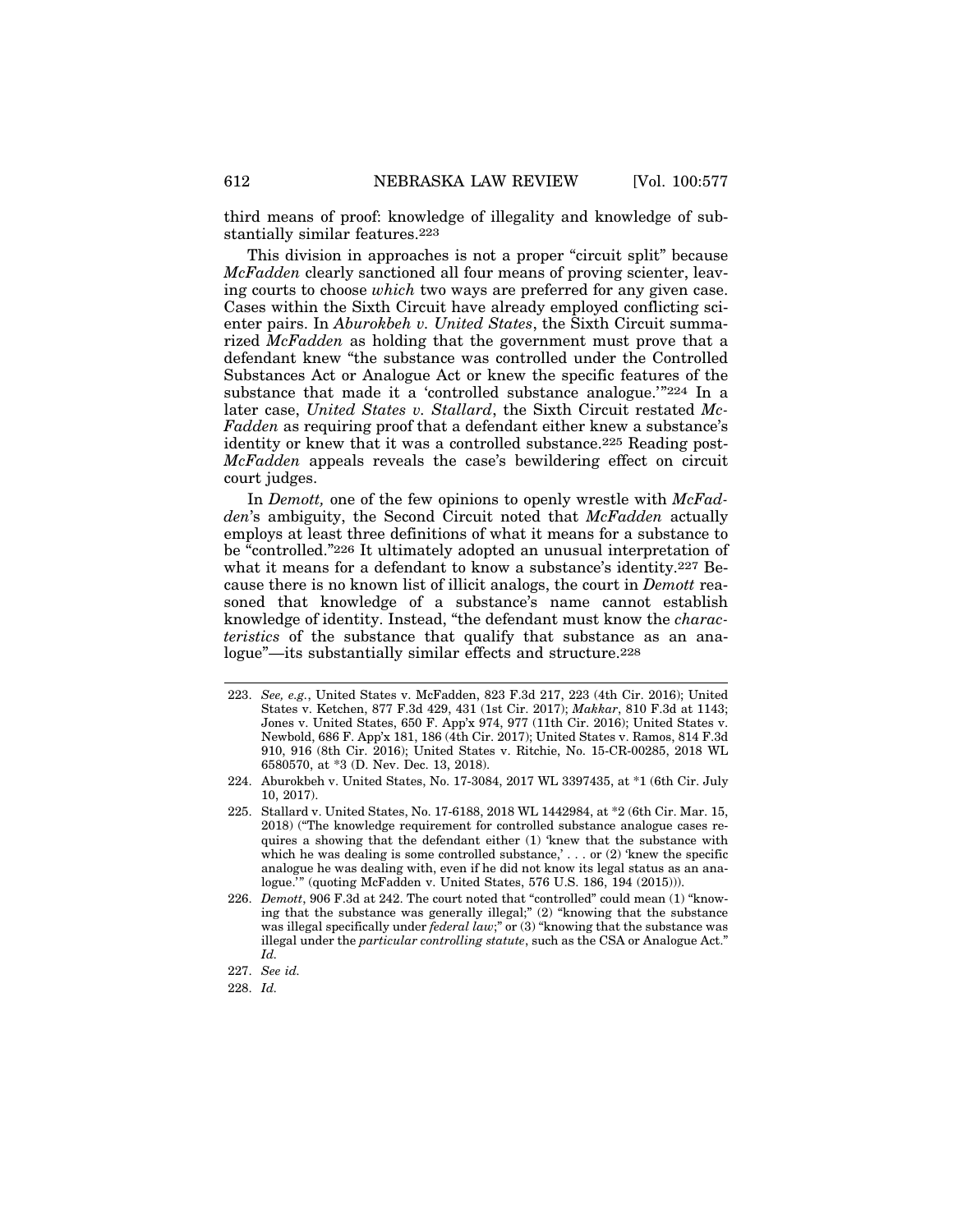In *United States v. Novak*, the Seventh Circuit reasoned that knowledge of a substance's identity necessarily implies knowledge of its substantially similar structure and effects,229 and knowledge of a substance was soon to be added to the CSA's schedules qualified as knowledge of its present "status as a controlled substance analogue."230 A seventy-one-year-old Army veteran with early-stage Alzheimer's231 had received a four-year sentence for selling synthetic cannabis made with XLR-11.232 XLR-11 was placed on the federal schedules sometime after the defendant had stopped his sales.233 The defendant claimed ignorance of XLR-11's status as a controlled substance analog and proved that he had stopped selling it before it was scheduled.234 In reviewing the circumstantial evidence supporting the guilty plea, the Seventh Circuit found that the defendant and his coconspirator knew XLR-11 was an illicit analog.235 In drawing this conclusion, the court relied almost entirely on the pair's Facebook announcement that XLR-11 was soon to be outlawed.236

## **E. The Elasticity of Circumstantial Evidence**

The most likely reason for the missing flood of reversals following *McFadden* was the Supreme Court's authorization of circumstantial scienter evidence. Not all of *McFadden*'s means of proving scienter readily lend themselves to circumstantial proof—it is difficult to conceive of how "a defendant's concealment of his activities"237 could be circumstantial evidence that he knew a particular substance's chemical composition. Yet as noted in *Demott*, this was not a mistake: "[T]he Court explicitly approved examples of circumstantial evidence that would not support a logical inference that the defendant knew anything about the CSA or Analogue Act . . . ."238 Permitting such broad use of circumstantial evidence has allowed courts to uphold almost any Analog Act conviction. As an example, the Eighth Circuit held that a defendant knew the chemical structure and effects of alpha-PVP based on the circumstantial evidence that she sold bath salts to an informant for cash late at night in a parking lot.239

<sup>229.</sup> United States v. Novak, 841 F.3d 721, 728–29 (7th Cir. 2016).

<sup>230.</sup> *Id.* at 729.

<sup>231.</sup> *Id.* at 727–28.

<sup>232.</sup> *Id.* at 726.

<sup>233.</sup> *Id.* at 724.

<sup>234.</sup> *Id.*

<sup>235.</sup> *Id.* at 729.

<sup>236.</sup> *Id.*

<sup>237.</sup> McFadden v. United States, 576 U.S. 186, 192 n.1 (2015).

<sup>238.</sup> United States v. Demott, 906 F.3d 231, 243 (2d Cir. 2018).

<sup>239.</sup> United States v. Ramos, 814 F.3d 910, 916–18 (8th Cir. 2016). Other circumstantial evidence of the defendant's chemical knowledge included the substance's high price, her knowledge that it made users feel good, her willingness to meet an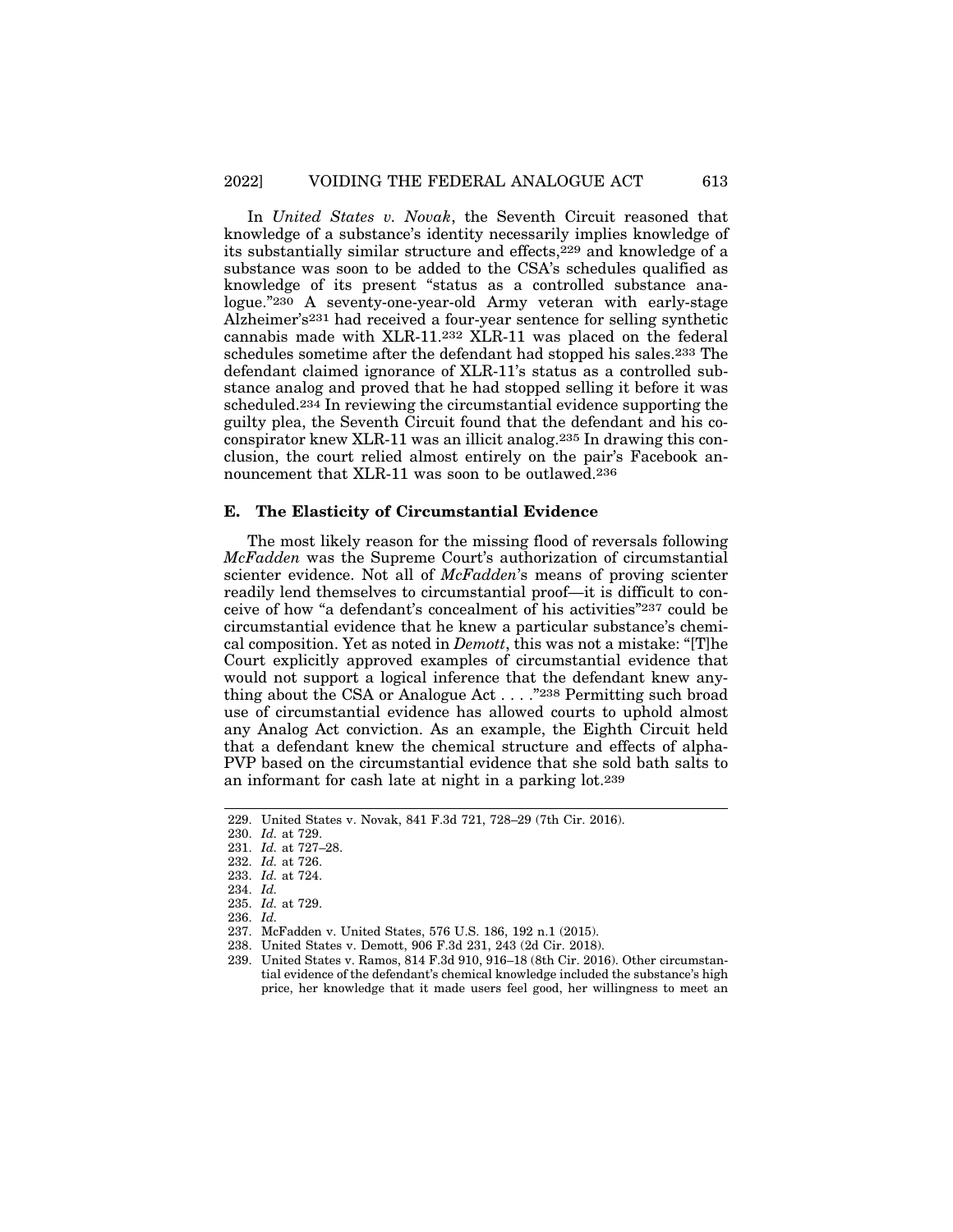In *Stallard*, a petitioner appealed his pre-*McFadden* 180-month sentence for distribution of the controlled substance analog gravel, claiming that he never knew the actual identity of the substance nor did he know that it was a controlled substance analog.240 The petitioner claimed ineffective assistance of counsel on the grounds that his attorney erroneously led him to believe that "his knowledge that state authorities were criminalizing the distribution of 'bath salts' and 'gravel' was enough to meet the knowledge element of 21 U.S.C. § 841."241 Citing knowledge of illegality and knowledge of identity as *McFadden*'s two ways of establishing scienter,<sup>242</sup> the court denied his certificate of appealability. The court pointed to circumstantial evidence as proof of the petitioner's knowledge, including his evasiveness during a traffic stop and his knowledge of the substance's street name gravel, and its effects.243

At least one court has even used circumstantial evidence to resurrect the *Turcotte* inference, one of the two means of proving scienter not expressly sanctioned by *McFadden*.244 In *United States v. Carlson*, defendant James Carlson and his family had sold synthetic cannabis at their head shop in Duluth, Minnesota. At trial, the judge gave a *Turcotte* instruction, permitting the jury to infer Carlson's knowledge of the synthetic cannabis's substantial structural similarity to a controlled substance based on his knowledge of its substantially similar effects.245 Carlson received 210 months in prison but appealed under *McFadden*. In affirming Carlson's guilt, the Eighth Circuit adopted knowledge of illegality and knowledge of substantial similarity as *Mc-Fadden*'s two forms of scienter.246 The *Carlson* court recognized that *McFadden*'s approval of circumstantial scienter evidence, including "knowledge that a particular substance produces a 'high' similar to that produced by controlled substances,"247 tacitly permitted continued use of the *Turcotte* inference.248

Finally, some courts seem to have ignored *McFadden* entirely, going as far as adopting the Fourth Circuit's position rejected in *McFad-*

informant at a gas station to sell him a product, her failure to charge the informant tax, and the product's logo, consisting of a woman and a disco ball. *See id.*

<sup>240.</sup> Stallard v. United States, No. 17-6188, 2018 WL 1442984, at \*1–2 (6th Cir. Mar. 15, 2018).

<sup>241.</sup> *Id.* at \*2.

<sup>242.</sup> *Id.*

<sup>243.</sup> *Id.*

<sup>244.</sup> *See* United States v. Carlson, 810 F.3d 544, 551–52 (8th Cir. 2016).

<sup>245.</sup> *Id.*

<sup>246.</sup> *Id.* at 550.

<sup>247.</sup> McFadden v. United States, 576 U.S. 186, 192 n.1 (2015) (citing United States v. Ali, 735 F.3d 176, 188–89 (4th Cir. 2013)).

<sup>248.</sup> *Carlson*, 810 F.3d at 552–53.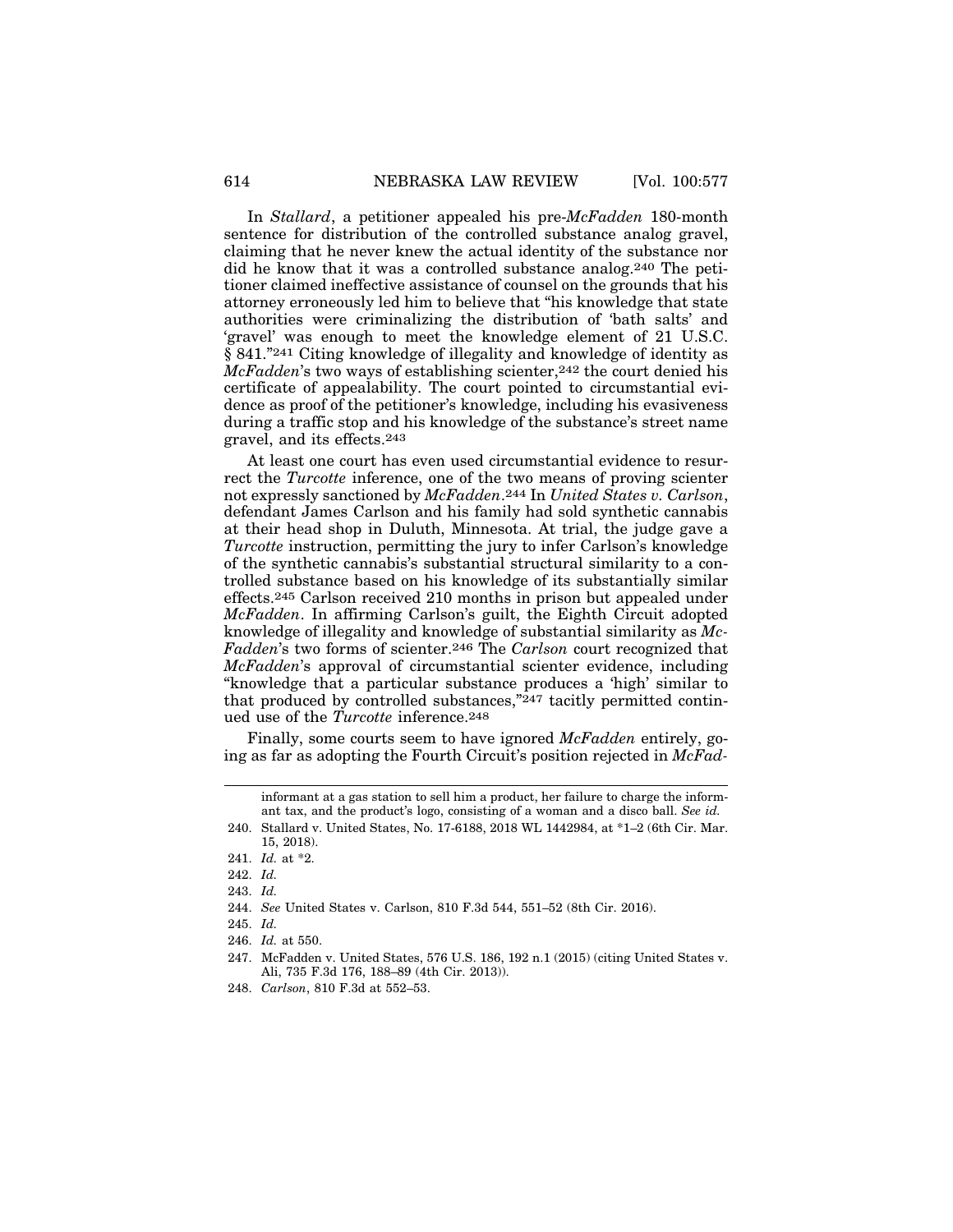*den* and upholding indictments alleging only that the defendant knew of the intended human consumption.249

## **F.** *McFadden* **and Arbitrary Enforcement**

By stretching the scope of permissible scienter, *McFadden* pushed the Analog Act past the limits of due process and into the realm of the impossible. Chocolate is illegal. After reading the previous sentence, a reader cannot possess chocolate intended for human consumption without violating federal criminal law, even if they do not know why chocolate violates the Analog Act. *McFadden* requires only "that a defendant knew that the substance . . . is controlled under the . . . Analogue Act, regardless of whether he knew the substance's identity."250 Courts have treated the analog in chocolate as the legal equivalent of methamphetamine251 and imposed lengthy prison sentences,<sup>252</sup> with the most recent indictment in 2018.<sup>253</sup> Damningly, the *McFadden* Court would consider these successful arrests and prosecutions as public notice of chocolate's controlled substance status.254

The identity of the controlled substance analog hiding in chocolate is phenethylamine (PEA), a molecule responsible for some of chocolate's pleasurable effects.255 PEA causes stimulant effects successfully compared by prosecution expert witnesses to methamphetamine,256 and it serves as the basic chemical scaffolding for a host of illicit substances: methamphetamine, MDMA, mescaline, and the cathinones active in bath salts. PEA and methamphetamine are apparently so structurally similar that one court believed the fact to be obvious to any "reasonable layperson" who "examined a chemical chart."257 Although chocolate only contains some one percent PEA, as one prosecu-

<sup>249.</sup> *See, e.g.*, United States v. Way, No. 14-CR-00101, 2018 WL 2229272, at \*7 (E.D. Cal. May 16, 2018), *aff'd*, 804 F. App'x 504 (9th Cir. 2020); United States v. Galecki, No. 15–CR–00285, 2016 WL 8732504, at \*3 (D. Nev. Sept. 19, 2016).

<sup>250.</sup> *McFadden*, 576 U.S. at 187.

<sup>251.</sup> *See* McKinney v. United States, 221 F.3d 1343 (8th Cir. 2000) (unpublished table decision); United States v. McKinney, 79 F.3d 105, 107 (8th Cir. 1996), *vacated*, 520 U.S. 1226 (1997).

<sup>252.</sup> *See, e.g.*, United States v. Nunez, 57 F. App'x 776 (9th Cir. 2003).

<sup>253.</sup> *See* Indictment at 2, United States v. Thomas, No. 18-CR-00104 (S.D. Ala. Apr. 26, 2018) (issuing a phenethylamine indictment for .987 of a gram).

<sup>254.</sup> *See McFadden*, 576 U.S. at 192 n.1 ("Direct evidence [of scienter] could include, for example, past arrests that put a defendant on notice of the controlled status of a substance.").

<sup>255.</sup> *See* DALE PENDELL, PHARMAKODYNAMIS 76 (2002).

<sup>256.</sup> *See McKinney*, 79 F.3d at 108.

<sup>257.</sup> *Id. But see* 3 GEORGE A. BURDOCK, ENCYCLOPEDIA OF FOOD AND COLOR ADDITIVES 2155 (1997) (providing chemical information about phenethylamine). As a similar example of unintended criminalization, Florida's state analog act prohibits the amino acid tyramine, calling into question the legal status of high protein foods such as egg whites, yogurt, and cheese. *See* FLA. STAT. ANN. § 893.03(1)(c)(66) (West 2021).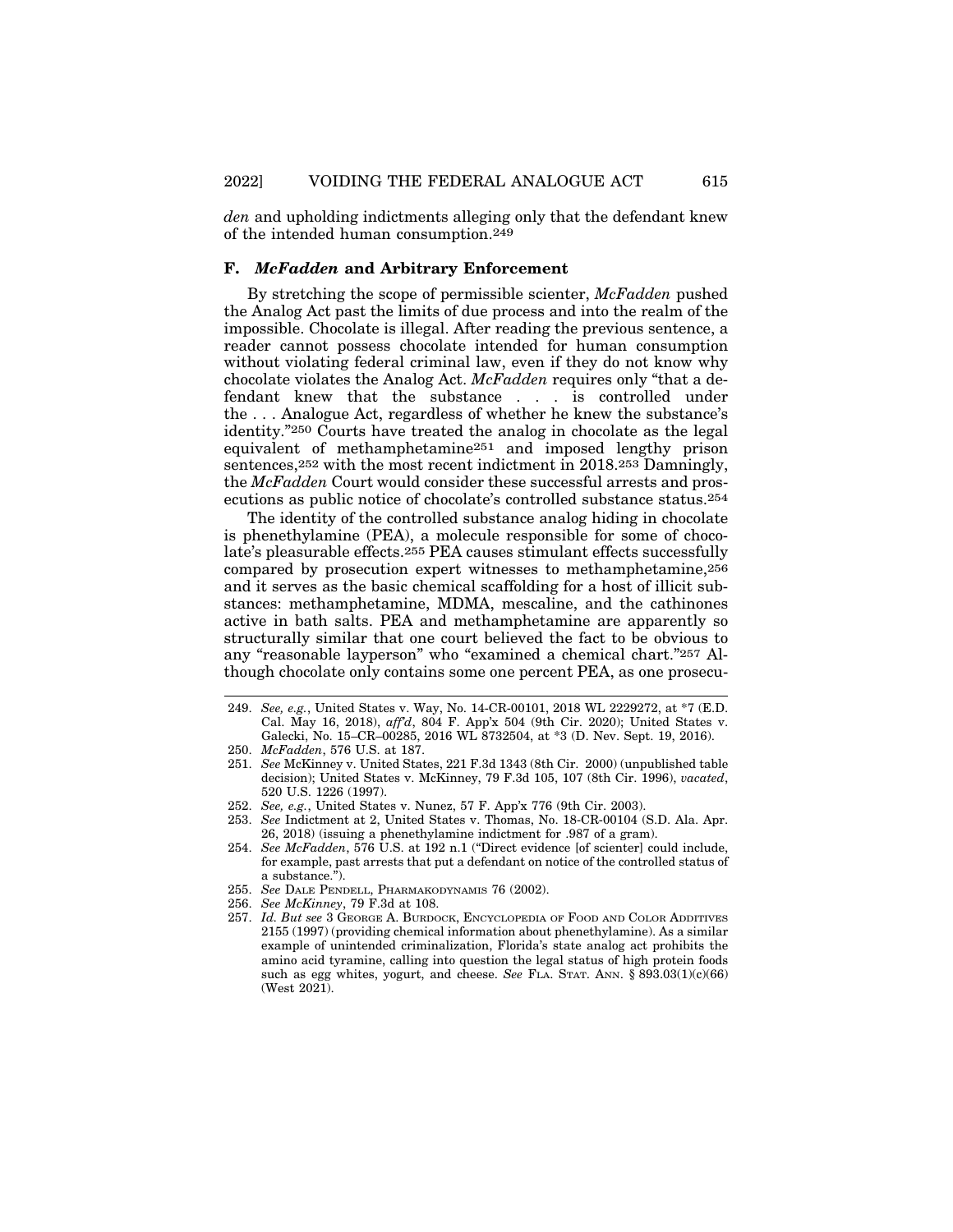tor correctly observed, the Analog Act "just requires . . . a substance that contains a controlled substance. There is no requirement or language with regards to a substantial amount."258

Despite its illicit status, PEA is widely available in health and grocery stores as an over-the-counter dietary supplement and energy enhancer; a seller on Amazon openly touts it for its energy increasing effects.259 The product's recreational utility has not gone unnoticed: one reviewer compares the experience to MDMA,260 and a potential buyer inquired as to whether the substance can be easily consumed by snorting.261

No legally cognizable difference exists between the synthetic cannabis sold by the Indian-born immigrant Mr. Makkar,262 the PEA sold through Jeff Bezos's company, and the chocolate chip cookies served in the Supreme Court cafeteria.263 But only one of these three parties has received the life-shattering impact of a federal prosecution. This is the kind of arbitrary enforcement that the Due Process Clause cannot tolerate—that people like Makkar are harshly punished while equally deserving defendants go free. The Analog Act has delegated "basic pol-

<sup>258.</sup> Transcript at 20–21, United States v. Chong, No. 13-CR-00570 (E.D.N.Y. Jan. 31, 2014). The prosecutor also opined that even a one in five million ratio of analog to filler substance would permit prosecution. *Id.*

<sup>259.</sup> *BulkSupplements.com Phenylethylamine HCL (Pea) Powder (100 grams)*, AMA-ZON, https://www.amazon.com/Bulksupplements-Pure-Phenylethylamine-Powder-grams/dp/B00ENRRBYO (last visited Sept. 23, 2021) (asserting that the product improves mood, brain health, and energy).

<sup>260.</sup> Zach, Customer Review for *BulkSupplements.com Phenylethylamine HCL (Pea) Powder (100 grams)*, AMAZON (May 16, 2017), https://www.amazon.com/gp/customerreviews/R352M5VX0P4DP0/ref=cm\_cr\_dp\_d\_rvw\_ttl?ie=UTF8&ASIN %20%20=B00ENRRBYO [https://perma.cc/4B4Y-3BXA] ("Holy crap it's almost like you're on Molly if you take too high a dose.").

<sup>261.</sup> Customer Question for *BulkSupplements.com Phenylethylamine HCL (Pea) Powder (100 grams)*, AMAZON (Oct. 15, 2019), https://www.amazon.com/ask/questions/ TxVOVEBI7UH66R/ref=ask\_dp\_dpmw\_al\_hza [https://perma.cc/9RLZ-UDBJ].

<sup>262.</sup> An alarming number of Analog Act defendants are Middle Eastern or South Asian immigrants. *See, e.g.*, United States v. Khan, No. 17-CR-40-SCJ, 2017 WL 9605112, at \*3 (N.D. Ga. Sept. 5, 2017) ("[F]our people of Indian or Pakistani origin were indicted on the same day for similar charges based on investigations by the same Hindi-speaking DEA agent.").

<sup>263.</sup> The Justices' publicly acknowledged relationship with chocolate raises the possibility that they would be ethically incapable of ruling on the law. *See* Tom Porter, *'Hazing' Rituals Await Supreme Court's 'Junior Justice' Neil Gorsuch*, NEWSWEEK (Apr. 12, 2017, 11:44 AM), https://www.newsweek.com/hazing-rituals-await-supreme-courts-junior-justice-neil-gorsuch-583090 [https://perma.cc/W95W-TKPN] (explaining that the junior Justice must sit on the Court's cafeteria committee, "where literally the agenda is what happened to the good recipe for the chocolate chip cookies" (quoting Justice Elena Kagan)); *see also* Ellen Sherberg, *A Closer Look: Martin Ginsburg's Oatmeal Cookies*, BIZWOMEN (Jan. 14, 2019, 7:38 AM), https://www.bizjournals.com/bizwomen/news/out-of-the-office/2019/01/a-closerlook-martin-ginsburg-s-oatmeal-cookies.html?page=all [https://perma.cc/4RX2- PWXG] (providing the recipe for the Ginsburg family's chocolate chip cookies).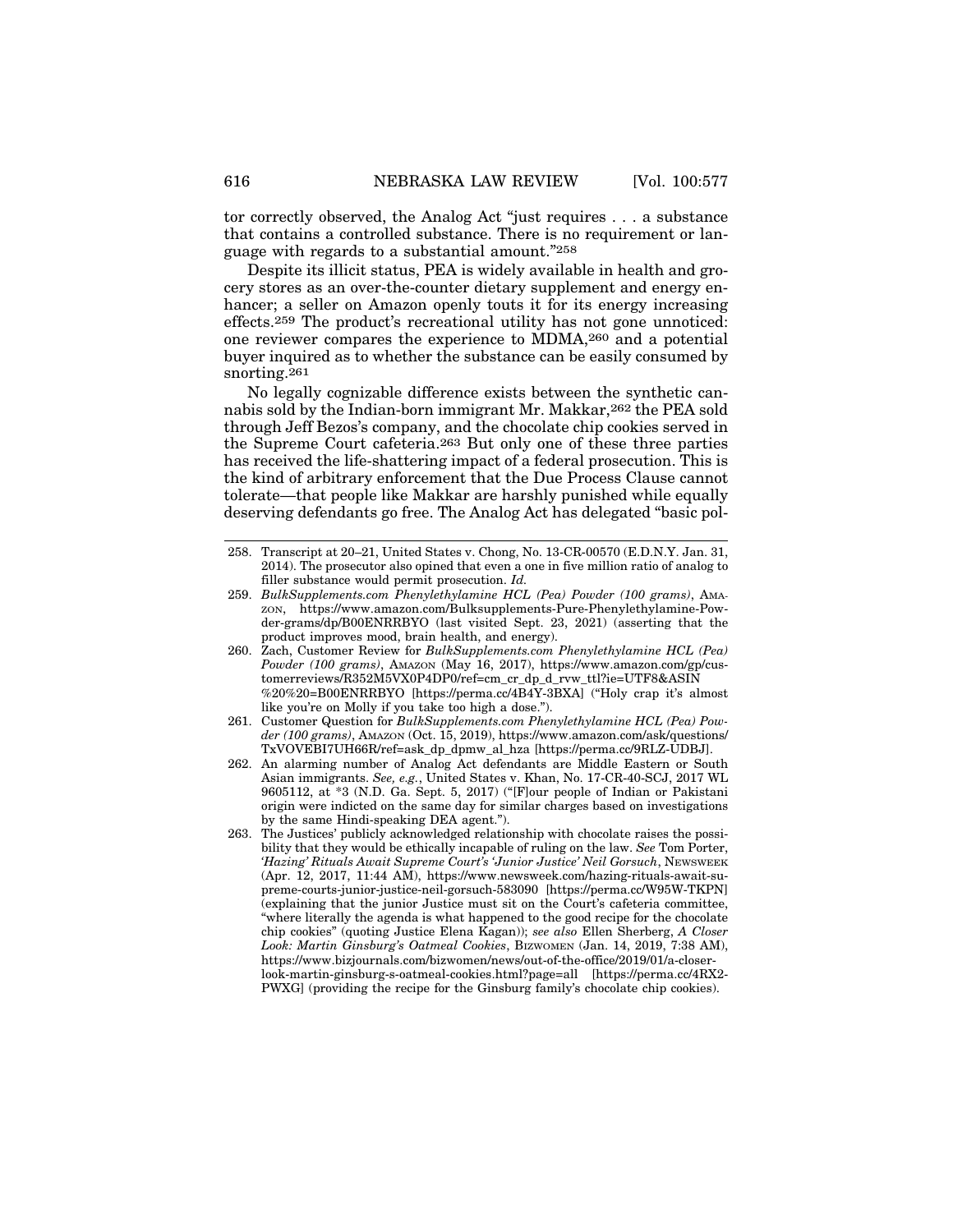icy matters," such as determining which substances demand the severest possible restrictions and punishments, "to policemen, judges, and juries for resolution on an *ad hoc* and subjective basis,"264 leaving "judges to their intuitions and the people to their fate."265

### VI. NEW VOID FOR VAGUENESS

In 2015, the Supreme Court voided a criminal statute in *Johnson v. United States* because the Court concluded that the statute violated the due process guarantee of the Constitution.266 The statute at issue in *Johnson* was the residual clause of the Armed Career Criminal Act (ACCA), and the Court's voiding of the clause may provide sufficient grounds for voiding the Analog Act. In *Makkar*, Justice Gorsuch, then a circuit court judge, drew parallels between the ACCA's newly voided residual clause and the Analog Act, noting that it is an "open question, after all, what exactly it means for chemicals to have a 'substantially similar' chemical structure—or effect."267

The ACCA permits enhanced sentences for felons convicted of firearm possession who have three prior convictions for "violent felonies," which included, under the residual clause, crimes posing a "serious potential risk of physical injury to another."268 "Serious potential risk of physical injury" lacked any statutory definition. As a remedy, the Court had developed the categorical approach to assess a crime's risk of physical injury.269 Under the categorical approach, the sentencing judge would first engage in "the ordinary case" inquiry by imagining the facts underlying an ordinary instance of the crime of conviction, such as whether a garden-variety burglar poses a risk of confrontation between the burglar and the homeowner.270

Next, in a step dubbed the "hazy risk threshold" analysis, the sentencing judge would decide whether the risk of injury posed by this ordinary instance was so grave as to constitute a "serious potential risk of physical injury," thus qualifying it as a "violent felony." This categorical approach proved to be of little practical use in guiding sentencing courts, and the list of permissible residual clause considerations grew, eventually encompassing statistics, common sense assessments, and the hypothetical secondary effects of a crime (such as the possibility of a violent confrontation with a neighborhood watch member during an attempted burglary).271

<sup>264.</sup> *Grayned v. City of Rockford*, 408 U.S. 104, 108–09 (1972).

<sup>265.</sup> Sessions v. Dimaya, 138 S. Ct. 1204, 1224 (2018) (Gorsuch, J., concurring).

<sup>266.</sup> Johnson v. United States, 576 U.S. 591, 591 (2015).

<sup>267.</sup> United States v. Makkar, 810 F.3d 1139, 1143 (10th Cir. 2015).

<sup>268.</sup> Taylor v. United States, 495 U.S. 575, 578 (1990) (quoting 18 U.S.C. § 924(e)).

<sup>269.</sup> *See Johnson*, 576 U.S. at 596.

<sup>270.</sup> *See id.* at 597.

<sup>271.</sup> *See id.* at 597–98.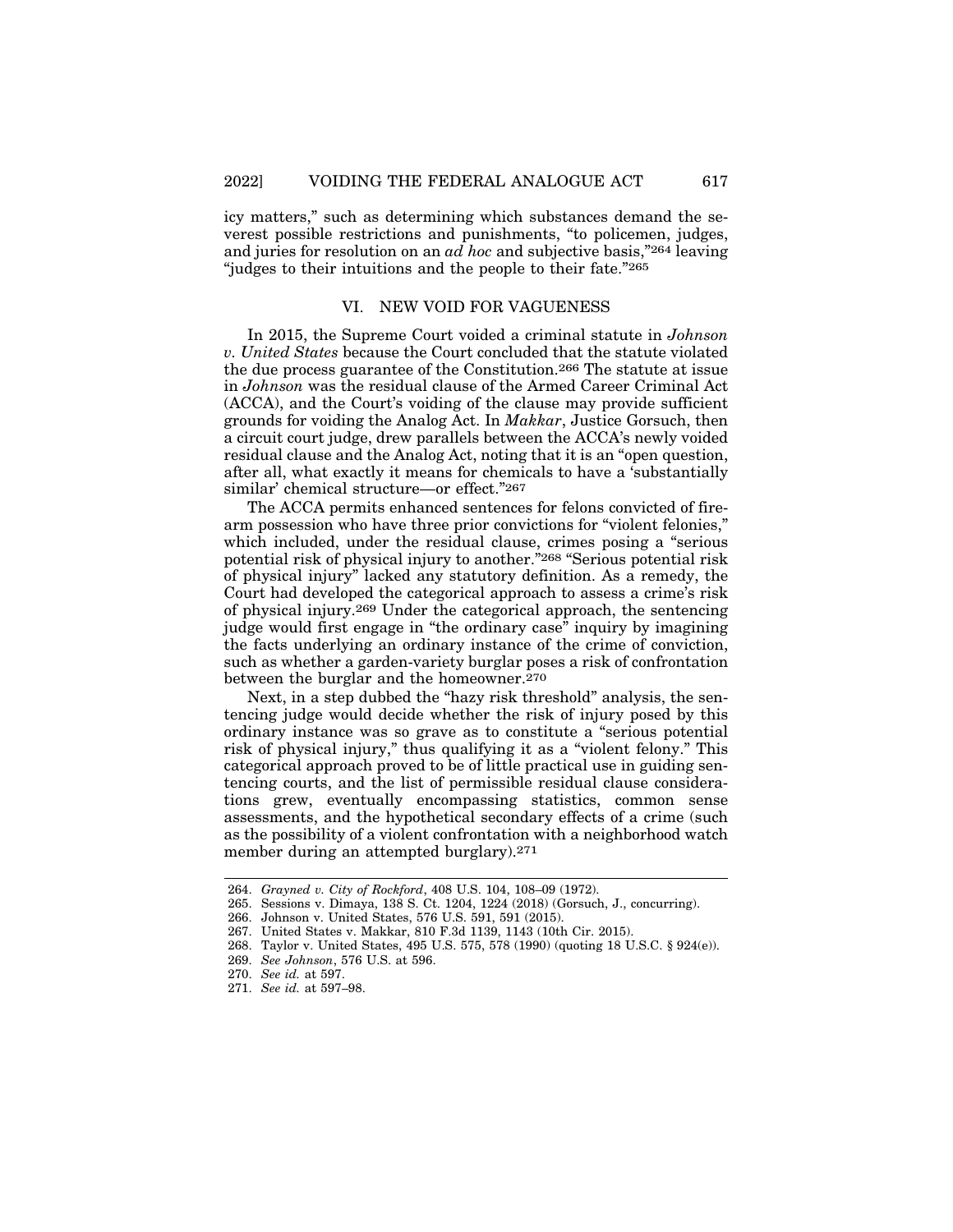Despite numerous efforts over the course of decades, the Supreme Court failed to provide meaningful guidance clarifying the categorical approach. Thus, the *Johnson* majority deemed the residual clause offensive to due process for "combining indeterminacy about how to measure the risk posed by a crime with indeterminacy about how much risk it takes for the crime to qualify as a violent felony."272 No defendant could reasonably know how a judge might imagine a crime or rate its risk, so the statute failed to provide the constitutionally required notice.

As later confirmed in *Sessions v. Dimaya*273 and *United States v. Davis*,<sup>274</sup> two cases voiding other risk-of-harm inquiries, to be void under *Johnson* a statute must require both an "ordinary case inquiry" and a "hazy risk threshold" analysis.

The Analog Act's substantial similarity inquiry meets both requirements four times over. Like "serious potential risk of physical injury," "substantial similarity" lacks a statutory definition. Therefore, the fact finder must first engage in the equivalent to "the ordinary case" inquiry by deciding when two molecules are so alike as to be similar. Like the list of residual clause considerations, the number of facts considered is nearly endless: two-dimensional structure, core arrangement of atoms, structure and effects, and more. After establishing their preferred criteria for deeming molecules structurally similar, the fact finder must engage in a "hazy risk threshold" analysis by deciding whether the alleged analog and a scheduled substance are not only similar but are *substantially* similar.

Next, the fact finder must conduct a similar analysis of the analog's effects, first deciding when one might consider two narcotics to have similar effects and then analyzing whether the alleged analog produces effects *substantially* similar to those of some scheduled compound. Finally, if the fact finder decides to convict the defendant, the sentencing judge must repeat these same steps under the Sentencing Guidelines in order to arrive at an appropriate sentence.

In dicta, the *Johnson* Court noted that a statute does not generally offend due process simply because it applies "a qualitative standard such as 'substantial risk' to real-world conduct."275 Post-*Johnson* Analog Act decisions have latched onto these statements to conclude that

<sup>272.</sup> *Id.* at 598.

<sup>273. 138</sup> S. Ct. 1204 (2018). In *Dimaya*, the Supreme Court voided § 16(b) of the Immigration and Nationality Act on the grounds that its "crime of violence" inquiry violated the same tenets of the Due Process Clause as the ACCA's residual clause. *See id.* at 1211–12.

<sup>274. 139</sup> S. Ct. 2319 (2019). In *Davis*, the Supreme Court voided 18 U.S.C. § 924(c)(3)(B), a residual clause permitting lengthier criminal sentences for using or carrying a firearm in furtherance of any federal "crime of violence or drug trafficking crime." *Id.* at 2321.

<sup>275.</sup> *Johnson*, 576 U.S. at 604.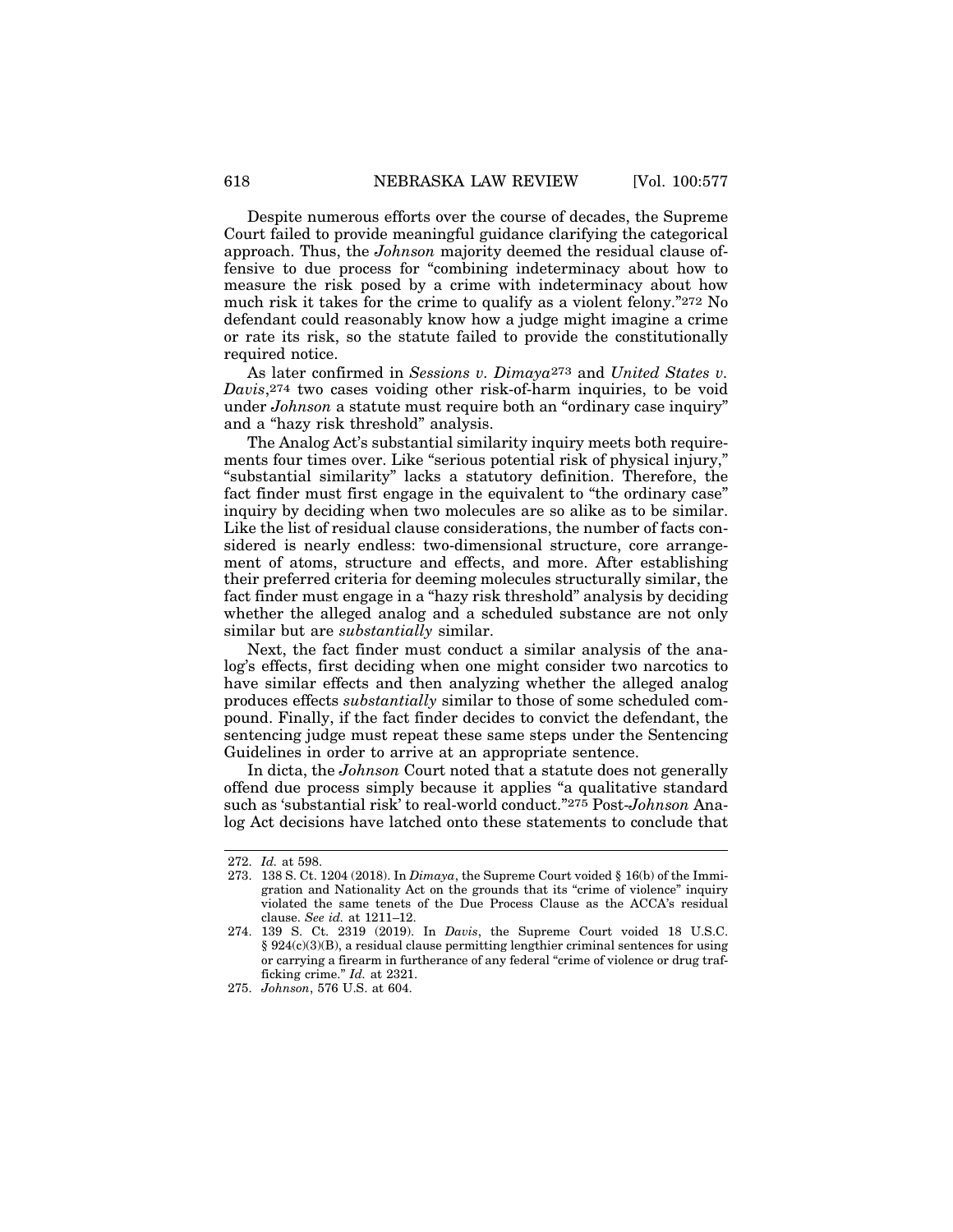juries may decide the question of substantial similarity because "'nonnumeric,' 'qualitative standard[s]' abound in our law, and are not so inherently problematic as to independently render a statute void for vagueness."276 This reasoning misses the point. The Analog Act is not vague because it contains a qualitative standard. It is vague because the phrase "substantially similar" prevents actual notice of the conduct prohibited and permits arbitrary enforcement.

## **A. The Separation of Powers and Prudential Limitations on the Analog Act**

If the Analog Act is not voided entirely, courts should at least limit the statute to prosecuting drug chemists who create novel psychoactive chemicals designed to evade existing drug laws.277 Courts should find the Analog Act vague as applied in prosecutions involving substances (including chocolate) that Congress opted not to criminalize despite ample opportunity to do so. This is the approach adopted by the only two successful as-applied vagueness challenges, *United States v. Forbes*278 and *United States v. Roberts*.279

In 1990, the DEA investigated the *Forbes* defendants for legally buying alpha-ethyltryptamine (AET) from a chemical supply company and then selling it as a substitute for MDMA. Created by the Upjohn Company, AET is an antidepressant that was commercially abandoned due to dangerous side effects.280 Determining that AET was not a controlled substance analog, prosecutors initially declined to charge the defendants.281 Two years later, prosecutors reversed position and decided that AET *was* a controlled substance analog of schedule I substances dimethyltryptamine (DMT) and diethyltryptamine (DET).282

The defendants challenged the Analog Act as applied to AET. DEA chemists testified for both sides. The prosecution's chemist concluded that AET was substantially similar to DMT and DET because all three shared a tryptamine structure and exhibited some level of hallucinogenic activity, although he candidly admitted that scientists disagreed on the methodology for determining substantial structural similarity.283 The defense's chemist disagreed, pointing out that DET

<sup>276.</sup> United States v. Demott, 906 F.3d 231, 237 (2d Cir. 2018) (quoting *Dimaya*, 138 S. Ct. at 1215).

<sup>277.</sup> *See* United States v. Makkar, 810 F.3d 1139, 1143 (10th Cir. 2015) (speculating that federal courts faced with the Analog Act might "wad[e] incrementally, in one as-applied challenge after another, deeper into an analytical swamp" rather than void the Act with one decision).

<sup>278. 806</sup> F. Supp. 232 (D. Colo. 1992).

<sup>279.</sup> No. 01 CR 410, 2002 WL 31014834 (S.D.N.Y. Sept. 9, 2002).

<sup>280.</sup> *Forbes*, 806 F. Supp. at 233.

<sup>281.</sup> *Id.* at 234.

<sup>282.</sup> *Id.*

<sup>283.</sup> *Id.*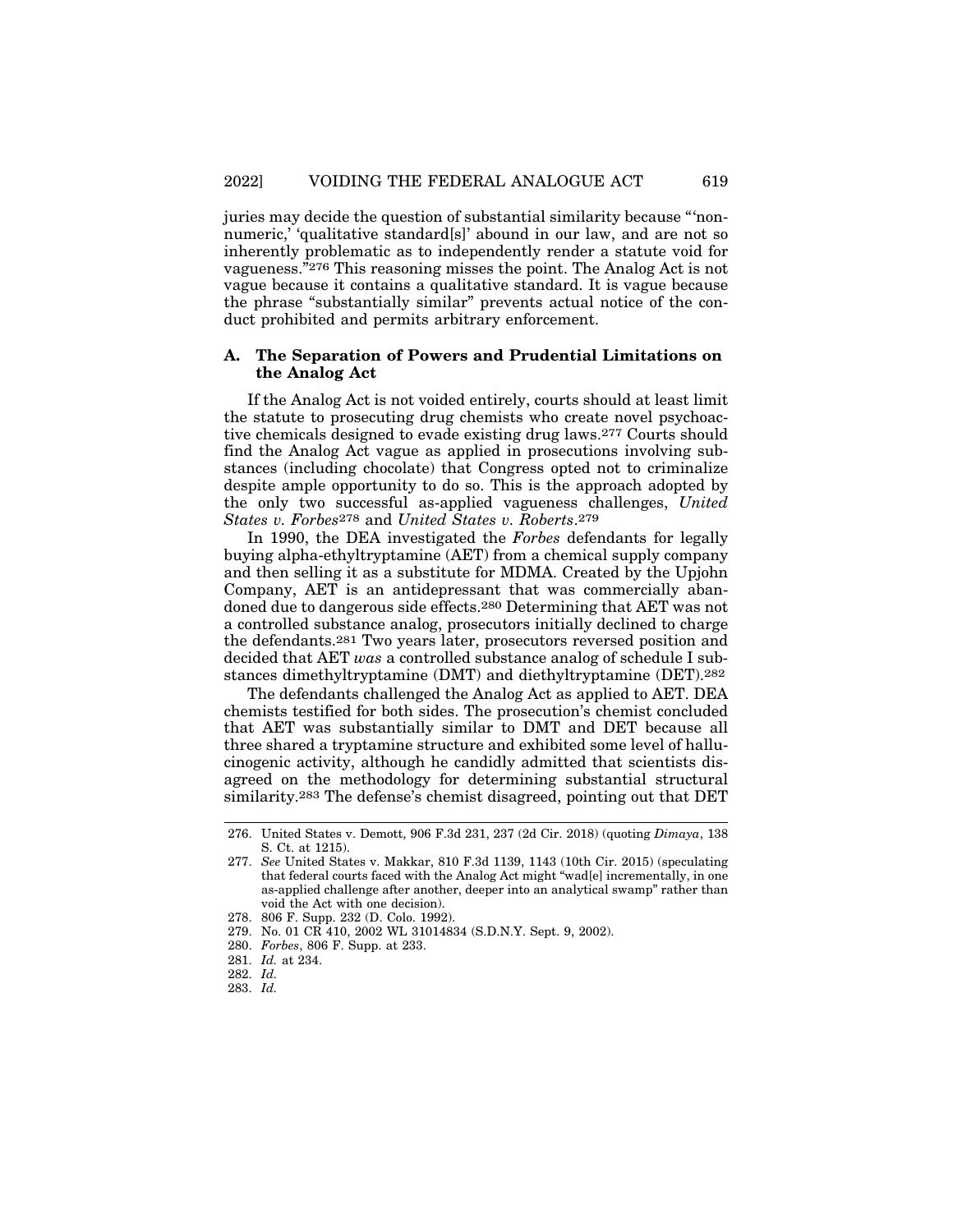and DMT are tertiary amines while AET is a primary amine. Two neuropharmacologists also testified that AET was not substantially similar and lacked the hallucinogenic or stimulating properties of DET and DMT.284

After acknowledging the propriety of the conjunctive reading,285 and that the Act possesses no limiting scienter requirement,286 the court addressed vagueness. It first noted that while "the 'substantially similar' language may be generally susceptible to adequate definition," Congress's use of this technical term could only be clarified by referring to the corresponding fields of chemistry and pharmacology.287 The court seized on the lack of scientific consensus on that key phrase's meaning, even within the DEA itself, and predicted that "where there is no scientific consensus, criminal culpability will turn solely on a 'battle of the experts' at trial."288 The court ultimately found the Analog Act unconstitutionally vague as applied because a "defendant cannot determine in advance of his contemplated conduct whether AET is or is not substantially similar to a controlled substance."289 Also cited in support of the court's conclusion were the government's prior decision to decline prosecution; that the defendants were not drug innovators, the Act's real target; that AET can be legally purchased through the mail; and that the government had never scheduled AET at any point in the drug's thirty years of existence.<sup>290</sup>

In *United States v. Roberts,* discussed above in section IV.A, the district court ultimately ruled the Act vague as applied to 1,4 butanediol.291 First, the court found that the lack of agreement among experts made actual notice of prohibited behavior impossible.292 Turning to *Kolender*'s arbitrary enforcement prong, the court found that the government's definition of a GHB analog cast so wide a net as to include common food additives, yet those food additives were not prosecuted.293 The court found that the statute's only real limitation was Congress's intent to target designer drugs specifically designed to evade existing drug law.294 However, 1,4-butanediol did not qualify as a designer drug because it had been used for decades as an industrial solvent. Therefore, any protection against arbitrary enforcement

<sup>284.</sup> *Id.* at 233.

<sup>285.</sup> *Id.* at 235 (gathering textual evidence supporting the conjunctive reading).

<sup>286.</sup> *Id.* at 238.

<sup>287.</sup> *Id.* at 237.

<sup>288.</sup> *Id.* at 238.

<sup>289.</sup> *Id.* at 237 (citing Gentle v. State Bar of Nev., 501 U.S. 1030, 1047 (1991)).

<sup>290.</sup> *Id.*

<sup>291.</sup> United States v. Roberts, No. 01 CR 410, 2002 WL 31014834, at \*1 (S.D.N.Y. Sept. 9, 2002), *vacated*, 363 F.3d 118 (2d Cir. 2004); *see also supra* text accompanying notes 103–108 (explaining the *Roberts* case).

<sup>292.</sup> *Id.* at \*3–4.

<sup>293.</sup> *Id.* at \*5.

<sup>294.</sup> *Id.*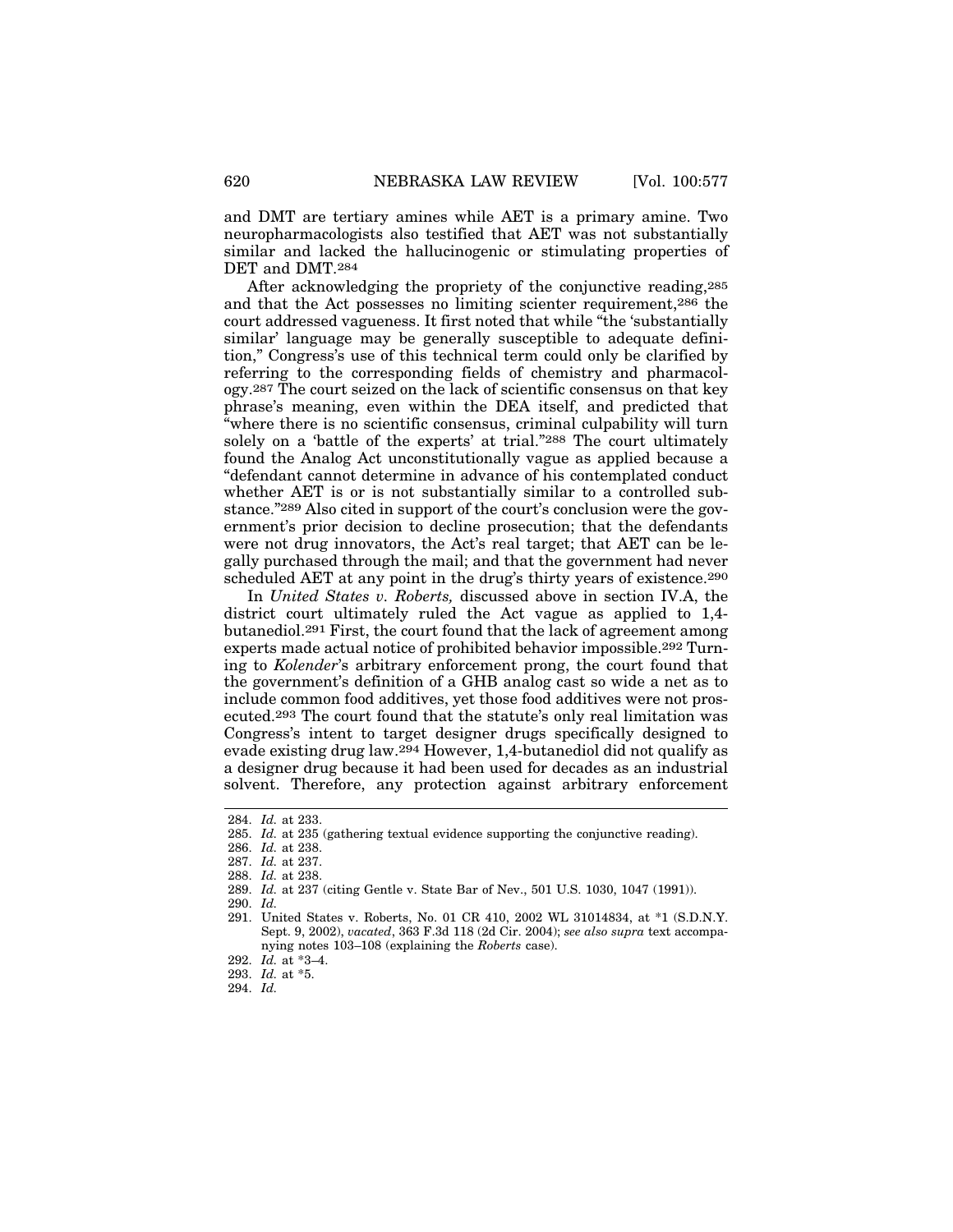would result from "retroactive judicial decisionmaking" and not the statute's language.295 The court in *Roberts* found this feature to be proof of "the failure of Congress to 'establish minimal guidelines to govern law enforcement.'"296

The *Roberts* court noted that "[n]othing has prevented Congress from either scheduling or listing 1,4–butanediol as a controlled substance" despite the substance having been in common use for decades as an industrial solvent and despite the scheduling of other, similar chemicals.297 Ultimately, the court found enforcement of the Analog Act against 1,4-butanediol as proof "that Congress has 'impermissibly delegate[d] basic policy matters to policemen, judges, and juries for resolution on an ad hoc and subjective basis, with the attendant dangers of arbitrary and discriminatory application.'"298

The Supreme Court has clearly forbidden legislatures from "abdicat[ing] their responsibilities for setting the standards of the criminal law."299 Congress violated the Court's command by creating the Analog Act and "set[ting] a net large enough to catch all possible offenders, and leav[ing] it to the courts to step inside and say who could be rightfully detained, and who should be set at large."300 Putting the judiciary in charge of deciding which substances are illicit is a clear violation of the separation of powers. It is unlikely that any prudential limitations can save the statute. However, the most convincing limitation would be to align the law with Congress's original intent and only prosecute drug chemists who invent novel psychoactive substances for the purpose of evading existing laws. Congress has the power to prohibit substances as it sees fit, and it should not force that role onto the judiciary by the passage of ambiguous legislation.

## VII. THE ANALOG ACT'S CONTINUING THREAT

## **A. The Analog Act as a Failed Deterrent**

The Analog Act encourages the introduction of legally purchased analogs into the American black market by failing to provide notice to overseas distributors of the substances it prohibits.

Overseas chemical laboratories, particularly those in China and India, supplied many of the analogs that fueled the fentanyl and bath salts crises.301 Without an official list of suspected controlled sub-

<sup>295.</sup> *Id.*

<sup>296.</sup> *Id.* (quoting Smith v. Goguen, 415 U.S. 566, 574 (1974)).

<sup>297.</sup> *Id.*

<sup>298.</sup> *Id.* at \*6 (alteration in original) (quoting Grayned v. City of Rockford, 408 U.S. 104, 108–09 (1972)).

<sup>299.</sup> *Id.* at \*5 (quoting *Smith,* 415 U.S. at 575).

<sup>300.</sup> *Id.* (quoting Kolender v. Lawson, 461 U.S. 352, 358 n.7 (1983)).

<sup>301.</sup> *See* Jake Schaller, Comment, *Not for Bathing: Bath Salts and the New Menace of Synthetic Drugs*, 16 J. HEALTH CARE L. & POL'Y 245, 248 (2013).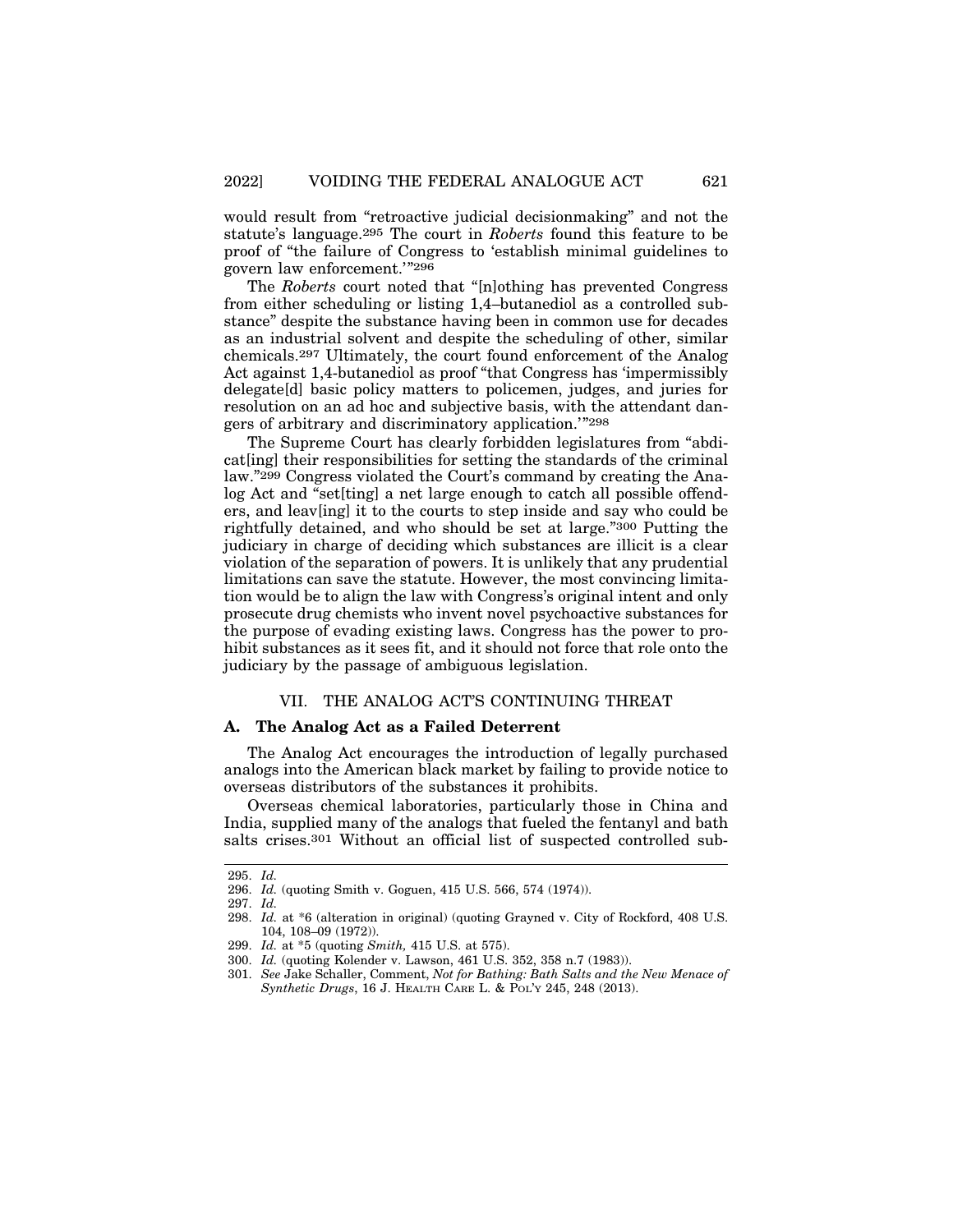stance analogs, suppliers cannot readily ascertain whether they are trafficking in potentially illicit substances. And even if a substance seems to satisfy the criteria for being a controlled substance analog, suppliers cannot readily determine whether a purchaser intends the chemical for human consumption; many analogs have legitimate uses as industrial solvents302 or animal tranquilizers,303 and they are used for research and development. Without intended human consumption, a controlled substance analog remains effectively uncontrolled. Unless an analog purchaser actually admits to intended human consumption, even a supplier who suspected black market product diversion would likely escape prosecution.

Imagine that in 2014, a chemical supplier in Guangzhou, China, received an order from a Tennessee zoo offering a few thousand dollars for a kilogram of thiafentanil, a large game tranquilizer304 close to one hundred times more potent than fentanyl.305 The supplier's attorney approves the sale, reasoning that thiafentanil is not a controlled substance, has never been the subject of an Analog Act prosecution, and because the purchaser intends to use the drug as an animal tranquilizer, is not intended for human consumption. Even if the supposed zoo turned out to be a heroin dealer diverting thiafentanil into the black market, the chemical supplier did not violate any laws by making the sale.

Not surprisingly, prosecuting overseas analog distributors has proven to be so immensely difficult that as of 2017, the Department of Justice had indicted only one pair of overseas fentanyl analog distributors.306 Until Congress replaces the Analog Act with a law that produces an actual deterrent effect, the open sale of analogs will continue unabated.

<sup>302.</sup> *See* World Health Org. [WHO], *Gamma-Butyrolactone (GBL) Critical Review Report*, at 7 (June 16–20, 2014), https://www.who.int/medicines/areas/quality\_ safety/4\_3\_Review.pdf [https://perma.cc/6WES-FCM2].

<sup>303.</sup> *See* Schedules of Controlled Substances: Placement of Thiafentanil into Schedule II, 81 Fed. Reg. 58,834, 58,840 (Aug. 6, 2016) (codified at 21 C.F.R. §§ 1301, 1305, 1308).

<sup>304.</sup> *See, e.g.*, Lisa L. Wolfe et al., *Immobilization of Mule Deer with Thiafentanil (A-3080) or Thiafentanil Plus Xylazine*, 40 J. WILDLIFE DISEASES 282 (2004).

<sup>305.</sup> Schedules of Controlled Substances: Placement of Thiafentanil into Schedule II, 81 Fed. Reg. at 58840.

<sup>306.</sup> Press Release, Dep't of Just., Justice Department Announces First Ever Indictments Against Designated Chinese Manufacturers of Deadly Fentanyl and Other Opiate Substances (Oct. 17, 2017), https://www.justice.gov/opa/pr/justice-department-announces-first-ever-indictments-against-designated-chinese-manufacturers [https://perma.cc/B5AS-YY5M].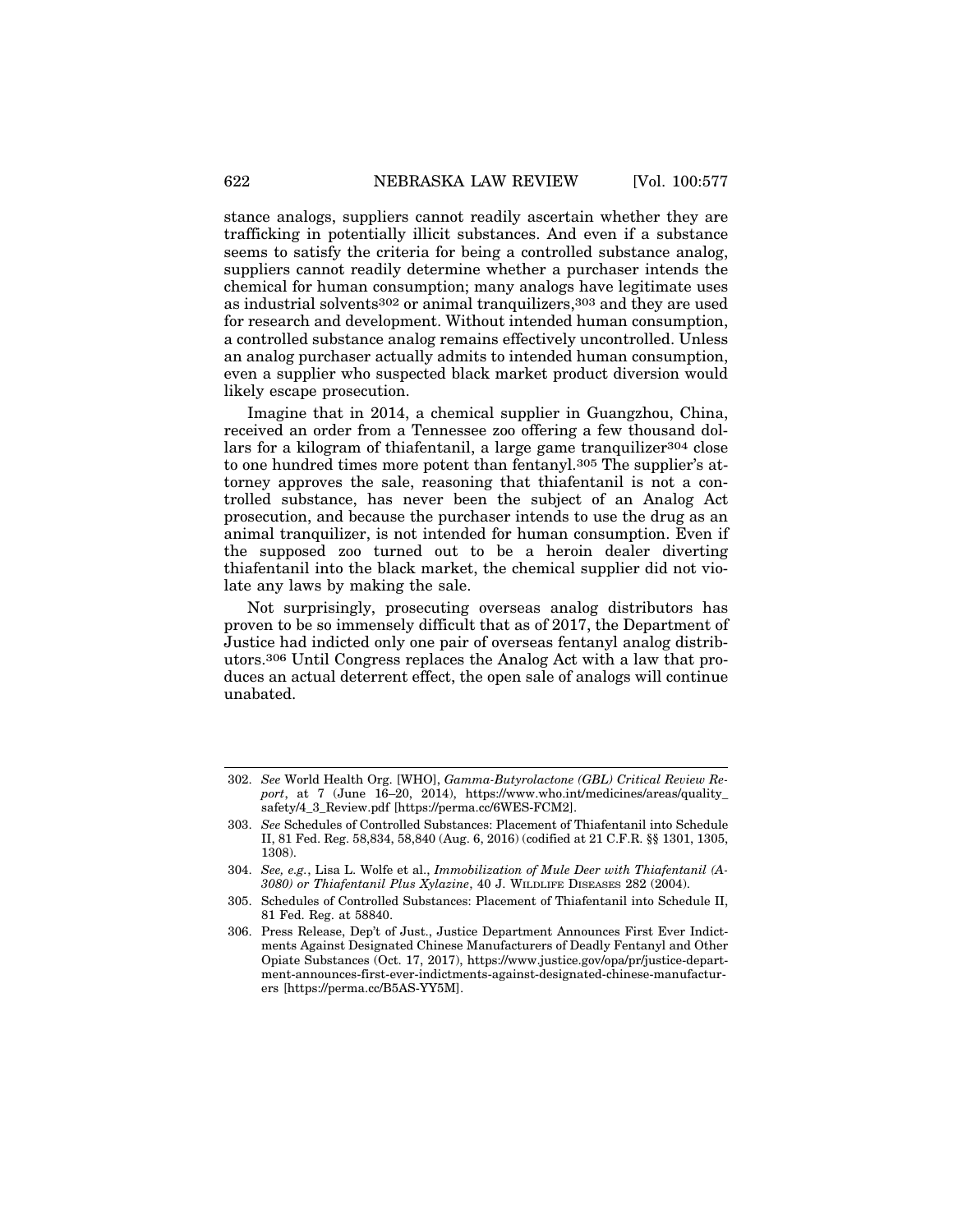## **B. The Analog Act's Continued Existence Threatens Emerging Psychedelic Medicine**

The continued existence of the Analog Act impermissibly frustrates critical medical research into psychedelic medicine. After decades of relative inactivity due to legal complications, renewed interest in psychedelic research has led to breakthrough treatments for some of the most common and debilitating conditions: post-traumatic stress disorder, substance use disorder, cluster headaches, anxiety, and depression.307 Due to its unusual nature, the Analog Act creates a level of legal ambiguity that discourages active development of these treatments.

The Analog Act hamstrings efforts to replicate in humans some of the more surprising—and even miraculous—experiments on animals. For example, tiny doses of DOI, one of Shulgin's super potent hallucinogens, totally halts asthma development in mice.308 If voided, the Analog Act would no longer act as a barrier to these kinds of breakthroughs.

#### **C. The Hemp Industry Is Subject to Analog Act Prosecution**

The Analog Act could be employed to prosecute the sale and possession of hemp-derived cannabinoids intended for human consumption, potentially including the now ubiquitous cannabidiol (CBD). Cannabis contains over one hundred unique chemicals, known as cannabinoids,309 the most famous being delta-9 tetrahydrocannabinol (THC), the molecule primarily responsible for cannabis's psychoactive properties.

Before 2018, the CSA's definition of marijuana encompassed "all parts of the plant Cannabis sativa L.,"310 making cannabis a controlled substance and thus beyond the reach of the Analog Act. The Agriculture Improvement Act of 2018 (AIA) excluded hemp—cannabis sativa plants not exceeding .3% THC by weight—from the CSA's definition of marijuana.311 The AIA's definition of hemp includes hemp "seeds . . . and all derivatives, extracts, cannabinoids, isomers, acids, salts, and salts of isomers, whether growing or not."312 The cannabis

<sup>307.</sup> *See generally* Albert Garcia-Romeu et al., *Clinical Applications of Hallucinogens: A Review*, 24 EXPERIMENTAL & CLINICAL PSYCHOPHARMACOLOGY 229 (2016).

<sup>308.</sup> Felix Nau Jr. et al., *Serotonin 5-HT2 Receptor Activation Prevents Allergic Asthma in a Mouse Model*, 308 AM. J. PHYSIOLOGY L191 (2015).

<sup>309.</sup> *See generally* Eric W. Bow & John M. Rimoldi, *The Structure–Function Relationships of Classical Cannabinoids: CB1/CB2 Modulation*, 8 PERSPS. MED. CHEMIS-TRY 17 (2016).

<sup>310. 21</sup> U.S.C. § 802(16)(A).

<sup>311.</sup> *See* 21 U.S.C. § 802(16)(B)(i). Section 812(c) now also exempts hemp-derived THC from schedule I.

<sup>312. 7</sup> U.S.C. § 1639o(1).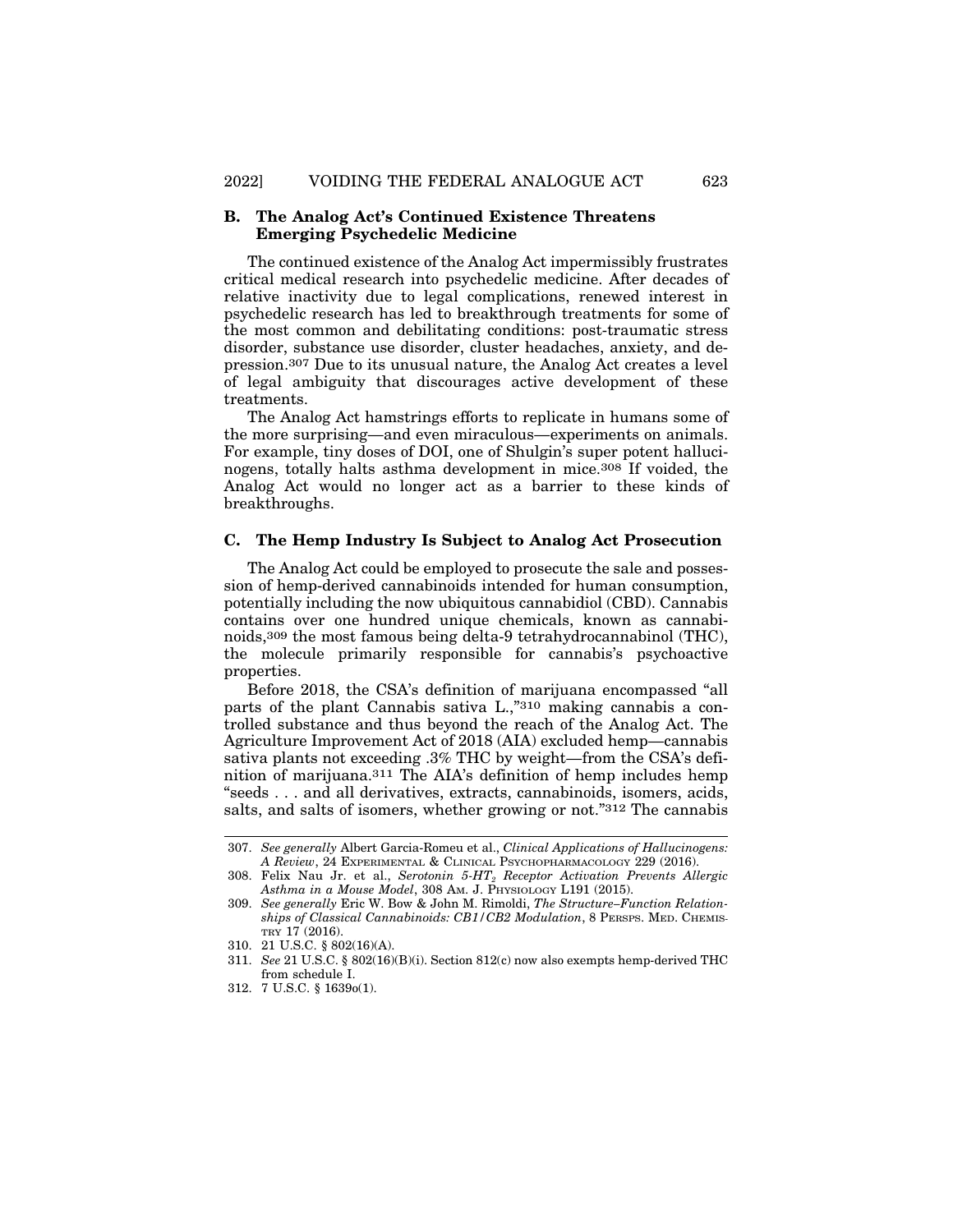industry interpreted the AIA as legalizing the sale of *all* hemp-derived cannabinoid substances or mixtures containing .3% or less THC, and sellers began distributing cannabinoid products across the country.313 The most popular cannabinoid, CBD, which is marketed as an effective treatment for every ailment from anxiety to arthritis, quickly grew into a multi-billion-dollar national industry.314

Yet by removing hemp and its extracts from the CSA, the AIA also placed hemp and its derived cannabinoids outside of  $\S 802(32)(C)$ 's Analog Act exemptions. The Act expressly omits four categories of substances. First, it excludes all controlled substances, 315 meaning "a drug or other substance, or immediate precursor, included in schedule I, II, III, IV or V."316 The other three exempt categories are the following:

(ii) any substance for which there is an approved new drug application; (iii) with respect to a particular person any substance, if an exemption is in effect for investigational use, for that person, under section 355 of this title [section 505 of the Federal Food, Drug, and Cosmetic Act] . . . ; or (iv) any substance to the extent not intended for human consumption before such an exemption takes effect with respect to that substance.<sup>317</sup>

Hemp-derived cannabinoids do not seem to fit into any of these exempt categories. Although the FDA approved a prescription version of CBD, Epidiolex, the DEA considers Epidiolex and non-prescription CBD to be legally distinct, thus preventing CBD from enjoying Analog Act immunity based on Epidiolex's new drug application.<sup>318</sup>

Compared to prior prosecutions for other substances, CBD provides a fairly good target for prosecution as a controlled substance THC analog. CBD easily satisfies the structural similarity requirement, as the two chemicals are enantiomers sharing the same chemi-

- 317. 21 U.S.C. § 802(32)(C).
- 318. *See* Schedules of Controlled Substances: Placement in Schedule V of Certain FDA-Approved Drugs Containing Cannabidiol; Corresponding Change to Permit Requirements, 83 Fed. Reg. 48950, 48952 (Sept. 28, 2018) (codified at 21 C.F.R. §§ 1308, 1312) ("[A]ny material, compound, mixture, or preparation *other than Epidiolex* that falls within the CSA definition of marijuana set forth in 21 U.S.C. 802(16), including any non-FDA-approved CBD extract that falls within such definition, remains a schedule I controlled substance under the CSA."). At the time of this rule's issuance, the AIA had yet to come into effect. *See* United States v. Turcotte, 405 F.3d 515, 530 (7th Cir. 2005) (exploring a new drug application exception).

<sup>313.</sup> Under the AIA, the same cannabinoid can be legal when derived from hemp but illegal when derived from marijuana despite being chemically identical.

<sup>314.</sup> *See generally Cannabidiol Market Growth Analysis Report, 2021–2028*, GRAND VIEW RSCH. (Feb. 2021), https://www.grandviewresearch.com/industry-analysis/ cannabidiol-cbd-market#:~:text=report%20Overview,22.2%25%20from%202019 %20to%202025 [https://perma.cc/MH2B-5U4H].

<sup>315.</sup> *See* 21 U.S.C. § 802(32)(C)(i).

<sup>316. 21</sup> U.S.C. § 802(6).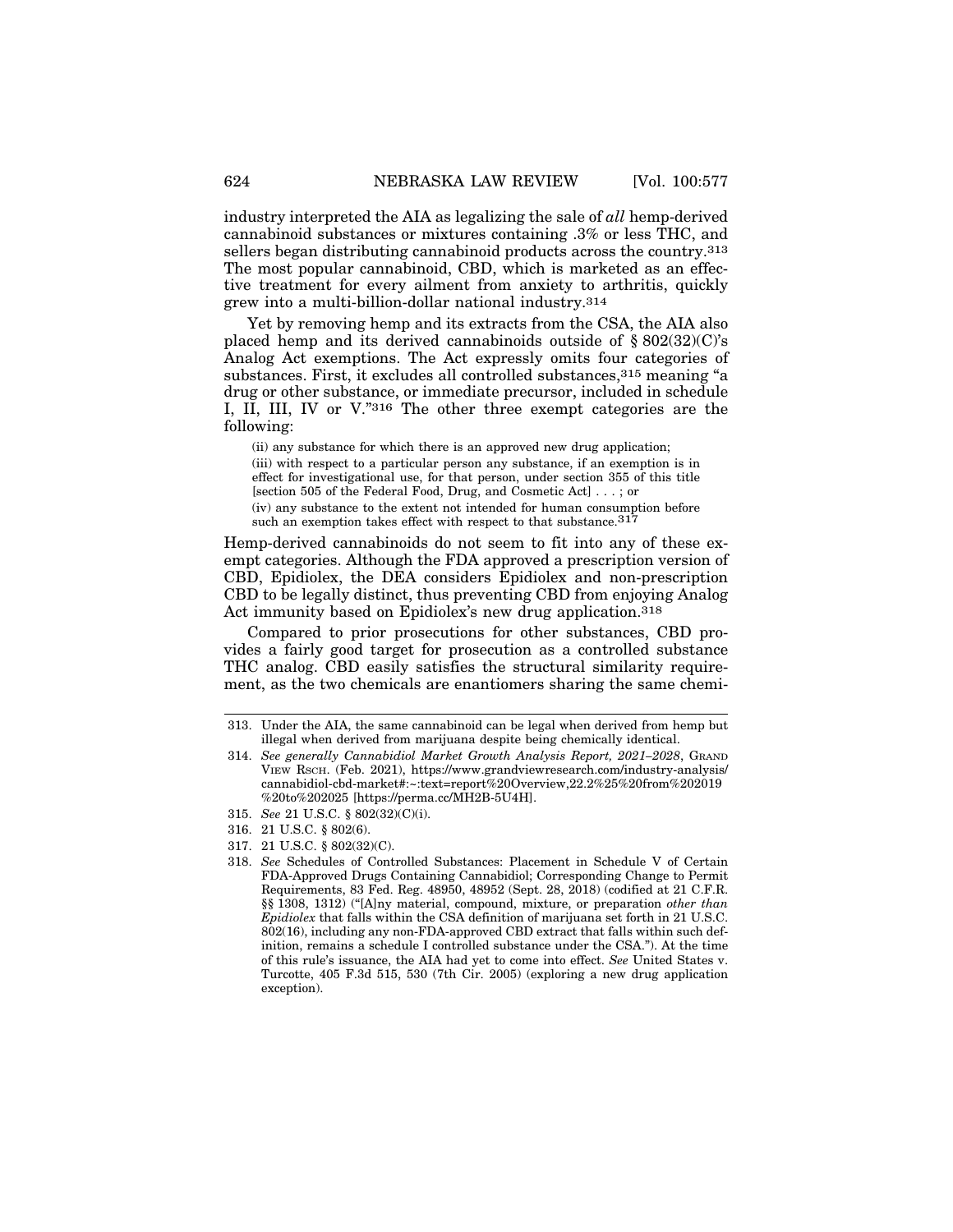cal formula,319 their precursor chemicals are created by the cannabis plant using nearly identical biosynthetic pathways,320 and CBD can be converted into THC using commonly available acids.321

As for substantially similar effects, though CBD is primarily an anxiolytic lacking THC's immediate psychoactivity, both chemicals act as cannabinoid receptor agonists.322 In *United States v. Cooper*, the court held that a substance acting as a cannabinoid receptor agonist sufficed to prove substantially similar effects.323 Furthermore, under *Demott*'s hybrid substantial similarity,324 CBD could be deemed an analog based on its structural similarity to THC and the similarity of its anxiolytic effects to quaaludes or some other schedule I anti-anxiety drug.325

Despite the strength of a case against CBD, the prominence of the national CBD market and federal agency cooperation with the cannabis industry make mass prosecutions seem very unlikely. However, as shown by the prosecution of the synthetic cannabis industry, size is no protection from the Analog Act, and as in *Cooper*, the Act's position toward an analog can change rapidly without impairing prosecutions.

Newer commercial cannabinoids like delta-8 THC are very vulnerable to Analog Act prosecution. Tiny amounts of delta-8 THC naturally occur in hemp, but manufacturers have learned how to synthetically derive commercially viable quantities from other hemp cannabinoids like CBD.326 Manufacturers contend that this produc-

- 322. *See* R.G. Pertwee, *The Diverse CB1 and CB2 Receptor Pharmacology of Three Plant Cannabinoids:* A*<sup>9</sup> -Tetrahydrocannabinol, Cannabidiol and* A*<sup>9</sup> -Tetrahydrocannabivarin*, 153 BRIT. J. PHARMACOLOGY 199, 199 (2008).
- 323. United States v. Cooper, No. 14-CR-014-J-20MCR, 2015 WL 13850123, at \*6 (M.D. Fla. Jan. 14, 2015); *cf.* United States v. Stanford, 823 F.3d 814, 823 (5th Cir. 2016) ("JWH–018 and AM–2201 are naphthoylindoles that activate the cannabinoid receptors in the human body, producing a 'high.'").
- 324. *See supra* section IV.C.
- 325. *See generally* Harry Low & Tom Heyden, *The Rise and Fall of Quaaludes*, BBC NEWS MAG. (July 9, 2015), https://www.bbc.com/news/magazine-33428487 [https://perma.cc/MK8U-AMJ2].
- 326. *See* Andrea Steel & Lisa Pittman, *Did the DEA's New Rule Confirm Hemp-Derived Delta-8 THC Is Illegal?*, CANNABIS BUS. EXEC. (Sept. 1, 2020), https:// www.cannabisbusinessexecutive.com/2020/09/did-the-deas-new-rule-confirmhemp-derived-delta-8-thc-is-illegal/ [https://perma.cc/F5JW-2PJZ].

<sup>319.</sup> *Cf.* United States v. Fedida, 942 F. Supp. 2d 1270, 1279 (M.D. Fla. 2013) (comparing the structures of UR-144, XLR-11, and JWH-18).

<sup>320.</sup> See M. David Marks et al., *Identification of Candidate Genes Affecting*  $\Delta^9$ -Te*trahydrocannabinol Biosynthesis in Cannabis Sativa*, 60 J. EXPERIMENTAL BOT-ANY 3715, 3716 (2009).

<sup>321.</sup> *See* Josh Bloom, *CBD and THC: The Only Difference Is One Chemical Bond*, AM. COUNCIL ON SCI. & HEALTH (Apr. 8, 2019), https://www.acsh.org/news/2019/04/08/ cbd-and-thc-only-difference-one-chemical-bond-13937 [https://perma.cc/VUB4- 2KGA] (describing how to convert CBD into THC with simple acids); *cf.* United States v. Fisher, 289 F.3d 1329, 1339 (11th Cir. 2002) (finding that GBL converts into GHB when ingested).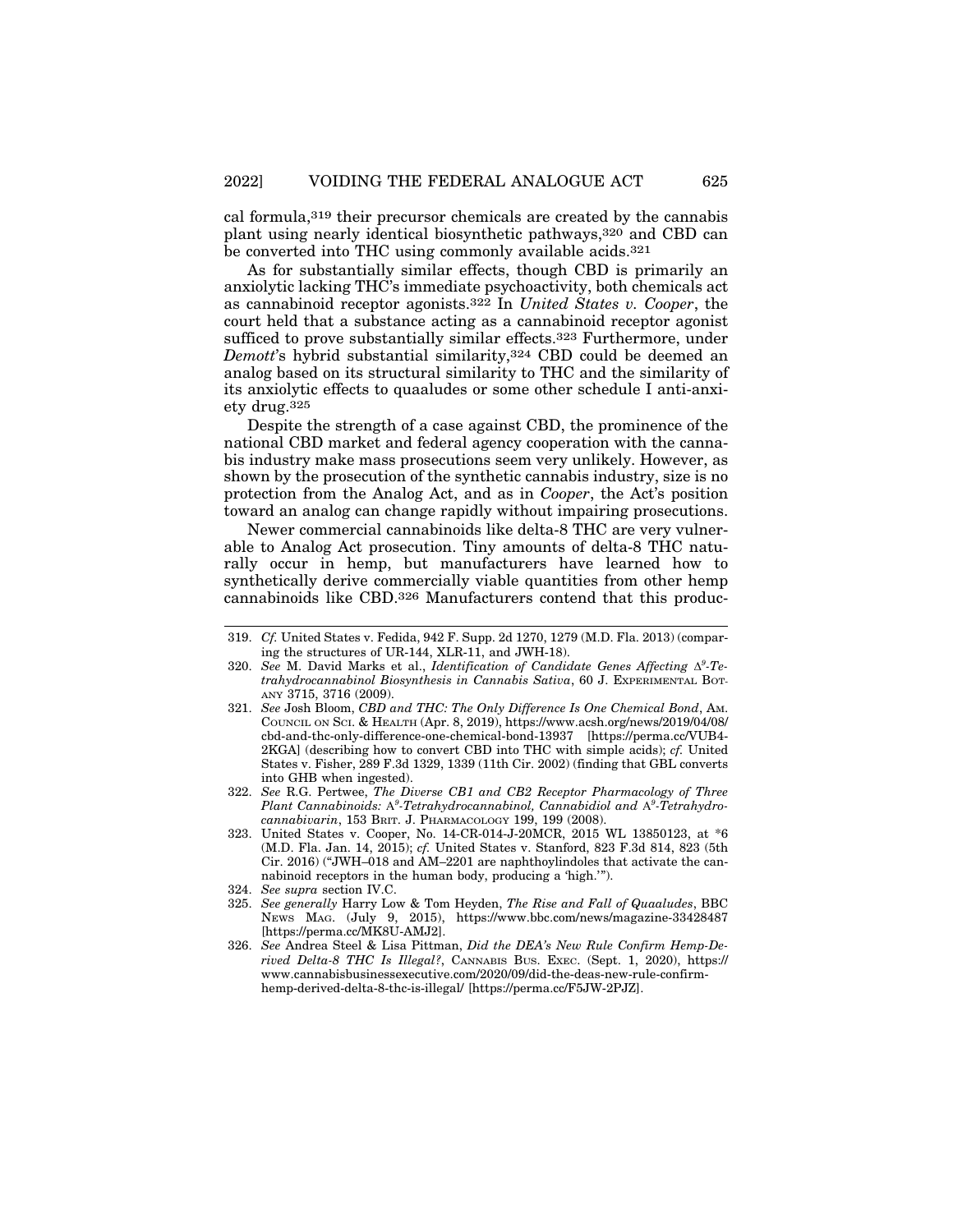tion process places hemp-derived delta-8 THC under the protections of the AIA, and they openly sell the product online and in head shops.

Delta-8 THC is almost certainly a THC controlled substance analog. Studies indicate that delta-8 THC's effects and potency closely mimic those of THC327 and that the molecules are nearly identical in structure.328 The DEA has moved aggressively to halt the commercial spread of synthetically derived hemp cannabinoids. In August of 2020, the DEA struck its first blow by issuing an interim final rule specifying that synthetically derived cannabinoids like delta-8 THC fall outside of the AIA and are schedule I marijuana derivatives, 329 an act quickly met by legal challenges from the cannabis industry.330 Should the DEA's administrative efforts fail, the agency's final recourse would be prosecuting delta-8 THC manufacturers under the Analog Act.

Similarly, THCA would almost certainly qualify as a controlled substance analog of THC. Most dried marijuana contains a large amount of THCA—sometimes as much as thirty-five percent—and a relatively low level of THC—typically under one percent and often low enough to qualify as industrial hemp.331 THCA supplies the majority of THC responsible for cannabis's psychoactive effect because THCA converts into THC when heated or smoked.332 By sanctioning the sale of hemp-derived THCA, the AIA unintentionally legalized recreational cannabis containing less than .3% THC by weight.

The United States Department of Agriculture attempted to close this loophole by issuing regulations stating that the hemp "testing methodology must consider the potential conversion of delta-9 tetrahydrocannabinolic acid (THCA) in hemp into delta-9 tetrahydrocannabinol (THC) and [that] test result[s] reflect the total available THC derived from the sum of the THC and THC-A content."333 Left

<sup>327.</sup> *See, e.g.*, Leo E. Hollister & H.K. Gillespie, *Delta-8- and Delta-9-Tetrahydrocannabinol: Comparison in Man by Oral and Intravenous Administration*, 14 CLINICAL PHARMACOLOGY & THERAPEUTICS 353, 353–57 (1973).

<sup>328.</sup> See generally José Alexandre S. Crippa et al., *Oral Cannabidiol Does Not Convert* to  $\Delta^8\text{-}THC$  or  $\Delta^9\text{-}THC$  in Humans: A Pharmacokinetic Study in Healthy Subjects,  $5$ CANNABIS & CANNABINOID RESEARCH 89, 89 (2020).

<sup>329.</sup> Implementation of the Agriculture Improvement Act of 2018, 85 Fed. Reg. 51,639 (Aug. 21, 2020) (codified at 21 C.F.R. §§ 1308, 1312).

<sup>330.</sup> *See, e.g.*, Hemp Indus. Ass'n v. DEA, No. CV 20-2921, 2021 WL 1734920 (D.D.C. May 3, 2021), *appeal filed,* No. 21-5111 (D.C. Cir. May 21, 2021).

<sup>331.</sup> *See* Thomas A. Coogan, *Analysis of the Cannabinoid Content of Strains Available in the New Jersey Medicinal Marijuana Program*, J. CANNABIS RSCH. 2019, at 1, 5 fig.5; *see also Test Results: Blue Ox*, ANALYTICAL 360 (Dec. 11, 2016), http:// archive.analytical360.com/m/flowers/631597 [https://perma.cc/A2MY-PEHL] (finding recreational cannabis to possess .3% delta-9 THC and 23.43% THCA).

<sup>332.</sup> *See* People v. Korkigian, 965 N.W.2d 222, 225 (Mich. Ct. App. 2020) (describing the conversion of THCA into THC), *appeal denied*, 960 N.W.2d 530 (Mich. 2021).

<sup>333. 7</sup> C.F.R. § 990.25(b) (2021).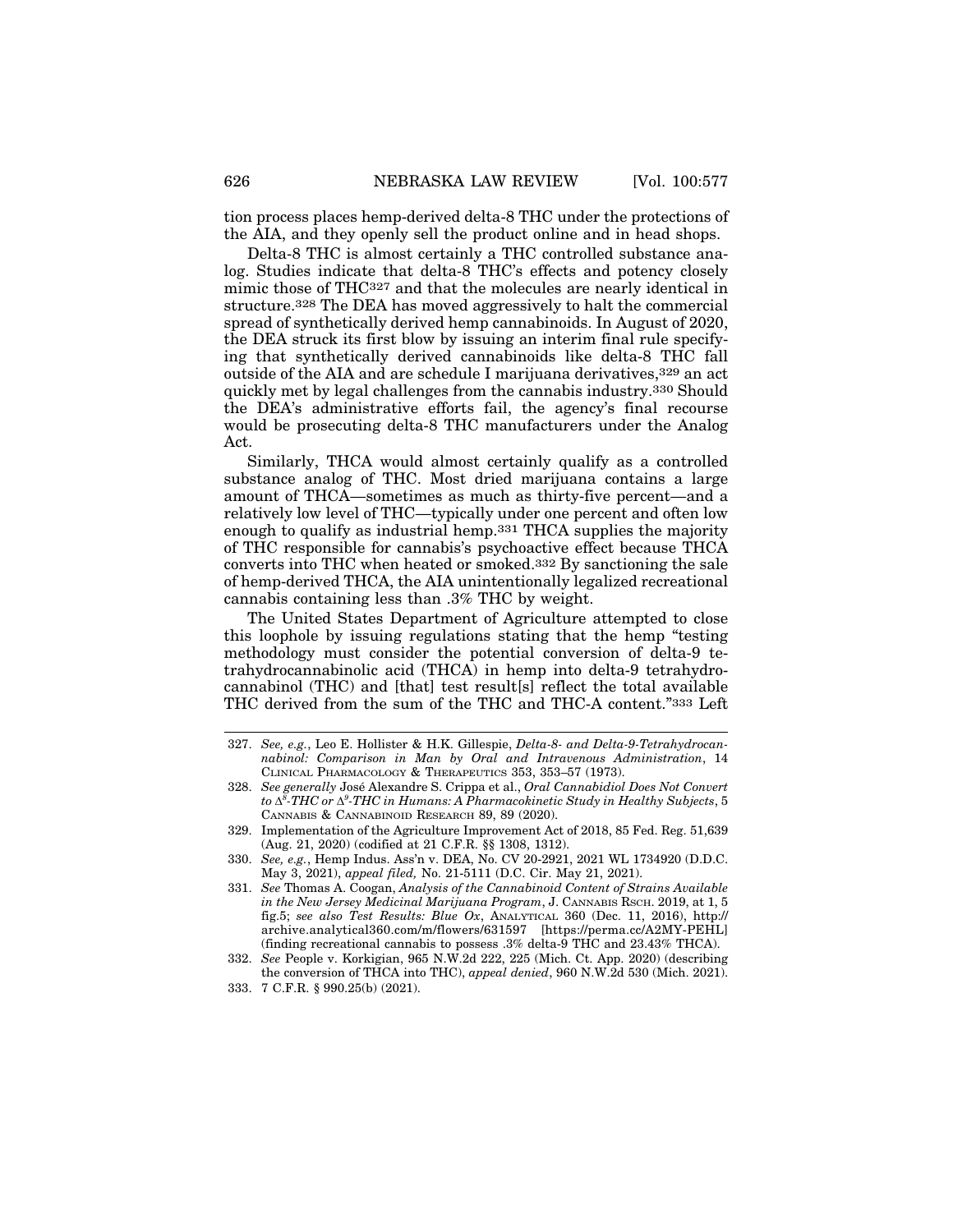unexplained is how an administrative rule could extend a substancespecific statute to also regulate an entirely different substance. The rule's chances of surviving a legal challenge appear slim.334

With all other options foreclosed or unpromising, THCA prosecutions could still take place under the Analog Act. THCA is nearly identical in structure to the schedule I THC and its ready conversion into THC would weigh heavily in favor of finding it to be a controlled substance analog.335 While it seems unlikely that federal authorities would ever prosecute the cannabis industry under the Analog Act, the possibility remains—synthetic cannabis was also once a billion-dollar national industry. Until the Act is void, the entire cannabis industry remains vulnerable.

#### VIII. THE ANALOG ACT AND SEPARATION OF POWERS

## **A. The Rapid Development Myth**

The original rationale justifying the Analog Act's implementation was protecting the public from innovative drug manufacturers creating novel recreational chemicals faster than the DEA could schedule them.336 Yet very few, if any, Analog Act defendants are prosecuted for manufacturing an entirely novel recreational compound. Designer drug dealers lack research budgets and thus find it more convenient to identify suitable candidate molecules already discovered by legitimate scientific research.337

The real challenge in stopping the spread of dangerous analogs is not the pace of innovation. Very rarely do analog drugs appear without warning. While the modern pace of analog drug capitalization exceeds that of prior decades, most emerging drugs of abuse are reported by users in response to government surveys or are rapidly detected by international law enforcement.338 Therefore, the real challenge in

<sup>334.</sup> *See* Rod Kight, *What Is "Total THC" and Does It Matter?*, KIGHT ON CANNABIS (May 10, 2019), https://cannabusiness.law/what-is-total-thc-and-does-it-matter/ [https://perma.cc/EY6M-8Z68].

<sup>335.</sup> *Cf.* United States v. Roberts, 363 F.3d 118, 125 (2d Cir. 2004) (citing 1,4 butanediol's conversion into GHB as evidence that it is an analog of GHB).

<sup>336.</sup> *See* United States v. Turcotte, 405 F.3d 515, 518 (7th Cir. 2005) ("[The Act was] Congress's attempt to adapt the nation's controlled substances laws to the dizzying pace of innovations in drug technology.").

<sup>337.</sup> *See* Kau, *supra* note 39, at 1083–85, 1094–95. "Virtually all 'designer drugs' are either legitimate pharmaceutical products on the market or potential products that were synthesized in medical research and development but discarded because they didn't produce an intended effect." *Id.* at 1083 (footnote omitted).

<sup>338.</sup> *See* Salma M. Khaled et al., *The Prevalence of Novel Psychoactive Substances (NPS) Use in Non-Clinical Populations: A Systematic Review Protocol*, SYSTEM-ATIC REVS., 2016, at 1, 2.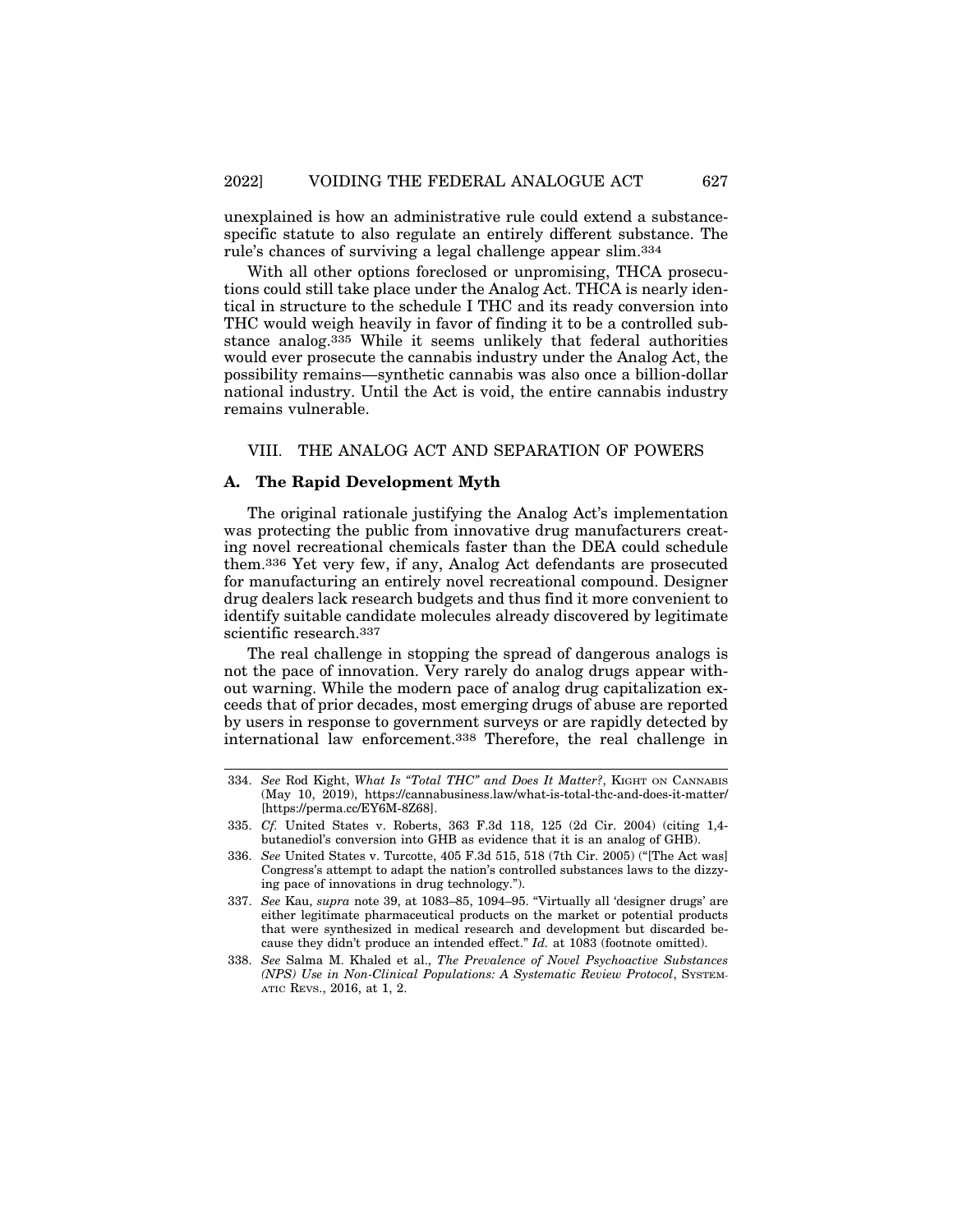stopping the spread of dangerous analogs is Congress's apparent lack of interest to do so.339

Almost all of the well-known analogs have existed for decades. Synthetic cannabinoids were described in academic literature long before they were marketed as Spice in head shops and gas stations. Pfizer invented a number of them as far back as the 1970s.340 Professor John Huffman invented hundreds of synthetic cannabinoids and meticulously documented their properties in his academic articles.341 Many of the drugs even bear his initials, such as JWH-018.342 And a drug's black-market potential may not be immediately apparent. JWH-018 first appeared in commercially distributed synthetic cannabis in 2008.343 European countries banned JWH-018 almost immediately, but three years passed before the DEA finally emergency scheduled the substance.<sup>344</sup>

DEA-consulting chemist Alexander Shulgin created scores of psychedelic analogs and self-published multiple encyclopedic guides describing their syntheses and effects.345 Some of his creations are scheduled, but many nearly identical substances are not. For example, 2,5-dimethoxy-4-iodoamphetamine (DOI) and 4-chloro-2,5-dimethoxyamphetamine (DOC) are nearly identical super-potent hallucinogenic amphetamines that can cause day-long hallucinations from milligram

- 343. *See* EUR. MONITORING CTR. FOR DRUGS & DRUG ADDICTION, *supra* note 340, at 3.
- 344. *See* 21 C.F.R. § 1308.11(g)(3) (2020).
- 345. *See generally* SHULGIN & SHULGIN, *supra* note 81.

<sup>339.</sup> *Cf.* Timothy P. Stackhouse, Note, *Regulators in Wackyland: Capturing the Last of the Designer Drugs*, 54 ARIZ. L. REV. 1105, 1117–18 (2012) (acknowledging U.S. failure to promptly regulate bath salts and synthetic cannabis).

<sup>340.</sup> *See* EUR. MONITORING CTR. FOR DRUGS & DRUG ADDICTION, UNDERSTANDING THE 'SPICE' PHENOMENON 9 (Off. Publ'ns Eur. Cmties, 2009), https:// www.emcdda.europa.eu/publications/thematic-papers/understanding-spice-phenomenon\_en [https://perma.cc/E24Z-X7Y9].

<sup>341.</sup> *See generally* Terrence McCoy, *How This Chemist Unwittingly Helped Spawn the Synthetic Drug Industry*, WASH. POST (Aug. 9, 2015), https:// www.washingtonpost.com/local/social-issues/how-a-chemist-unwittingly-helpedspawn-the-synthetic-drug-epidemic/2015/08/09/94454824-3633-11e5-9739- 170df8af8eb9\_story.html [https://perma.cc/YVN9-GBDA?type=image].

<sup>342.</sup> *See* Government's Opposition in Response to Defendant's Motion to Limit Testimony of Dr. Jordan Trecki, *supra* note 146, at 5; Jenny L. Wiley et al., *Hijacking of Basic Research: The Case of Synthetic Cannabinoids*, RTI PRESS, Nov. 2011, at 2, https://www.rti.org/sites/default/files/resources/op-0007-1111-wiley.pdf [https:/ /perma.cc/N3HY-L2UA]; John W. Huffman et al., *3-Indolyl-1-Naphthylmethanes: New Cannabimimetic Indoles Provide Evidence for Aromatic Stacking Interactions with the CB1 Cannabinoid Receptor*, 11 BIOORGANIC & MED. CHEMISTRY 539 (2002); *see also* Jennifer M. Frost, *Indol-3-yl-Tetramethylcyclopropyl Ketones: Effects of Indole Ring Substitution on CB2 Cannabinoid Receptor Activity*, 51 J. MED. CHEMISTRY 1904 (2008) (finding indole ring substitutions on CB2 generally detrimental to agonist activity).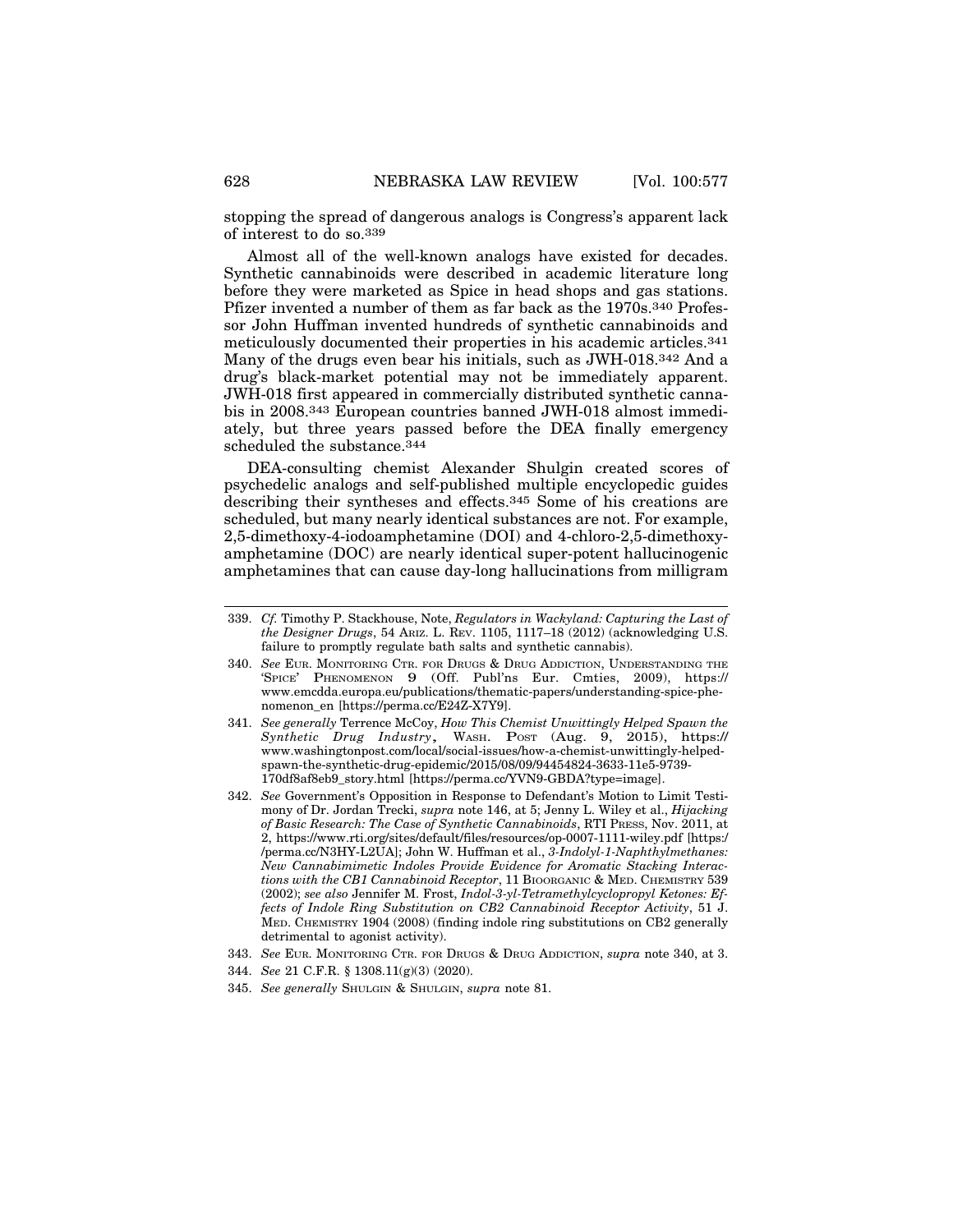doses. DOC is a schedule I substance, yet DOI is only regulated by the Analog Act.346

The synthetic cathinone analogs in bath salts are also not new discoveries. *United States v. Hofstatter*, decided in 1993, upheld convictions for the attempted manufacture of synthetic cathinone analogs.347 Yet these analogs were not properly scheduled until decades later and only after the emergence of the bath salts industry.348 European law enforcement first seized mephedrone, one of the more popular cathinones found in bath salts, in November of 2007. Individual members of the European Union responded by criminalizing the substance, with the first prohibitions passed in 2008.349 The United States delayed its response, finally emergency scheduling mephedrone in late 2011.350

#### **B. Fatal Delay in Scheduling Fentanyl Analogs**

Law enforcement's most costly mistake was the failure to respond swiftly to the threat posed by fentanyl analogs. The majority of the over 600 existing fentanyl analogs351 were invented in the 1960s and 1970s by Belgian physician Paul Janssen.352 In 1975, Shulgin predicted fentanyl's eventual domination of the opioid black market, citing its comparative ease of production and profit margins.353 Producing a kilogram of heroin requires growing tens of thousands of opium poppies, collecting the raw opium from the mature poppy pods,

<sup>346.</sup> *See* 21 C.F.R. § 1308.11 (2020).

<sup>347.</sup> United States v. Hofstatter, 8 F.3d 316, 322 (6th Cir. 1993).

<sup>348.</sup> *See* Placement of Synthetic Cannabinoids on Controlled Substance Schedule, 76 Fed. Reg. 65371, 65371–74 (Oct. 21, 2011) (codified at 21 C.F.R. § 1308.11 (2021)).

<sup>349.</sup> *See Europol–EMCDDA Joint Report on a New Psychoactive Substance: 4- Methylmethcathinone (Mephedrone)*, EUR. MONITORING CTR. FOR DRUGS & DRUG ADDICTION 16 (2010), www.emcdda.europa.eu/system/files/publications/559/ 2010\_Mephedrone\_Joint\_report\_279863.pdf [https://perma.cc/UQ9B-V8C7].

<sup>350.</sup> *See* Press Release, Drug Enf't Admin., Chemicals Used in "Bath Salts" Now Under Federal Control and Regulation (Oct. 21, 2011), https://www.dea.gov/ press-releases/2011/10/21/chemicals-used-bath-salts-now-under-federal-controland-regulation [https://perma.cc/THH3-5SLB].

<sup>351.</sup> *See Fentanyl, Fentanyl Analogues, and Synthetic Cannabinoids: Public Hearing Before the U.S. Sent'g Comm'n*, 115th Cong. 3 (2017) (statement of Barry K. Logan, Chief Scientist, NMS Labs, Inc.).

<sup>352.</sup> *See generally* U.N. Off. on Drugs & Crime, *Recommended Methods for the Identification and Analysis of Fentanyl and Its Analogues in Biological Specimens*, 1, U.N. Doc. ST/NAR/53 (2017), https://www.unodc.org/documents/scientific/Recommended\_methods\_for\_the\_identification\_and\_analysis\_of\_Fentanyl.pdf [https:// perma.cc/GAF5-66FN]. For a history of fentanyl development and use, see Theodore H. Stanley, *The Fentanyl Story*, 15 J. PAIN 1215 (2014).

<sup>353.</sup> *See* BRYCE PARDO ET AL., THE FUTURE OF FENTANYL AND OTHER SYNTHETIC OPIOIDS 45, 72 (2019), https://www.rand.org/content/dam/rand/pubs/research\_reports/RR3100/RR3117/RAND\_RR3117.pdf [https://perma.cc/39BP-9J8W].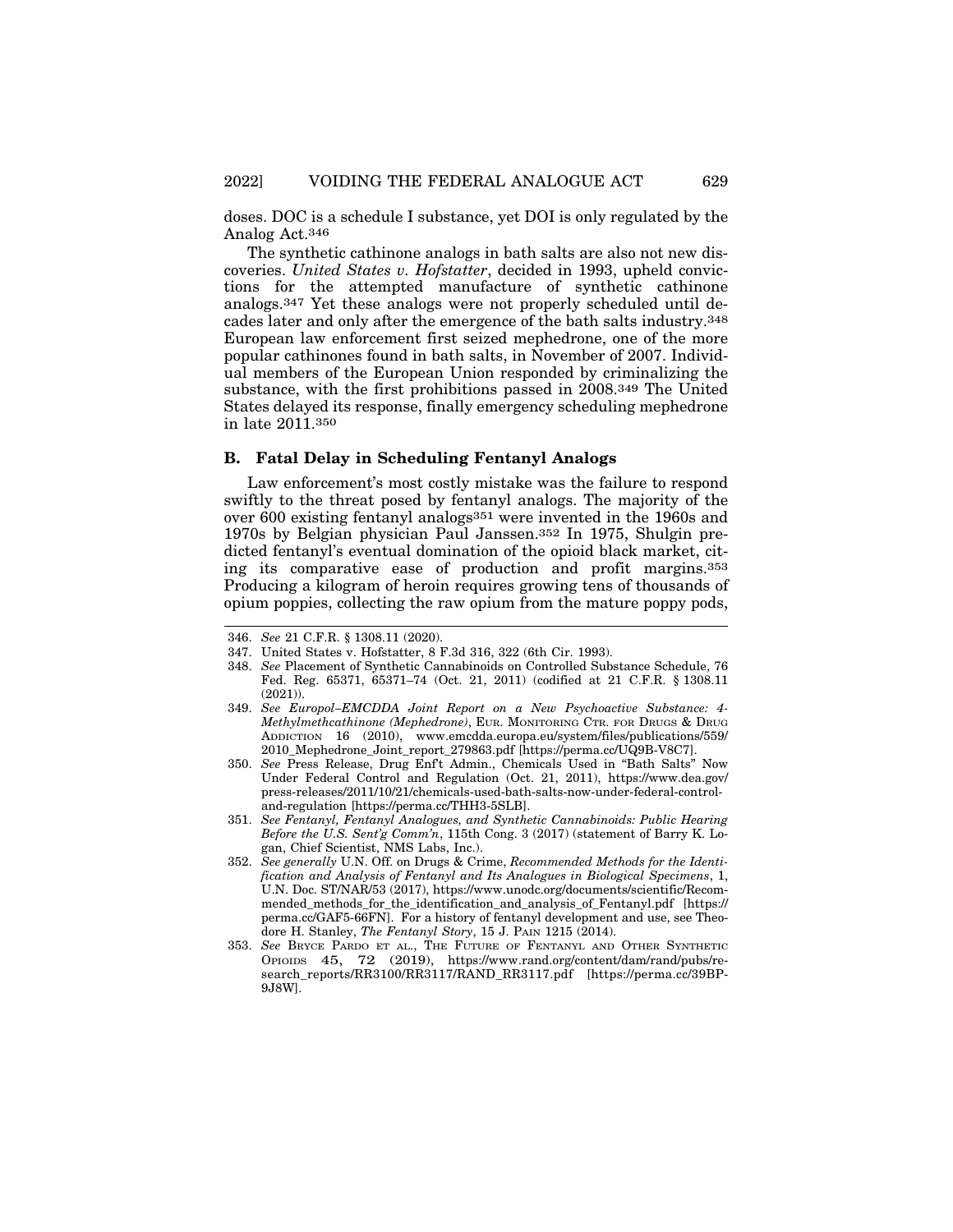and refining the opium into heroin in a laboratory. By contrast, a kilogram of fentanyl requires some precursor chemicals, a laboratory, and minimal chemical expertise, and it yields many times more doses than an equivalent amount of heroin.

Despite this risk, the majority of fentanyl analogs were never scheduled. A handful were scheduled after the first fentanyl crisis in the early 1980s. But between 1988 and 2014, the DEA and Congress abandoned efforts to control fentanyl, scheduling only two synthetic fentanyl analogs.354 One of the many analogs to go unscheduled was acetylfentanyl, a drug that is five to fifteen times more potent than heroin. In 2013, acetylfentanyl ravaged the eastern United States, killing dozens of opiate users in Rhode Island, Pennsylvania, and New Orleans.355 The drug was finally added to schedule I in 2015, more than two years after the first known fatal overdose.356

In 2013, there were 945 forensic cases in the United States involving fentanyl analogs. By 2017, that number had risen to 71,341. Despite the dramatic increase in cases, the United States waited until 2018 before emergency scheduling all fentanyl analogs.357 By comparison, China had outlawed many fentanyl analogs in 2015.358 Even black-market drug distributors moved quicker than the DEA in providing protections against dangerous fentanyl analogs. In 2016, the first dark web markets categorically banned the sale of fentanyl analogs "[d]ue to recent deaths and the threat to customers' well-being," a policy adopted by many other dark web markets.359

- 356. *See* Armenian et al., *supra* note 354, at 4.
- 357. *See* 21 C.F.R. § 1308.11 (2020).
- 358. *See* Sara Ganim*, China's Fentanyl Ban a 'Game-Changer' for Opioid Epidemic, DEA Officials Say*, CNN HEALTH (Feb. 16, 2017, 4:52 PM), https://www.cnn.com/ 2017/02/16/health/fentanyl-china-ban-opioids/index.html [https://perma.cc/4ZJY-A8PC]. China implemented a blanket ban on fentanyl analogs in 2019. *See* Vanda Felbab-Brown, *Fentanyl and Geopolitics: Controlling Opioid Supply from China*, BROOKINGS INST., July 22, 2020, at 1, 9, https://www.brookings.edu/wp-content/ uploads/2020/07/8\_Felbab-Brown\_China\_final.pdf [https://perma.cc/A3VC-P7QT] (recounting the history of Chinese policy regarding fentanyl).
- 359. Joseph Cox, *Dark Web Market Bans Synthetic Opioid Fentanyl After Recent Deaths*, VICE (Aug. 31, 2016, 8:15 AM), https://www.vice.com/en\_us/article/ezp5vj/ dark-web-market-bans-synthetic-opioid-fentanyl-after-recent-deaths [https:// perma.cc/JFS8-7ZMB]. Dark web markets are online marketplaces that use cryptography to shield transactions, thereby facilitating the anonymous sale of recreational chemicals and other illicit goods. *See* Ahmed Ghappour, *Searching Places Unknown: Law Enforcement Jurisdiction on the Dark Web*, 69 STAN. L. REV. 1075, 1077–90 (2017) (describing dark web markets).

<sup>354.</sup> *See* Patil Armenian et al., *Fentanyl, Fentanyl Analogs and Novel Synthetic Opioids: A Comprehensive Review*, NEUROPHARMACOLOGY, Oct. 2017, at 1, 4.

<sup>355.</sup> *See* Matthew J. Lozier et al., *Acetyl Fentanyl, a Novel Fentanyl Analog, Causes 14 Overdose Deaths in Rhode Island*, *March–May 2013*, 11 J. MED. TOXICOLOGY 208, 208 (2015).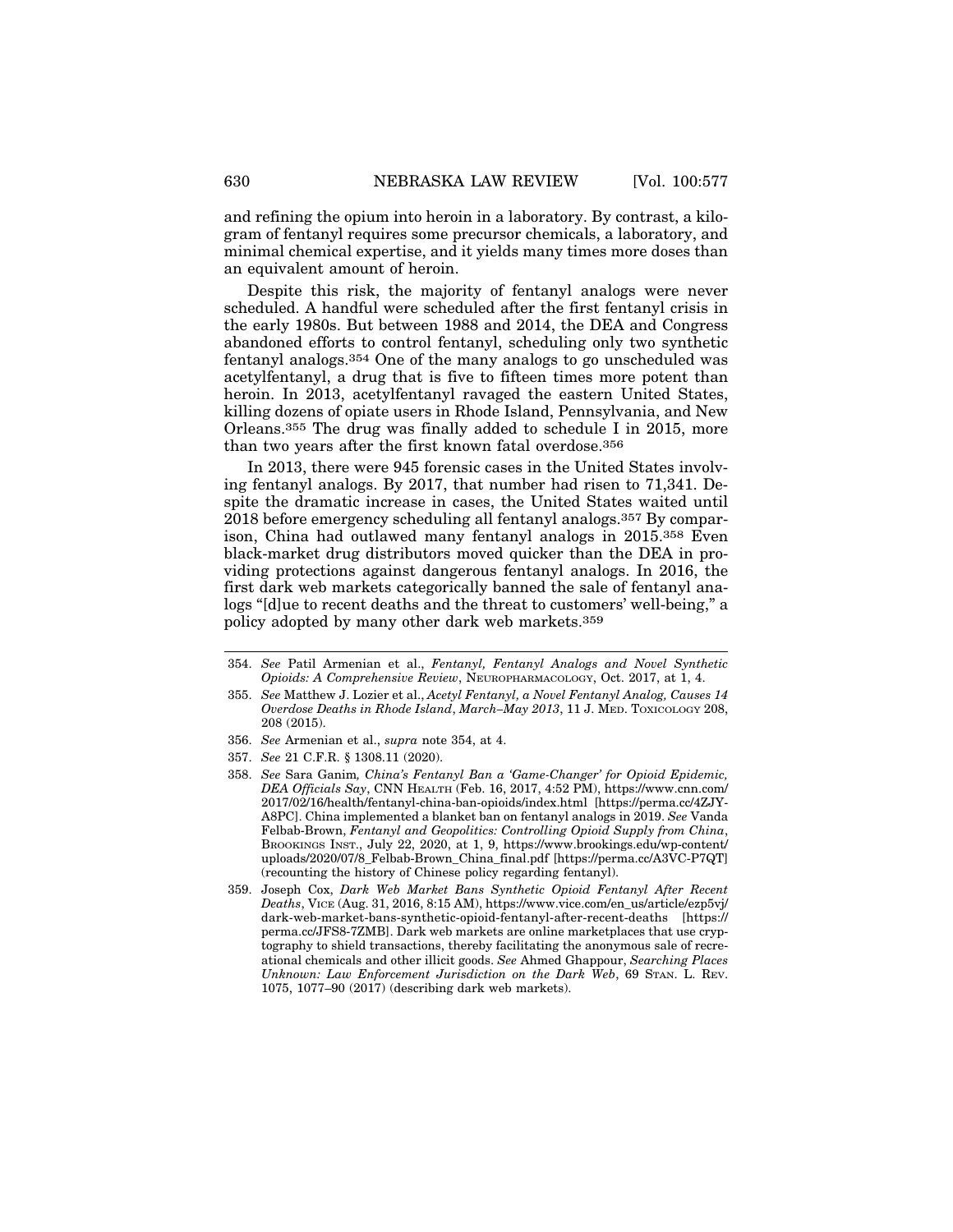The number of Americans who lost their lives due to the government's failure to schedule fentanyl analogs will never be known.360 The CDC has repeatedly warned that "[m]ore timely and comprehensive surveillance data . . . are urgently needed to curb deaths involving prescription and illicit opioids, specifically [fentanyls]."361 The unexplained deaths of opiate users provide the first real clue to the arrival of a novel fentanyl analog on the black market. However, in the United States, up to one quarter of all drug overdoses lack any identified drug on the death certificate.362 Exotic fentanyls like acetylfentanyl typically escape postmortem detection because of their obscurity and because they are intermixed with more common and readily identifiable narcotics.363

It must also be noted that, as a public health protection, the Analog Act's limited scope renders it ineffective against chemicals structurally unrelated to schedule I or II substances. U-47700,364 a synthetic opioid surpassing heroin's potency, bears no structural resemblance to morphine or other scheduled opioids, and it went unregulated until an emergency DEA scheduling in 2016. By then, U-47700 had already

<sup>360.</sup> *See, e.g.*, Armenian et al., *supra* note 354, at 4 ("It is believed that the magnitude of this outbreak is underappreciated since acetylfentanyl is not routinely monitored by clinical and forensic toxicology laboratories.").

<sup>361.</sup> Lawrence Scholl et al., Ctrs. for Disease Control & Prevention, *Drug and Opioid-Involved Overdose Deaths—United States, 2013–2017,* 67 MORBIDITY & MORTAL-ITY WKLY. REP. 1419, 1419 (Jan. 4, 2019), https://www.cdc.gov/mmwr/volumes/67/ wr/pdfs/mm675152e1-H.pdf [https://perma.cc/HEJ8-DQUR]. While the DEA's National Forensic Laboratory Information System (NFLIS) aggregates some state and federal drug data, it does not collect the comprehensive post-mortem toxicology data required for early detection of novel psychoactive substances. *See NFLIS Frequently Asked Questions (FAQ)*, NAT'L FORENSIC LAB'Y INFO. SYS., https://www.nflis.deadiversion.usdoj.gov/faq.xhtml [https://perma.cc/3MGW-SBBL] (last visited Aug. 30, 2021).

<sup>362.</sup> *See* Svetla Slavova et al., *Drug Overdose Deaths: Let's Get Specific*, 130 PUB. HEALTH REP. 339, 339 (2015) ("Previous work has shown that about 25% of U.S. overdose deaths had no drugs specified on the death certificate . . . ."). This number has steadily fallen, reaching twelve percent in 2017. *See* Scholl et al., *supra* note 361, at 1426.

<sup>363.</sup> *See, e.g.*, Jane Mounteney et al., *Fentanyls: Are We Missing the Signs? Highly Potent and on the Rise in Europe*, 26 INT'L J. DRUG POL'Y 626, 628 (2015) ("The toxicity of these drugs mean that evidence of their use is often first documented through mortality data."); Michael H. Baughmann & Gavril W. Pasternak, *Novel Synthetic Opioids and Overdose Deaths: Tip of the Iceberg?*, 43 NEUROP-SYCHOPHARMACOLOGY REVS. 216, 216 (2018) ("The role of NSOs in opioid overdose deaths is difficult to determine, because the substances are not detected by standard toxicology screens, which rely on immunoassays sensitive to heroin, its metabolites, and chemically related compounds."); Amanda L.A. Mohr et al., *Analysis of Novel Synthetic Opioids U-47700, U-50488 and Furanyl Fentanyl by LC–MS/MS in Postmortem Casework*, 40 J. ANALYTICAL TOXICOLOGY 709, 716  $(2016)$ .

<sup>364.</sup> *See generally* Saeed K. Alzghari et al., *U-47700: An Emerging Threat*, 9 CUREUS 1 (Oct. 22, 2017) (describing the rise of U-47700).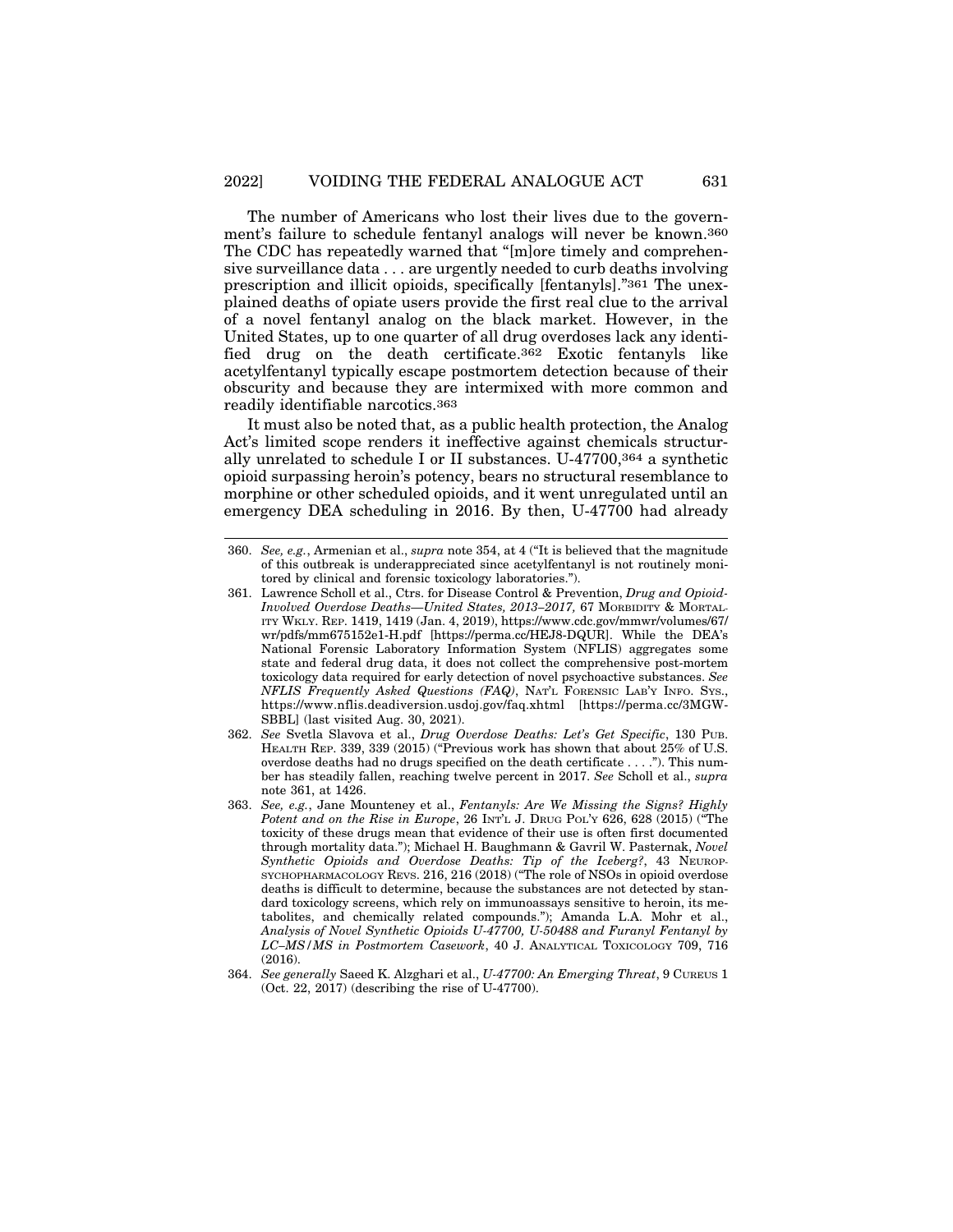saturated the black market and contributed to the deaths of at least forty drug users that year,365 including the singer Prince.366 MT-45, another opioid structurally unrelated to fentanyl or other scheduled drugs, was first reported in 2013367 but not banned until 2018.

#### **C. Substances Requiring Emergency Scheduling**

Congress still refuses to properly regulate dangerous, novel psychoactive substances despite the very real threats of death and addiction. Some of the most obvious candidates for scheduling include flualprazolam, norfludiazepam, and the numerous other unregulated benzodiazepines that are widely available from online merchants. The Analog Act does not encompass benzodiazepine analogs because all benzodiazepines are on schedule IV. Unscheduled benzodiazepine analogs have been circulating freely in the American and European recreational drug markets since at least the early 2010s.368 One unscheduled benzodiazepine analog, etizolam, has recently eclipsed the more familiar drug ketamine, with the DEA reporting thousands of seizures in 2019.369

Another candidate for emergency scheduling, W-18, was discovered in the 1980s by a group of Canadian scientists searching for alternative analgesics. Early tests revealed W-18 to have 10,000 times the pain-killing effect of morphine.370 The drug first appeared on the black market sometime after 2010 and has been found across Canada

<sup>365.</sup> *See* Mike A. Mojica et al., *Designing Traceable Opioid Material Kits To Improve Laboratory Testing During the U.S. Opioid Overdose Crisis*, 317 TOXICOLOGY LET-TERS 53, 55 tbl.1 (2019).

<sup>366.</sup> *See* Mary Emily O'Hara, *U-47700: Everything You Need To Know About New Deadly Drug*, ROLLING STONE (Oct. 4, 2016, 7:46 PM), https:// www.rollingstone.com/culture/culture-news/u-47700-everything-you-need-toknow-about-deadly-new-drug-187042/ [https://perma.cc/LLU3-7QT2].

<sup>367.</sup> *See Special Report: Opiates and Related Drugs Reported in NFLIS, 2009–2014*, NAT'L FORENSIC LAB'Y INFO. SYS. (2017).

<sup>368.</sup> *See A Review of the Evidence of Use and Harms of Novel Benzodiazepines*, ADVI-SORY COUNCIL ON THE MISUSE OF DRUGS 1, 8 (Apr. 2020), https://assets.publishing.service.gov.uk/government/uploads/system/uploads/ attachment\_data/file/881969/ACMD\_report\_- \_a\_review\_of\_the\_evidence\_of\_use\_and\_harms\_of\_novel\_benzodiazepines.pdf [https://perma.cc/44J6-EV4S]; Adam Blumenberg et al., *Flualprazolam: Report of*

*an Outbreak of a New Psychoactive Substance in Adolescents*, 146 PEDIATRICS 1 (2020). 369. NFLIS–DRUG 2019 ANNUAL REPORT, NAT'L FORENSIC LAB'Y INFO. SYS. 8 tbl.1.2, 15 tbl.2 (2020), https://www.nflis.deadiversion.usdoj.gov/nflisdata/docs/NFLIS-

DRUG\_2019\_Annual\_Report.pdf [https://perma.cc/8YN6-G8K5]. For more information about etizolam's history and effects, see World Health Org., CRITICAL RE-VIEW REPORT: ETIZOLAM (2019), https://www.who.int/medicines/access/controlledsubstances/Final\_Etizolam.pdf?ua=1 [https://perma.cc/XC64-YAQD].

<sup>370.</sup> *See* Xi-Ping Huang et al., *Fentanyl-Related Designer Drugs W-18 and W-15 Lack Appreciable Opioid Activity in Vitro and in Vivo*, JCI INSIGHT, Nov. 16, 2017, at 1, 4, https://www.ncbi.nlm.nih.gov/pmc/articles/PMC5752382/pdf/jciinsight-2-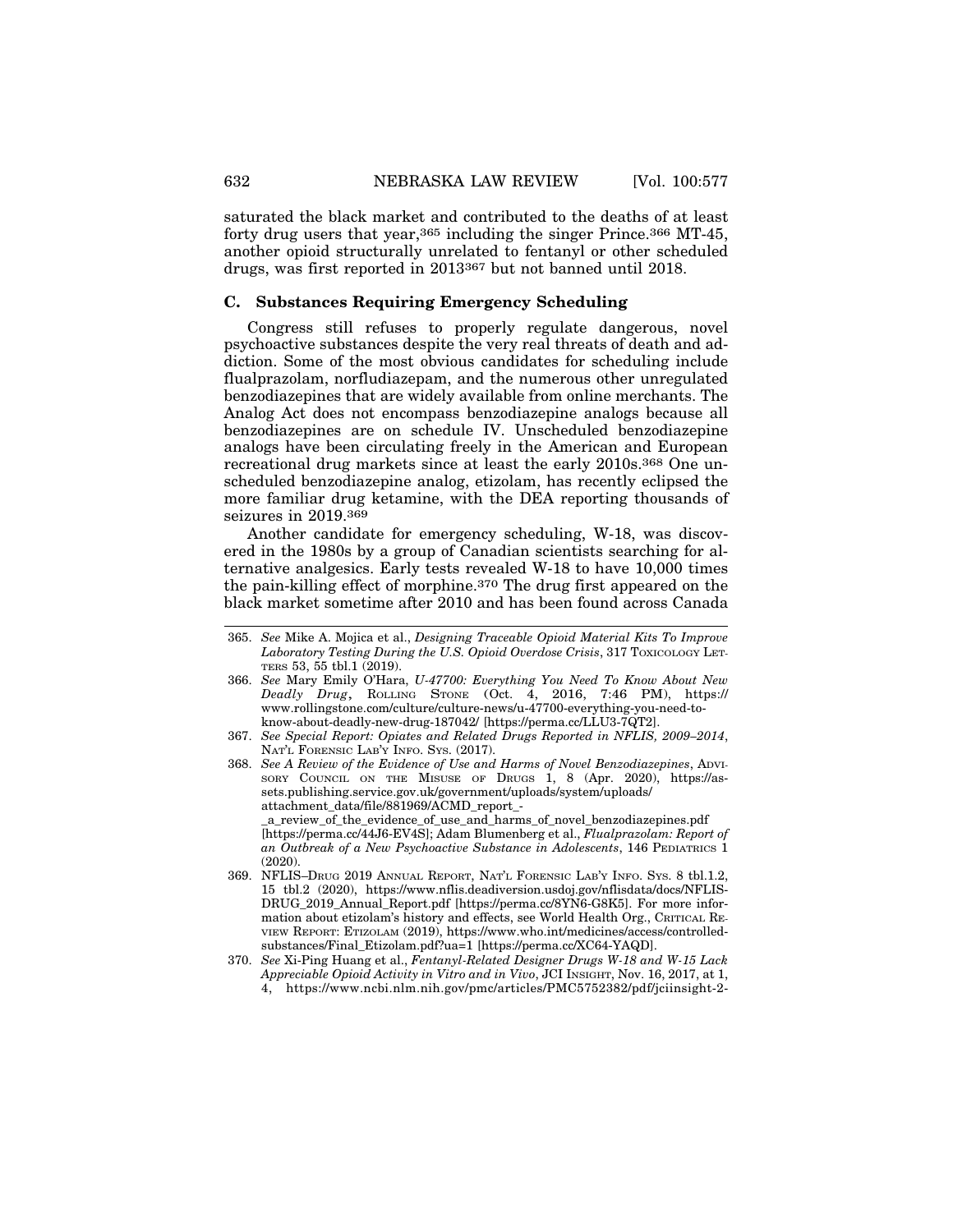and the United States,371 sometimes in raw powder form and sometimes in the pill form of oxycodone or other pharmaceutical opiates.372 Experts believe that W-18 caused a rash of naloxone-nonresponsive overdose deaths,373 and it continues to appear in black market opiate preparations around the world.374 While Canada outlawed the drug in 2016, the American federal government continues to ignore W-18.375

## **D. Congress and the DEA Have Already Abandoned the Analog Act**

Congress and the DEA have already proven capable of remedying the Analog Act's failures by passing more drug prohibitions that target narrow categories of structurally related chemicals. Congress first employed a narrow categorical prohibition in the Synthetic Drug Abuse Prevention Act of 2012 (SDAPA), a CSA amendment adding the category "cannabimimetic agents" to schedule I.376

The SDAPA defines a cannabimimetic agent as "any substance that is a cannabinoid receptor type 1 (CB1 receptor) agonist as demonstrated by binding studies and functional assays within any of the following structural classes."377 The statute then provides five prohibited chemical structures, their chemical variations, and a list of fifteen chemicals illustrating the kind of chemicals prohibited.378 This kind of precise statutory language remedies many of the practical notice issues plaguing the Analog Act. By providing scientific standards

377. *Id.*

<sup>97222.</sup>pdf [https://perma.cc/YRK2-DW9R]. Although it was once believed to be a super potent opioid, no one understands how W-18 works. *Id.*

<sup>371.</sup> *See* Bryan X. McCrone, *'Super Strong' Drug Called W-18 Has Area Cops on High Alert*, NBC PHILA. (May 6, 2016, 11:50 AM), https://www.nbcphiladelphia.com/ news/local/Super-Strong-Drug-Opioid-W-18-Has-Philadelphia-Region-on-High-Alert-378286811.html [https://perma.cc/8BKE-MF67].

<sup>372.</sup> Canadian authorities seized W-18 that was being sold as fentanyl shaped like OxyContin. *See W-18*, STREETDRUGS, https://www.streetdrugs.org/w-18/ [https:// perma.cc/N78K-L2EQ] (last visited Aug. 30, 2021).

<sup>373.</sup> *See* Sandy Scarmack, *Pa. Officials Warn of Dozens of Deaths from Carfentanil, W-18*, EMS WORLD (Aug. 6, 2016), https://www.hmpgloballearningnetwork.com/site/ emsworld/news/12241694/pa-officials-warn-of-dozens-of-deaths-from-carfentanilw-18 [https://perma.cc/NZ5Y-DDPD].

<sup>374.</sup> *See generally* Maarten Degreef et al., *Determination of Ocfentanil and W-18 in a Suspicious Heroin-Like Powder in Belgium*, 37 FORENSIC TOXICOLOGY 474 (2019).

<sup>375.</sup> *See* Regulations Amending the Food and Drug Regulations (Parts G and J – Lefetamine, AH-792-45 and W-18), SOR/2016-106 (Can.).

<sup>376. 21</sup> U.S.C. § 812(c).

<sup>378.</sup> *Id.* Categorical substance restrictions based on receptor site activity may prove to be the preferred method of control. For example, the Modernizing Drug Enforcement Act of 2019 proposed adding all "mu opioid receptor agonists" to schedule I. *See* Modernizing Drug Enforcement Act of 2019, H.R. 2580, 116th Cong. § 2(b) (2019).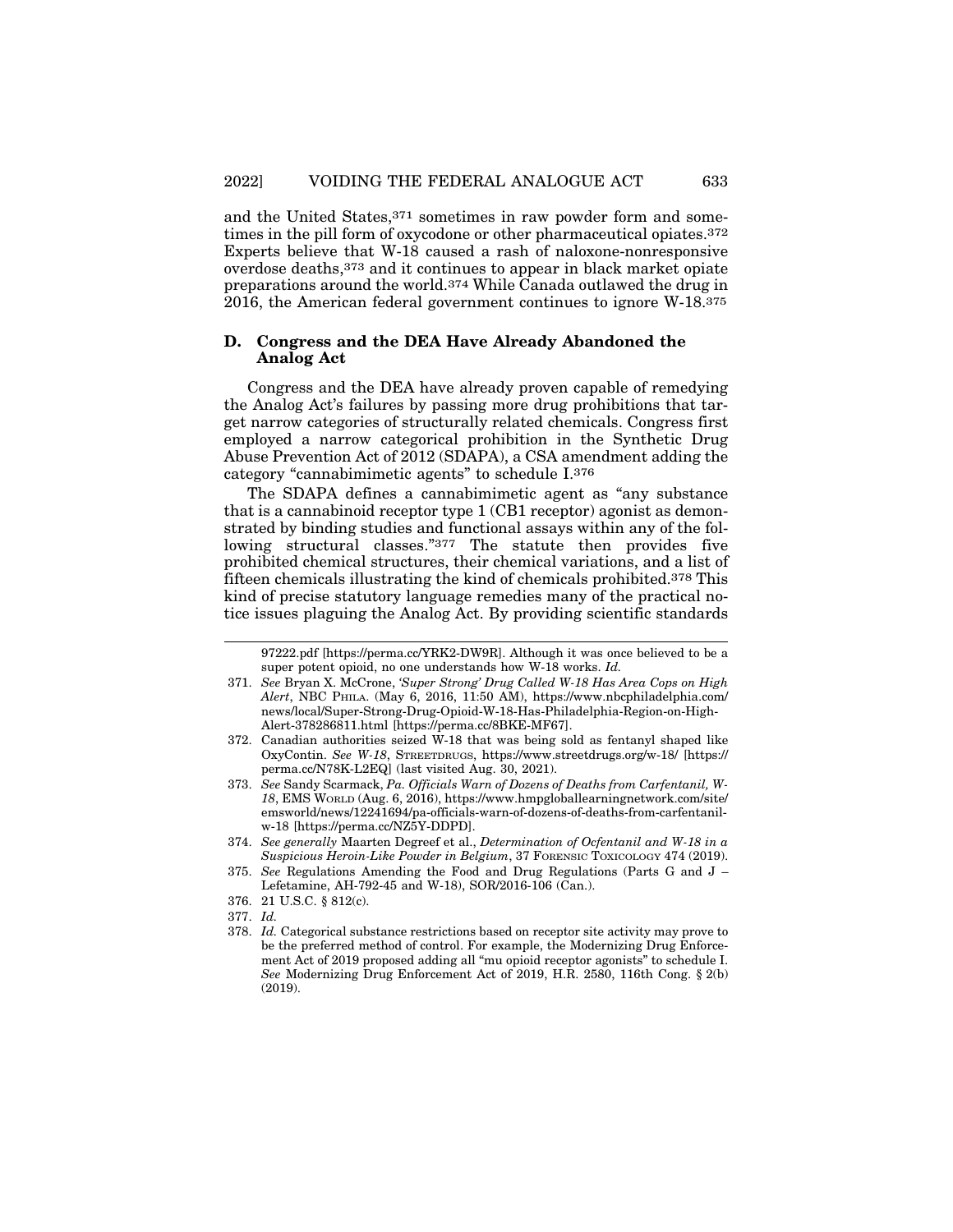for measuring effects and substantial structural similarity, in addition to examples, the statute brings actual notice into reach.

In 2017, the DEA applied a similar narrow categorical prohibition when it employed its emergency scheduling power to move all fentanyl analogs to schedule I. Instead of prohibiting chemicals "substantially similar" to fentanyl, the DEA defined illicit fentanyl analogs by describing five chemical modifications to the basic fentanyl structure, such as "[r]eplacement of the *N*-propionyl group by another acyl group."379 The notice outlaws all fentanyl analogs matching this description, even if the DEA cannot yet name those molecules. However, the rule also affirms that the DEA will update the *Federal Register* and the DEA website to list any new fentanyl analogs falling within these parameters.

The passage of the SDAPA and the categorical fentanyl ban tacitly admit the Analog Act's failure; all of the substances barred by both prohibitions were, in theory, already schedule I controlled substance analogs. Were the Analog Act an effective deterrent and prosecutorial tool, prohibiting a range of substances already ostensibly outlawed by the Act would be redundant and unnecessary.

The DEA has voiced concerns that it may be unable to provide the proof-of-abuse potential and lack of medical application required to permanently schedule fentanyl analogs.380 The agency called upon Congress to permanently schedule fentanyl analogs via legislation, warning that it would be forced to resort to the Analog Act if the emergency scheduling expired. Congress declined, citing serious legal concerns about the legislation's scope and punishments, as well as the possibility that the Act will ban medically useful chemicals.381 It did, however, extend the temporary ban until 2021.

#### **E. Life Without the Analog Act**

For nearly four decades, Congress has shirked its responsibility to enact criminal legislation by using the Analog Act to put judges in charge of criminalizing substances on an ad hoc basis. Congress, not

<sup>379.</sup> Schedules of Controlled Substances: Placement of Four Specific Fentanyl-Related Substances in Schedule I, 86 Fed. Reg. 14707, 14710 (Mar. 18, 2021) (codified at 21 C.F.R. § 1308.11 (2021)).

<sup>380.</sup> Scheduling an unknown range of substances that have yet to threaten public health seems to exceed the enabling statute's scope, which permits only emergency scheduling of "a substance," not multiple substances or a class of substances, "on a temporary basis [when] necessary to avoid an imminent hazard to the public safety." 21 U.S.C.  $\S$  811(h)(1).

<sup>381.</sup> *See* JOANNA R. LAMPE, CONG. RSCH. SERV., LSB10404, AN EXPIRATION DATE FOR TEMPORARY CONTROL OF FENTANYL ANALOGUES 3–4 (2020), https://crsreports.congress.gov/product/pdf/LSB/LSB10404 (explaining the administrative and legislative scheduling processes and the difficulty of scheduling fentanyl analogs).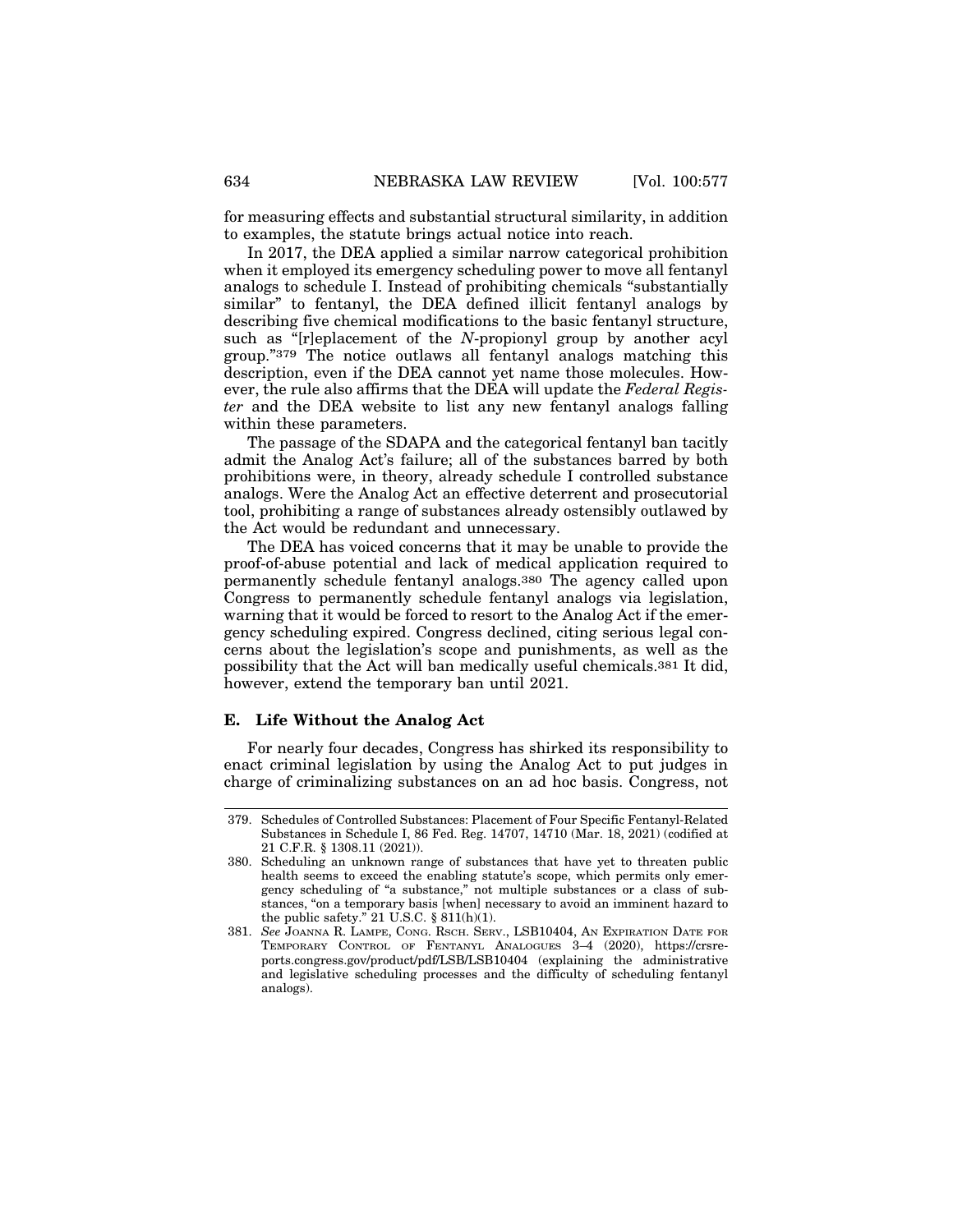the judiciary, is the constitutionally appropriate body for regulating hazardous substances. Voiding the Analog Act would immediately restore the separation of powers by placing the burden of criminal legislation back onto Congress.

As a practical matter, voiding the Analog Act will have little effect on the spread of illicit substances. Analog Act prosecutions are already rare, and the statute's weak deterrent effect proved incapable of preventing the spread of bath salts, synthetic cannabis, and unscheduled fentanyl analogs. In the event of the Analog Act's repeal, the DEA already has a due process-compliant tool for prohibiting dangerous substances: emergency scheduling. Scheduling individual chemicals permits swift and nearly unilateral DEA action, requiring only minimal notice and a brief waiting period, all without the need or opportunity for judicial review.382

The DEA has recently proven willing to rely on rapid, single-substance emergency scheduling instead of the Analog Act. In 2019, researchers discovered that an unscheduled and highly potent benzimidazole opioid, isotonitazene, was being sold on the recreational drug market and killing opiate users.383 The DEA employed emergency scheduling to ban the drug by July of 2020, a remarkably swift reaction time given the recency of the drug's emergence.

Emergency scheduling also avoids the overbreadth defects common to standards-based approaches while providing the constitutionally required actual notice of prohibition. Critically, emergency scheduling only imposes a temporary ban of up to three years. Opting for permanent prohibition requires the strategic devotion of agency resources to scientific research and the rigors of administrative rulemaking. Law enforcement must be incentivized to focus on substances posing an actual risk to public health and ignore harmless recreational drugs.

## IX. CONCLUSION

Until Congress takes legislative action against emerging dangerous analogs, only liberal use of the DEA's emergency scheduling power can protect the public while comporting with the Constitution's due process requirement. However, if drug development outpaces the DEA's regulatory ability, decriminalization will provide the only effective and constitutional means of insulating drug users from dangerous, novel psychoactive substances. Cannabis, LSD, psilocybin, and many other schedule I substances have been used with relative safety for decades, and they are far safer than the gray market analog drugs

<sup>382.</sup> *See id.*

<sup>383.</sup> *See* Peter Blanckaert et al., *Report on a Novel Emerging Class of Highly Potent Benzimidazole NPS Opioids: Chemical and in Vitro Functional Characterization of Isotonitazene*, 12 DRUG TEST ANALYTICS 422, 422–23 (2020).